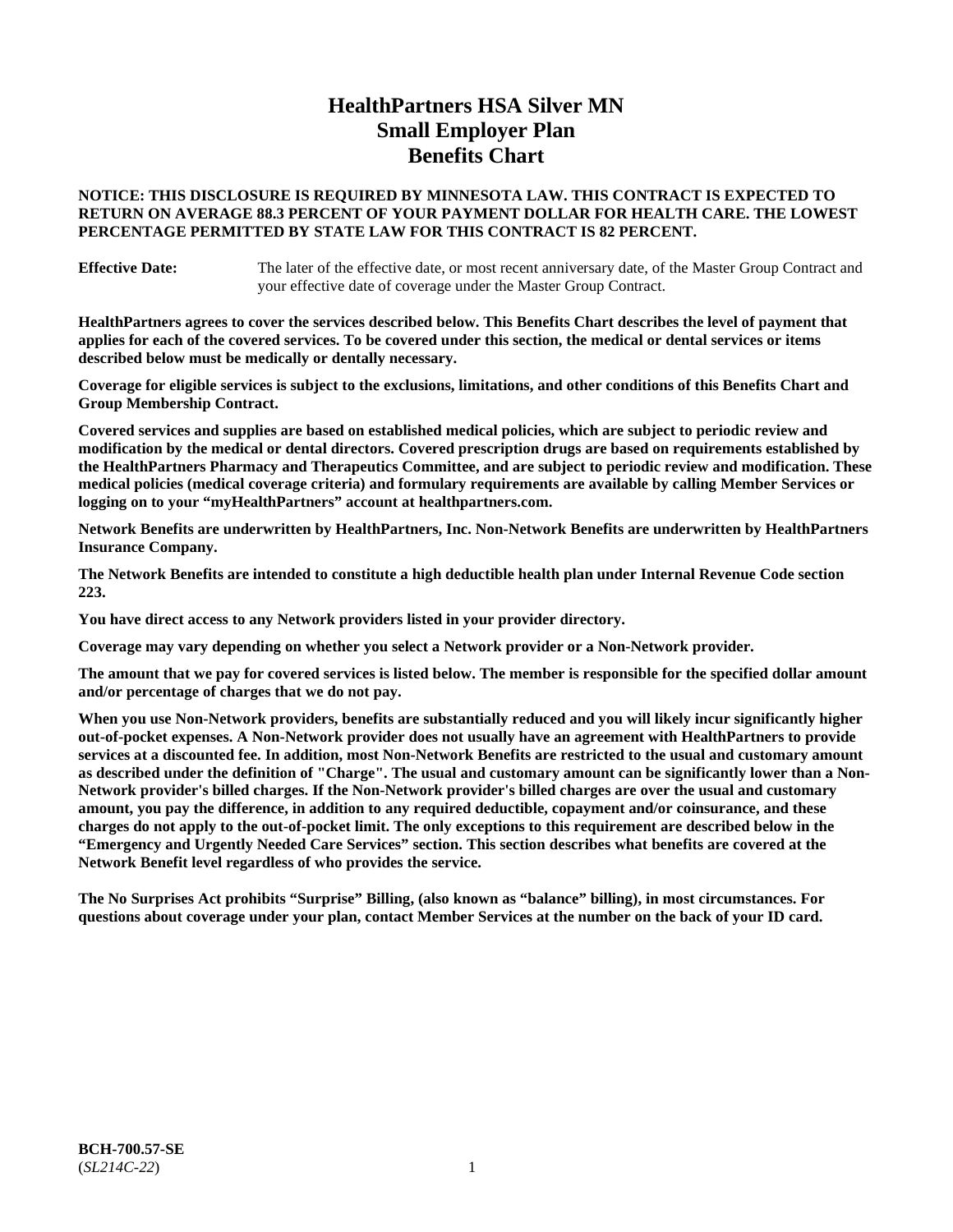# **These definitions apply to this Benefits Chart. They also apply to the Contract.**

| <b>Biosimilar Drugs:</b> | A prescription drug, approved by the Food and Drug Administration (FDA), that the FDA has<br>determined is biosimilar to and interchangeable with a biological brand name drug. Biosimilar<br>drugs are not considered generic drugs and are not covered under the generic drug benefit.                                                                                                                                                                                                                                                                                                                                           |
|--------------------------|------------------------------------------------------------------------------------------------------------------------------------------------------------------------------------------------------------------------------------------------------------------------------------------------------------------------------------------------------------------------------------------------------------------------------------------------------------------------------------------------------------------------------------------------------------------------------------------------------------------------------------|
| <b>Brand Name Drug:</b>  | A prescription drug, approved by the Food and Drug Administration (FDA), that is manufactured,<br>sold, or licensed for sale under a trademark by the pharmaceutical company that originally<br>researched and developed the drug. Brand name drugs have the same active-ingredient formula as<br>the generic version of the drug. However, generic drugs are manufactured and sold by other drug<br>manufacturers and are generally not available until after the patent on the brand name drug has<br>expired. A few brand name drugs may be covered at the generic drug benefit level if this is<br>indicated on the formulary. |
| <b>Calendar Year:</b>    | This is the 12-month period beginning 12:01 A.M. Central Time, on January 1, and ending 12:00<br>A.M. Central Time of the next following December 31.                                                                                                                                                                                                                                                                                                                                                                                                                                                                              |
| <b>Charge:</b>           | For covered services delivered by participating network providers, this is the provider's discounted<br>charge for a given medical/surgical service, procedure or item.                                                                                                                                                                                                                                                                                                                                                                                                                                                            |
|                          | For covered services delivered by non-network providers, a contracted rate may apply if such<br>arrangement is available to HealthPartners.                                                                                                                                                                                                                                                                                                                                                                                                                                                                                        |
|                          | For the Usual and Customary charge for covered services delivered by non-network providers, our<br>payment is calculated using one of the following options to be determined at HealthPartners'<br>discretion: 1) a percentage of the Medicare fee schedule; 2) a comparable schedule if the services<br>is not on the Medicare fee schedule; 3) a commercially reasonable rate for such service.                                                                                                                                                                                                                                  |
|                          | The Usual and Customary Charge is the maximum amount allowed that we consider in the<br>calculation of the payment of charges incurred for certain covered services. You must pay for any<br>charges above the usual and customary charge, and they do not apply to the out-of-pocket limit.                                                                                                                                                                                                                                                                                                                                       |
|                          | A charge is incurred for covered ambulatory medical and surgical services, on the date the service<br>or item is provided. A charge is incurred for covered inpatient services, on the date of admission to<br>a hospital. To be covered, a charge must be incurred on or after the member's effective date and<br>on or before the termination date.                                                                                                                                                                                                                                                                              |
| Copayment/Coinsurance:   | The specified dollar amount, or percentage, of charges incurred for covered services, which we do<br>not pay, but which a member must pay, each time a member receives certain medical services,<br>procedures or items. Our payment for those covered services or items begins after the copayment<br>or coinsurance is satisfied. Covered services or items requiring a copayment or coinsurance are<br>specified in this Benefits Chart.                                                                                                                                                                                        |
|                          | For services provided by a network provider:                                                                                                                                                                                                                                                                                                                                                                                                                                                                                                                                                                                       |
|                          | An amount which is listed as a flat dollar copayment is applied to a network provider's discounted<br>charges for a given service. However, if the network provider's discounted charge for a service or<br>item is less than the flat dollar copayment, you will pay the network provider's discounted charge.<br>An amount which is listed as a percentage of charges or coinsurance is based on the network<br>provider's discounted charges, calculated at the time the claim is processed, which may include an<br>agreed upon fee schedule rate for case rate or withhold arrangements.                                      |
|                          | For services provided by a non-network provider:                                                                                                                                                                                                                                                                                                                                                                                                                                                                                                                                                                                   |
|                          | Any copayment or coinsurance is applied to the lesser of the provider's charges or the usual and<br>customary charge for a service.                                                                                                                                                                                                                                                                                                                                                                                                                                                                                                |
|                          | A copayment or coinsurance is due at the time a service is provided, or when billed by the<br>provider. The copayment or coinsurance applicable for a scheduled visit with a network provider<br>will be collected for each visit, late cancellation and failed appointment. Services may not be<br>withheld for failure to pay a deductible or coinsurance at or prior to the time of service.                                                                                                                                                                                                                                    |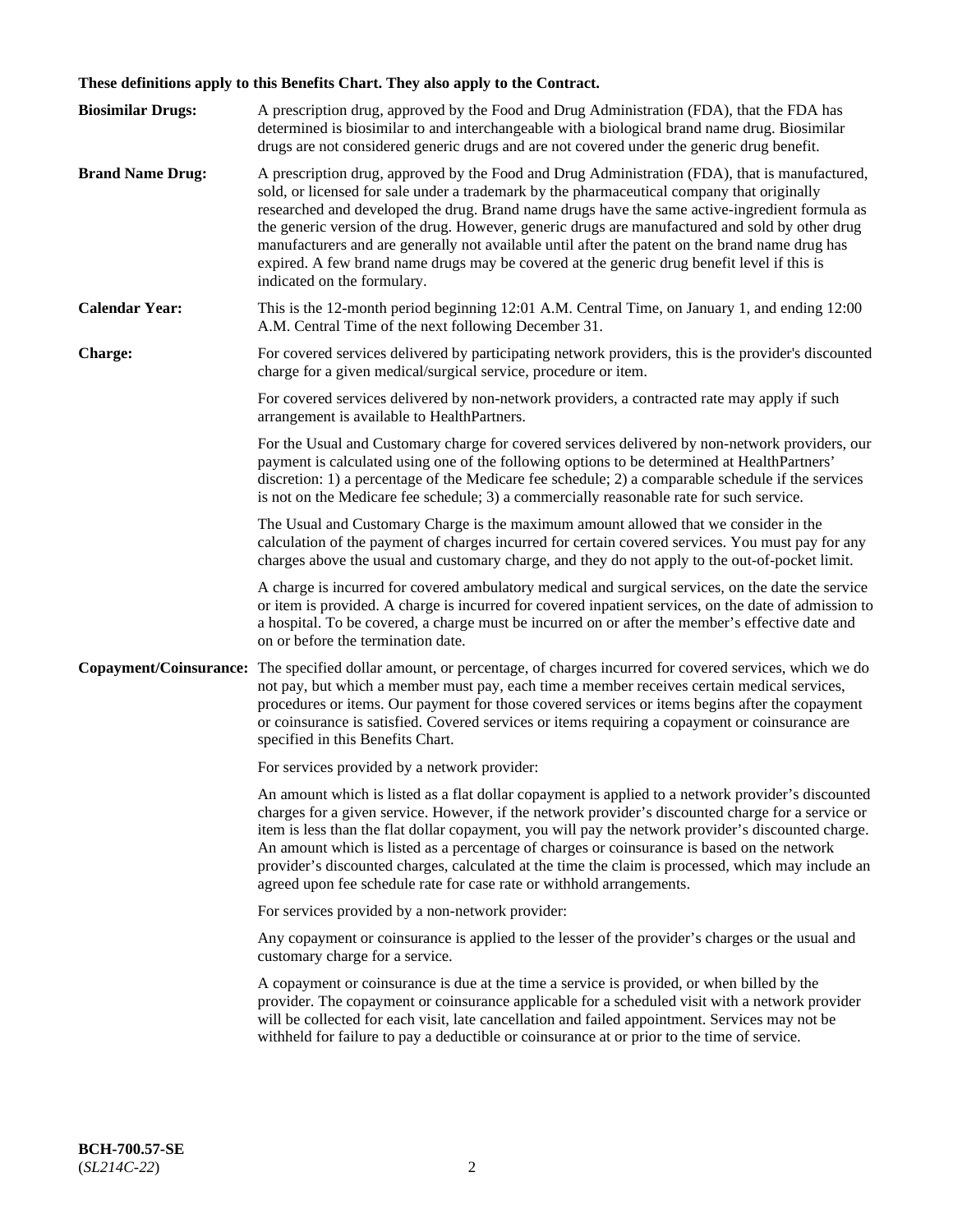| Deductible: | The specified dollar amount of charges incurred for covered services, which we do not pay, but a<br>member or a family has to pay first in a calendar year. Our payment for those services or items<br>begins after the deductible is satisfied. For network providers, the amount of the charges that apply<br>to the deductible are based on the network provider's discounted charges, calculated at the time<br>the claim is processed, which may include an agreed upon fee schedule rate for case rate or<br>withhold arrangements. For non-network providers, the amount of charges that apply to the<br>deductible are the lesser of the provider's charges or the usual and customary charge for a service.                                                                                                                                                                                                                                                                                                                                                                                                                                                                                                                                             |
|-------------|------------------------------------------------------------------------------------------------------------------------------------------------------------------------------------------------------------------------------------------------------------------------------------------------------------------------------------------------------------------------------------------------------------------------------------------------------------------------------------------------------------------------------------------------------------------------------------------------------------------------------------------------------------------------------------------------------------------------------------------------------------------------------------------------------------------------------------------------------------------------------------------------------------------------------------------------------------------------------------------------------------------------------------------------------------------------------------------------------------------------------------------------------------------------------------------------------------------------------------------------------------------|
|             | Any amounts paid or reimbursed by a third party, including but not limited to: point of service<br>rebates, manufacturer coupons, manufacturer debit cards or other forms of direct reimbursement to<br>a member for a product or service, will not apply toward your deductible, to the extent permitted<br>under state and federal law.                                                                                                                                                                                                                                                                                                                                                                                                                                                                                                                                                                                                                                                                                                                                                                                                                                                                                                                        |
|             | Your plan has an embedded deductible. This means once a member meets the individual<br>deductible, the plan begins paying benefits for that person. If two or more members of the family<br>meet the family deductible, the plan begins paying benefits for all members of the family,<br>regardless of whether each member has met the individual deductible. However, a member may<br>not contribute more than the individual deductible toward the family deductible.                                                                                                                                                                                                                                                                                                                                                                                                                                                                                                                                                                                                                                                                                                                                                                                         |
|             | All services are subject to the deductible unless otherwise indicated below in this Benefits Chart.                                                                                                                                                                                                                                                                                                                                                                                                                                                                                                                                                                                                                                                                                                                                                                                                                                                                                                                                                                                                                                                                                                                                                              |
| Formulary:  | This is a current list, which may be revised from time to time, of formulary prescription drugs,<br>medications, equipment and supplies covered by us as indicated in the Benefits Chart which are<br>covered at the highest benefit level. Some drugs may require prior authorization to be covered as<br>formulary drugs. You may be granted an exception to the formulary that is available to you upon<br>request. These guidelines and procedures include exceptions to the formulary for anti-psychotic<br>prescription drugs prescribed to treat emotional disturbances or mental illness if your health care<br>provider (1) indicates to the dispensing pharmacist, orally or in writing, that the prescription must<br>be dispensed as indicated and (2) certifies in writing to us that the prescribed drug will best treat<br>your condition. Also, you may continue to receive certain non-formulary prescription drugs for<br>diagnosed mental illness or emotional disturbance when our formulary changes or you change<br>health plans for up to one year following the change. We also have written guidelines and<br>procedures for granting formulary exceptions for other drugs that are available to you upon request<br>or on our website. |
|             | HMO Formulary Exception Process (including antipsychotic drugs). If you are prescribed a<br>drug, we must promptly grant you an exception to our formulary when your health care provider<br>indicates to us that:                                                                                                                                                                                                                                                                                                                                                                                                                                                                                                                                                                                                                                                                                                                                                                                                                                                                                                                                                                                                                                               |
|             | (1) the formulary drug causes an adverse reaction to the patient;<br>(2) the formulary drug is contraindicated for the patient; or<br>(3) the health care provider demonstrates that the prescription drug must be dispensed as written<br>to provide maximum medical benefit to the patient.                                                                                                                                                                                                                                                                                                                                                                                                                                                                                                                                                                                                                                                                                                                                                                                                                                                                                                                                                                    |
|             | The formulary, and information on drugs that require authorization, are available by calling<br>Member Services or logging on to your "myHealthPartners" account at healthpartners.com.                                                                                                                                                                                                                                                                                                                                                                                                                                                                                                                                                                                                                                                                                                                                                                                                                                                                                                                                                                                                                                                                          |
|             | Formulary Changes. The formulary may change throughout the year. If you are affected by a<br>formulary change, you will receive at least 30 days' advanced notice of that change, and you<br>may request a formulary exception.                                                                                                                                                                                                                                                                                                                                                                                                                                                                                                                                                                                                                                                                                                                                                                                                                                                                                                                                                                                                                                  |
|             |                                                                                                                                                                                                                                                                                                                                                                                                                                                                                                                                                                                                                                                                                                                                                                                                                                                                                                                                                                                                                                                                                                                                                                                                                                                                  |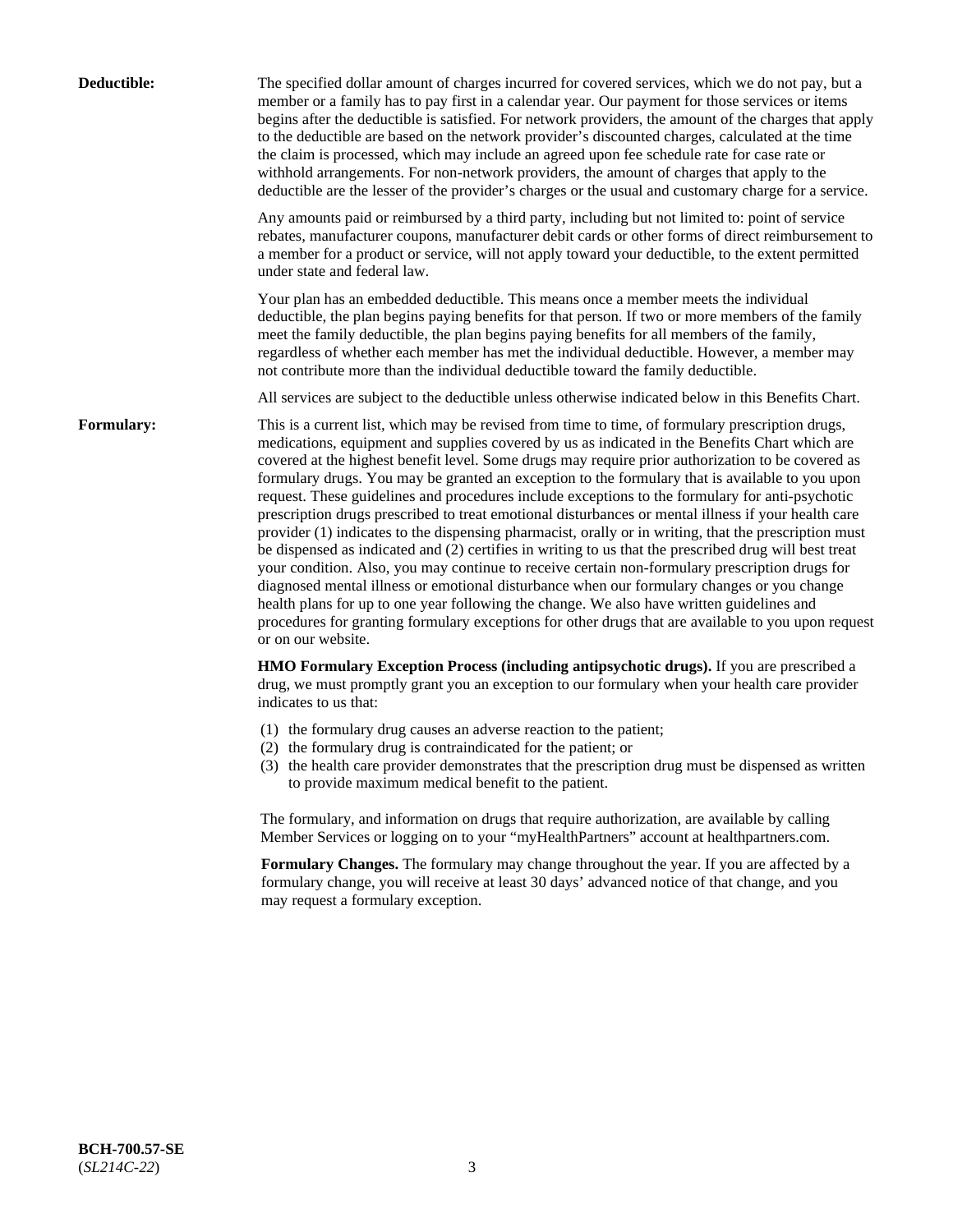### **Federal Formulary Exception Process:**

If you are prescribed a drug that is not included on the formulary and your plan does not cover nonformulary drugs, you, your designee or your prescribing physician may request a review through our formulary exception process, which includes external review. This process is described below.

- **1. Standard Exception Request.** If your provider prescribes a drug that is not on our formulary, you may submit a standard exception request. If you, your designee or your prescribing provider submit a standard exception request, we must make our coverage determination and notify you within 72 hours of our receipt of the request. If we grant the exception to cover the drug, we are required to cover the drug for the duration of the prescription, including refills.
- **2. Expedited Exception Request.** If your provider prescribes a drug that is not on our formulary, you may submit an expedited exception request if there are exigent circumstances. Exigent circumstances exist when you are suffering from a health condition that may seriously jeopardize your life, health, or ability to regain maximum function or when you are undergoing a current course using a nonformulary drug. If you, your designee or your prescribing provider submit an expedited exception request, we must make our coverage determination and notify you within 24 hours of our receipt of the request. If we grant the exception to cover the drug, we are required to cover the drug for the duration of the prescription, including refills. If we grant an exception based on exigent circumstances, we must cover the drug for the duration of the exigency.
- **3. Federal External Review Exception Request.** If coverage of a drug is denied after an exception request review under items 1. or 2. above, you, your designee, or your prescribing provider may request an external review exception request. If the initial request was a standard exception request, we must notify you or your designee and the prescribing provider of the coverage determination within 72 hours of our receipt of your request for external review. If the initial request was an expedited exception request, we must notify you or your designee and the prescribing provider of the coverage determination within 24 hours our receipt of your request for external review. If you are granted an exception after the external review exception request, we are required to cover the drug for the duration of the prescription, if the initial request was a standard exception request. If the initial request was an expedited exception request, we must provide coverage for the duration of the exigency.
- **4. State External Review Request.** If coverage of the drug is denied after a federal external review exception request under item 3. above, you may request an external review under the "Disputes and Complaints" section, "External Complaints Procedures" in the Group Membership Contract.
- **Generic Drug:** A prescription drug, approved by the Food and Drug Administration (FDA) that the FDA has determined is comparable to a brand name drug product in dosage form, strength, route of administration, quality, intended use and documented bioequivalence. Generally, generic drugs cost less than brand name drugs. Some brand name drugs may be covered at the generic drug benefit level if this is indicated on the formulary.
- **Non-Formulary Drug:** This is a prescription drug approved by the Food and Drug Administration (FDA) that is not on the formulary, is medically necessary and is not investigative or otherwise excluded under this Benefits Chart.
- **Out-of-Pocket Expenses:** You pay the specified copayments/coinsurance and deductibles applicable for particular services, subject to the out-of-pocket limit described below. These amounts are in addition to the monthly enrollment payments.
- **Out-of-Pocket Limit:** You pay the copayments/coinsurance and deductibles for covered services, to the individual or family out-of-pocket limit. Thereafter we cover 100% of the charges incurred for all other covered services, for the rest of the calendar year. You pay amounts greater than the out-of-pocket limit if you exceed any visit or day limits.

Non-Network Benefits above the usual and customary charge (see definition of charge above) do not apply to the out-of-pocket limit.

Non-Network benefits for transplant surgery do not apply to the out-of-pocket limit.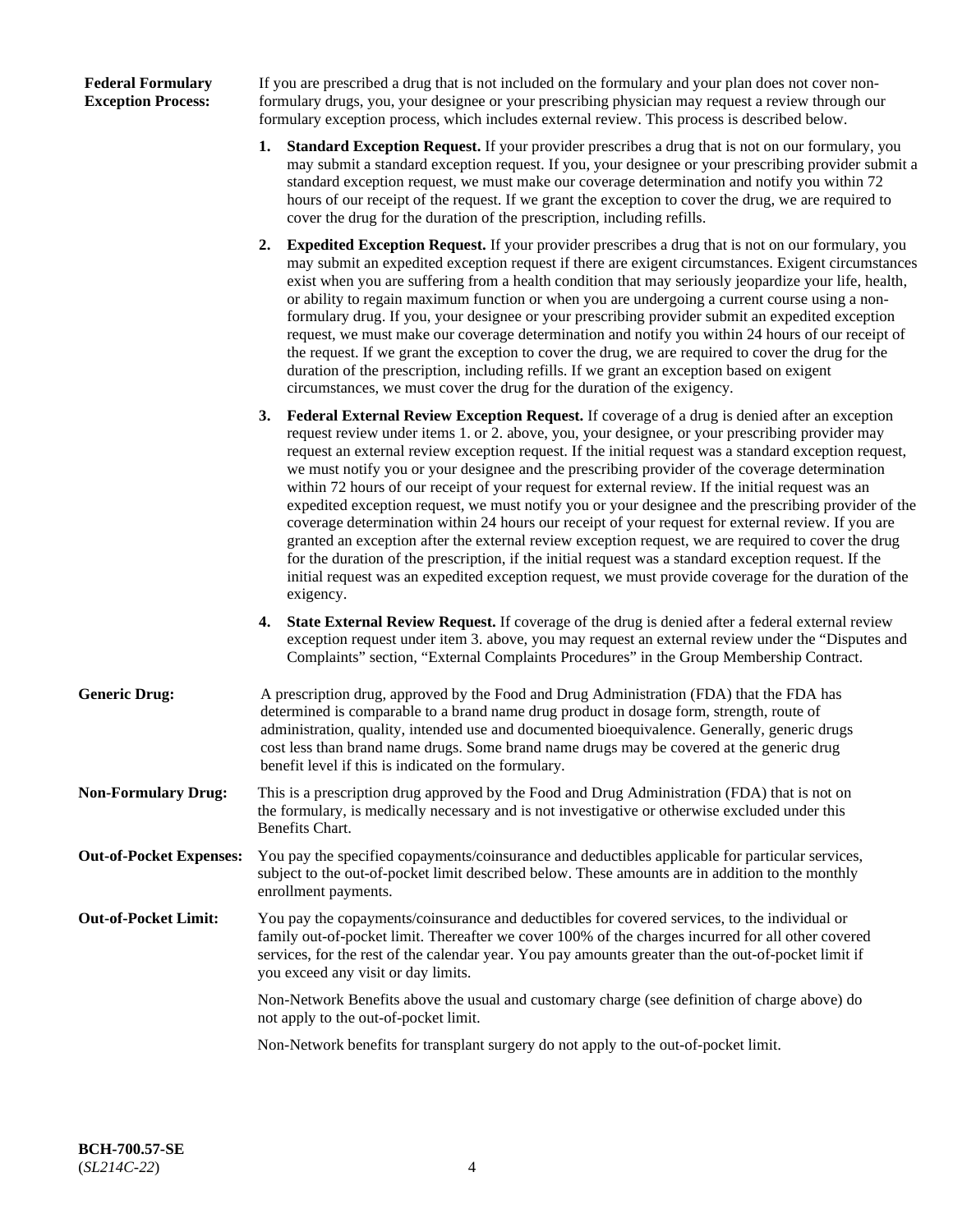Any amounts paid or reimbursed by a third party, including but not limited to: point of service rebates, manufacturer coupons, manufacturer debit cards or other forms of direct reimbursement to a member for a product or service, will not apply as an out of pocket expense, to the extent permitted under state and federal law. You are responsible to keep track of the out-of-pocket expenses. Contact our Member Services department for assistance in determining the amount paid by the enrollee for specific eligible services received. Claims for reimbursement under the out-of-pocket limit provisions are subject to the same time limits and provisions described under the "Claims Provisions" section of the **Contract Preventive Drug List:** The Preventive Drug List specifies certain drugs and certain diabetic supplies that are eligible to be covered without being subject to your deductible under federal HSA rules. This is a current list, which may be revised from time to time, of certain formulary preventive prescription drugs and certain diabetic supplies, covered under the Plan as indicated in the Benefits Chart. This list does not include preventive drugs that we are required to cover at 100%, not subject to your deductible, under the ACA preventive guidelines. The Preventive Drug List is available by logging onto your **"**myHealthPartners account athealthpartners.com or by calling Member Services. **Specialty Drug List:** This is a current list, which may be revised from time to time, of prescription drugs, medications, equipment and supplies, which are typically bio-pharmaceuticals. The purpose of a specialty drug list is to facilitate enhanced monitoring of complex therapies used to treat specific conditions. Specialty drugs are covered by us as indicated in this Benefits Chart. The specialty drug list is available by calling Member Services or logging on to your "*my*HealthPartners" account at [healthpartners.com](https://www.healthpartners.com/hp/index.html)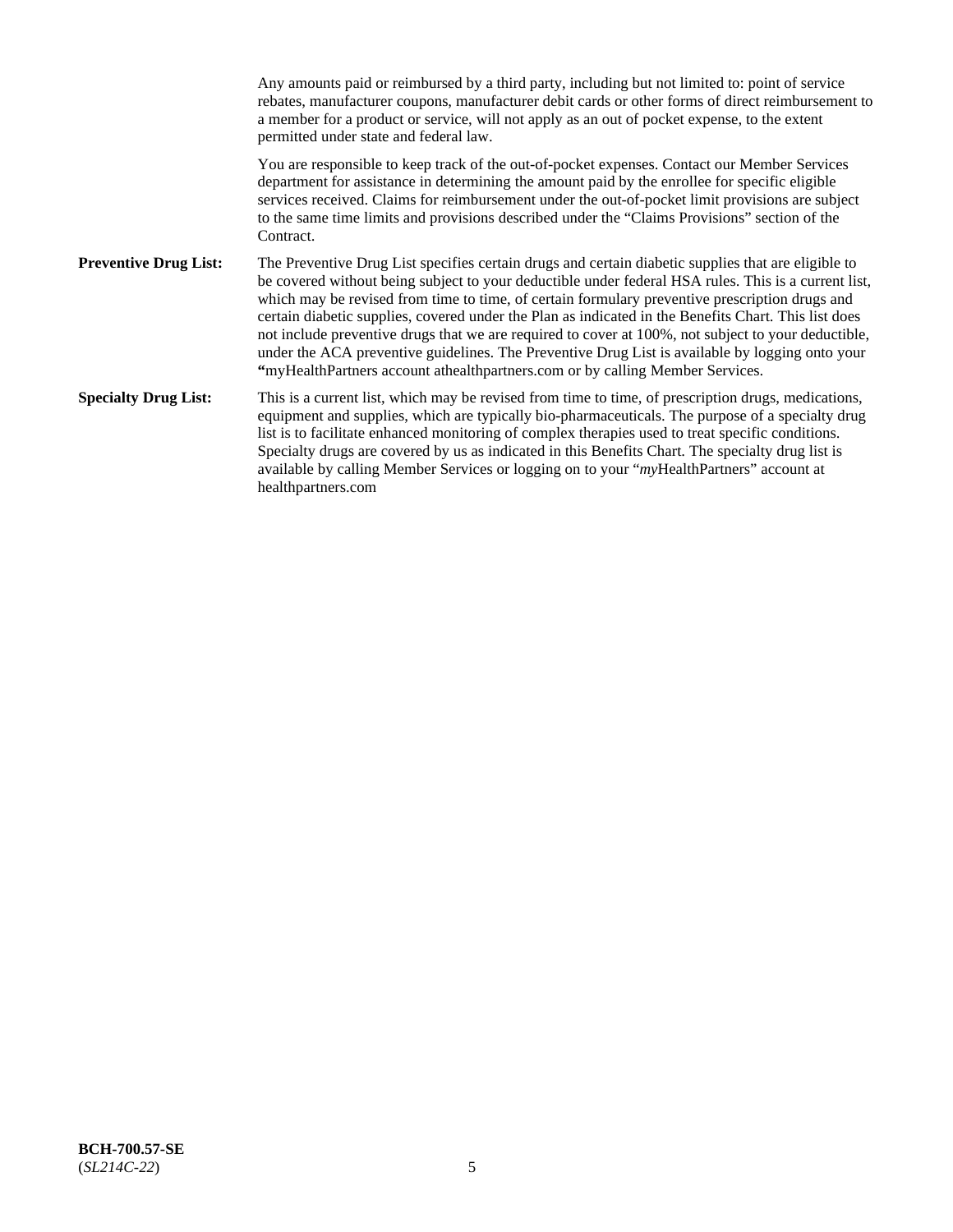## **DEDUCTIBLES AND OUT-OF-POCKET LIMITS**

### **Individual Calendar Year Deductible**

| <b>Network Benefits</b> | <b>Non-Network Benefits</b> |
|-------------------------|-----------------------------|
| \$4,600                 | \$10,000                    |

### **Family Calendar Year Deductible**

| <b>Network Benefits</b> | <b>Non-Network Benefits</b> |
|-------------------------|-----------------------------|
| \$9,200                 | \$20,000                    |

Separate deductibles must be satisfied under the Network Benefits and Non-Network Benefits.

Your plan has an embedded deductible. This means once a member meets the individual deductible, the plan begins paying benefits for that person. If two or more members of the family meet the family deductible, the plan begins paying benefits for all members of the family, regardless of whether each member has met the individual deductible. However, a member may not contribute more than the individual deductible toward the family deductible.

Any amounts paid or reimbursed by a third party, including but not limited to: point of service rebates, manufacturer coupons, debit cards or other forms of direct reimbursement to a member for a product or service, will not apply toward your deductible, to the extent permitted under state and federal law.

#### **Individual Calendar Year Out-of-Pocket Limit**

| <b>Network Benefits</b> | <b>Non-Network Benefits</b> |
|-------------------------|-----------------------------|
| \$4,600                 | \$30,000                    |

#### **Family Calendar Year Out-of-Pocket Limit**

| <b>Network Benefits</b> | Non-Network Benefits |
|-------------------------|----------------------|
| \$9,200                 | \$60,000             |

Separate Out-of-Pocket Limits must be satisfied under the Network Benefits and Non-Network Benefits.

Non-Network Benefits above the usual and customary charge will not apply toward the individual or family out-of-pocket limit.

Non-Network benefits for transplant surgery do not apply to the out-of-pocket limit.

Any amounts paid or reimbursed by a third party, including but not limited to: point of service rebates, manufacturer coupons, manufacturer debit cards or other forms of direct reimbursement to a member for a product or service, will not apply as an out of pocket expense, to the extent permitted under state and federal law.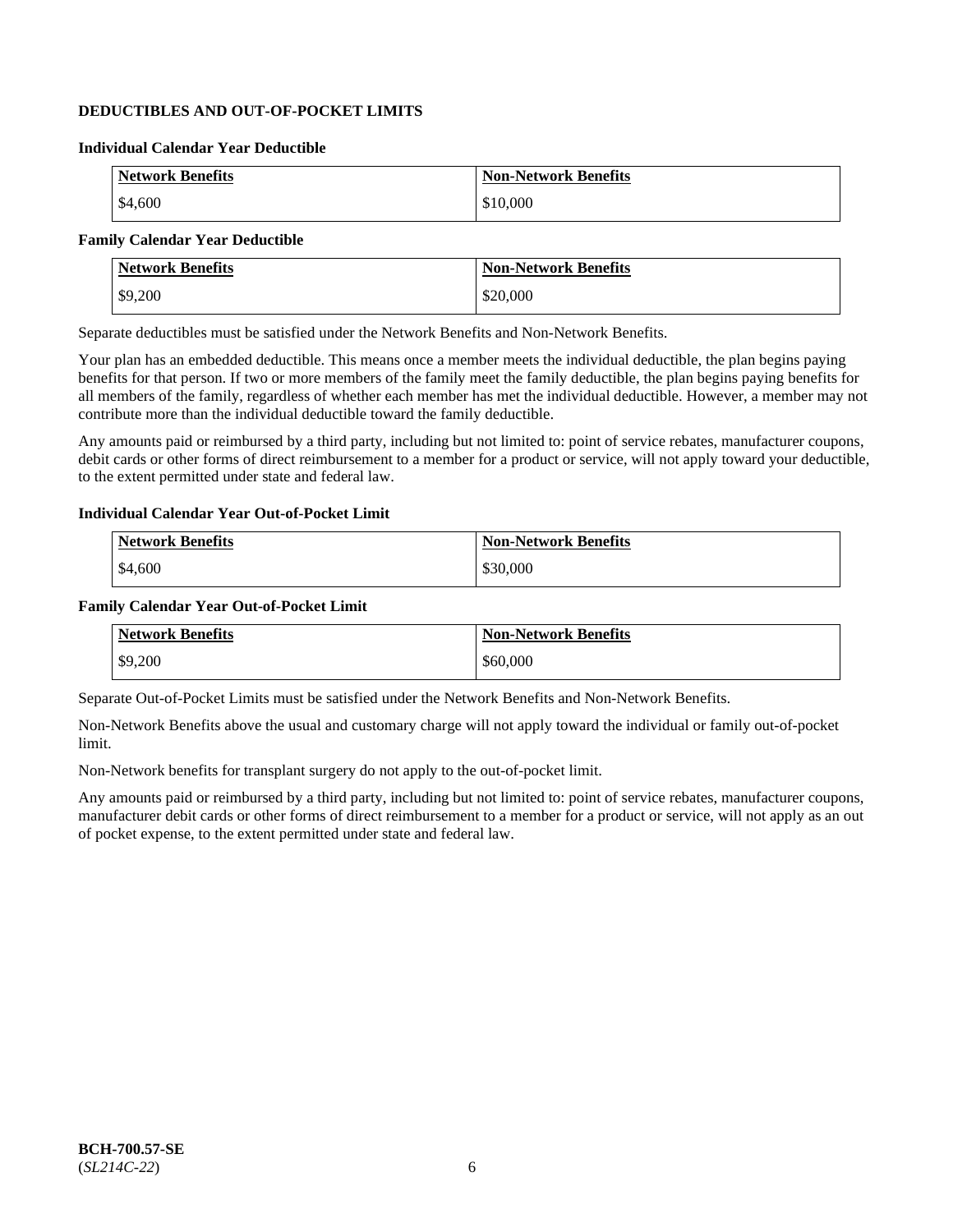## **AMBULANCE AND MEDICAL TRANSPORTATION**

### **Covered Services:**

We cover ambulance and medical transportation for medical emergencies.

We also cover medically necessary, non-emergency medical transportation if it meets our medical coverage criteria.

Covered services and supplies are based on established medical policies, which are subject to periodic review and modification by the medical or dental directors. These medical policies (medical coverage criteria) and applicable prior authorization requirements are available by calling Member Services or logging on to your "myHealthPartners" account at [healthpartners.com.](https://www.healthpartners.com/hp/index.html)

| <b>Network Benefits</b>       | <b>Non-Network Benefits</b> |
|-------------------------------|-----------------------------|
| 100% of the charges incurred. | See Network Benefits.       |

#### **Not Covered:**

See "Services Not Covered" in the Group Membership Contract.

## **BEHAVIORAL HEALTH SERVICES**

#### **Covered Services:**

Covered services are based on established medical policies, which are subject to periodic review and modification by the medical directors. These medical policies (medical coverage criteria) are available by calling Member Services or logging on to your "*my*HealthPartners" account at [healthpartners.com.](http://www.healthpartners.com/)

You have rights to parity in mental health and substance use disorder treatment as required by the federal Mental Health Parity and Addiction Equity Act and Minnesota Statutes, section 62Q.47. These laws require:

- That mental health and substance use disorder services be covered on the same basis as medical services;
- That cost-sharing for mental health and substance use disorder services can be no more restrictive than cost-sharing for similar medical services;
- That treatment restrictions and limitation such as prior authorization and medical necessity can be no more restrictive than for similar medical services;
- That if enrollees have concerns they can call Member Services, file a complaint with HealthPartners, or file a complaint with the Minnesota Department of Health.

### **Mental health services**

We cover services for: mental health diagnoses as described in the Diagnostic and Statistical Manual of Mental Disorders – Fifth Edition (DSM-5) (most recent edition).

We also provide coverage for mental health treatment ordered by a Minnesota court under a valid court order that is issued on the basis of a behavioral care evaluation performed by a licensed psychiatrist or doctoral level licensed psychologist, which includes a diagnosis and an individual treatment plan for care in the most appropriate, least restrictive environment. We must be given a copy of the court order and the behavioral care evaluation, the service must be a covered benefit under this plan, and the service must be provided by a network provider, or other provider as required by law. We cover the evaluation upon which the court order was based if it was provided by a network provider. We also provide coverage for the initial mental health evaluation of a child, regardless of whether that evaluation leads to a court order for treatment, if the evaluation is ordered by a Minnesota juvenile court.

**Outpatient services, including intensive outpatient and day treatment:** We cover medically necessary outpatient professional mental health services for evaluation, crisis intervention, and treatment of mental health disorders.

A comprehensive diagnostic assessment will be used as the basis for a determination by a mental health professional, concerning the appropriate treatment and the extent of services required.

Outpatient services we cover for a diagnosed mental health condition include the following:

- Individual, group, family, and multi-family therapy;
- Medication management provided by a physician, certified nurse practitioner, or physician's assistant;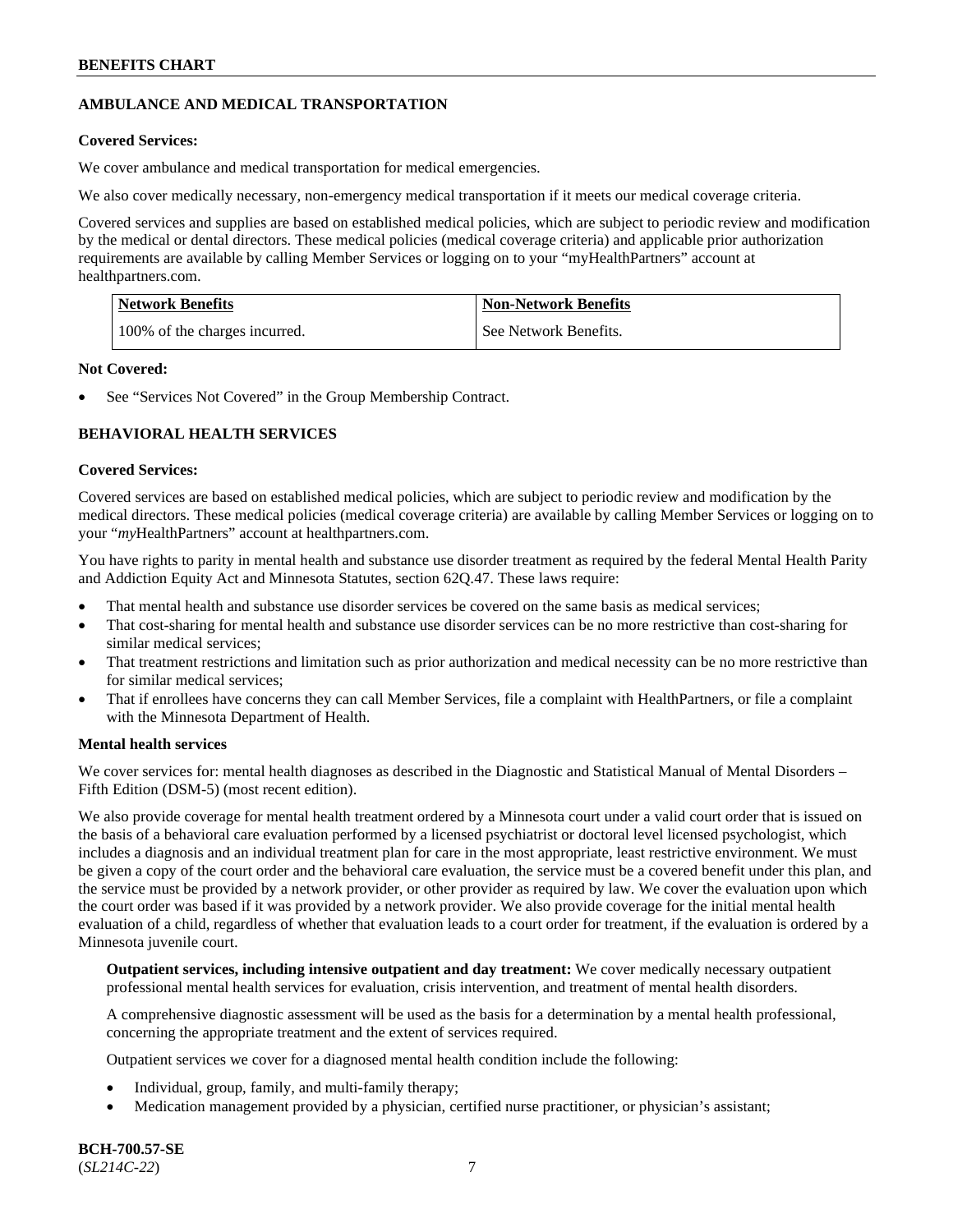- Psychological testing services for the purposes of determining the differential diagnoses and treatment planning for patients currently receiving behavioral health services;
- Day treatment and intensive outpatient services in a licensed program;
- Partial hospitalization services in a licensed hospital or community mental health center;
- Psychotherapy and nursing services provided in the home if authorized by us; and
- Treatment for gender dysphoria.

| Network Benefits              | <b>Non-Network Benefits</b>  |
|-------------------------------|------------------------------|
| 100% of the charges incurred. | 50% of the charges incurred. |

#### **Group therapy**

| Network Benefits              | <b>Non-Network Benefits</b>  |
|-------------------------------|------------------------------|
| 100% of the charges incurred. | 50% of the charges incurred. |

**Inpatient services, including mental health residential treatment services:** We cover the following:

- Medically necessary inpatient services in a hospital and professional services for treatment of mental health disorders. Medical stabilization is covered under inpatient hospital services in the "Hospital and Skilled Nursing Facility Services" section; and
- Medically necessary mental health residential treatment services. This care must be authorized by us and provided by a hospital or residential behavioral health treatment facility licensed by the local state or Department of Health and Human Services. Services not covered under this benefit include halfway houses, group homes, extended care facilities, shelter services, correctional services, detention services, transitional services, group residential services, foster care services and wilderness programs.

| Network Benefits              | <b>Non-Network Benefits</b>  |
|-------------------------------|------------------------------|
| 100% of the charges incurred. | 50% of the charges incurred. |

### **Substance use disorder (SUD) services**

We cover medically necessary services for assessments by a licensed alcohol and drug counselor and treatment of substanceuse disorders as defined in the latest edition of the DSM-5.

**Outpatient services, including intensive outpatient and day treatment:** We cover medically necessary outpatient professional services for the diagnosis and treatment of substance use disorders. Substance use disorder treatment programs must be licensed by the applicable state agency.

Outpatient services we cover for a diagnosed substance use disorder include the following:

- Individual, group, family, and multi-family therapy provided in an office setting;
- Opiate replacement therapy including methadone and buprenorphine treatment; and
- Day treatment and intensive outpatient services in a licensed program.

| Network Benefits              | <b>Non-Network Benefits</b>  |
|-------------------------------|------------------------------|
| 100% of the charges incurred. | 50% of the charges incurred. |

**Inpatient services:** We cover the following:

- Medically necessary inpatient services in a hospital or primary residential treatment in a licensed substance use disorder treatment center. Primary residential treatment is an intensive residential treatment program of limited duration, typically 30 days or less.
- Services provided in a hospital that is licensed by the local state and accredited by Medicare.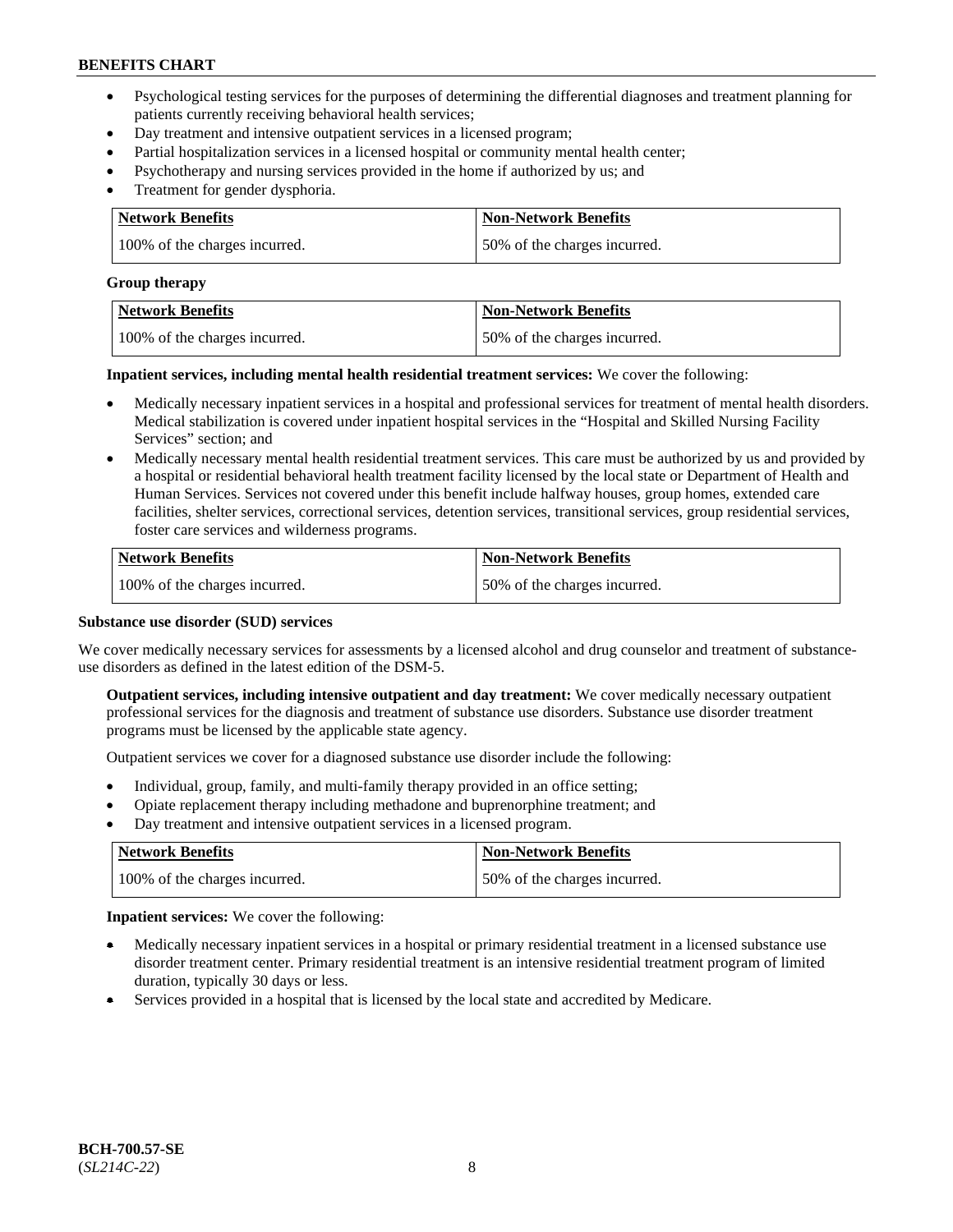• Detoxification services in a hospital or community detoxification facility if it is licensed by the local Department of Health and Human Services.

| <b>Network Benefits</b>       | <b>Non-Network Benefits</b>  |
|-------------------------------|------------------------------|
| 100% of the charges incurred. | 50% of the charges incurred. |

### **Not Covered:**

See "Services Not Covered" in the Group Membership Contract.

### **CHIROPRACTIC SERVICES**

### **Covered Services:**

We cover chiropractic services for rehabilitative care, provided to diagnose and treat acute neuromusculo-skeletal conditions.

Massage therapy which is performed in conjunction with other treatment/modalities by a chiropractor, is part of a prescribed treatment plan and is not billed separately is covered.

| <b>Network Benefits</b>       | <b>Non-Network Benefits</b>           |
|-------------------------------|---------------------------------------|
| 100% of the charges incurred. | 50% of the charges incurred.          |
|                               | Limit of 20 visits per calendar year. |

### **Not Covered:**

- Massage therapy for the purpose of comfort or convenience of the member.
- See "Services Not Covered" in the Group Membership Contract.

## **CLINICAL TRIALS**

### **Covered Services:**

We cover certain routine services if you participate in a Phase I, Phase II, Phase III or Phase IV clinical trial that is conducted in relation to the prevention, detection, or treatment of cancer or other life-threatening disease or condition as defined in the Affordable Care Act. We cover routine patient costs for services that would be eligible under this Benefits Chart if the service was provided outside of a clinical trial.

| <b>Network Benefits</b>                                                                                                                                                                                | <b>Non-Network Benefits</b>                                                                                                                                                                         |
|--------------------------------------------------------------------------------------------------------------------------------------------------------------------------------------------------------|-----------------------------------------------------------------------------------------------------------------------------------------------------------------------------------------------------|
| Coverage level is same as corresponding Network<br>Benefit, depending on type of service provided such as<br>Office Visits for Illness or Injury, Inpatient or<br><b>Outpatient Hospital Services.</b> | Coverage level is same as corresponding Non-Network<br>Benefit, depending on type of service provided such as<br>Office Visits for Illness or Injury, Inpatient or<br>Outpatient Hospital Services. |
|                                                                                                                                                                                                        |                                                                                                                                                                                                     |

### **Not Covered:**

- The investigative item, device or service itself.
- Items or services that are provided solely to satisfy data collection and analysis needs and that are not used in the direct clinical management of the patient.
- A service that is clearly inconsistent with widely accepted and established standards of care for a particular diagnosis.
- See "Services Not Covered" in the Group Membership Contract.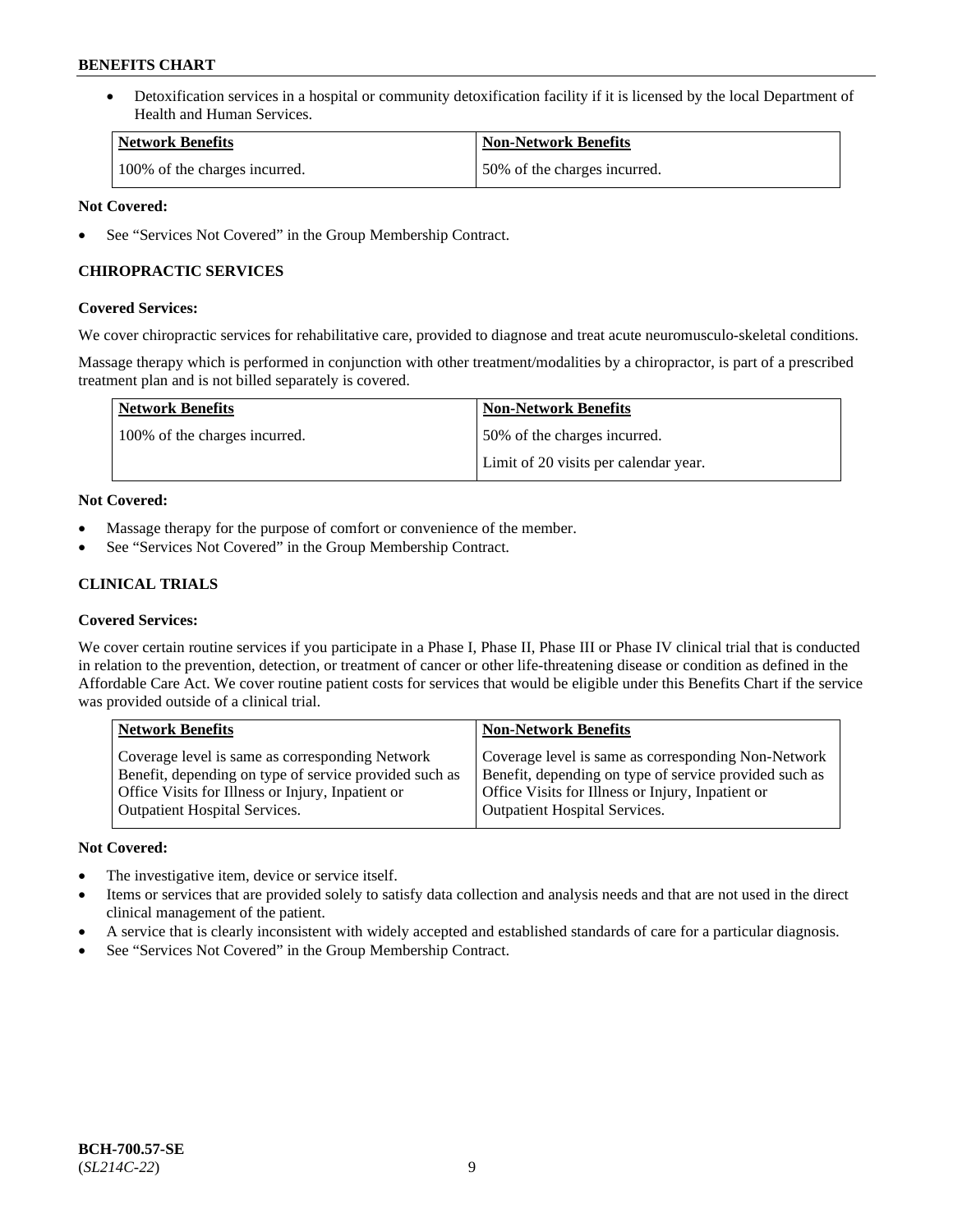## **DENTAL SERVICES**

### **Covered Services:**

We cover services as described below.

**Accidental dental services:** We cover dentally necessary services to treat and restore damage done to sound, natural, unrestored teeth as a result of an accidental injury. Coverage is for damage caused by external trauma to face and mouth only, not for cracked or broken teeth which result from biting or chewing. We cover restorations, root canals, crowns and replacement of teeth lost that are directly related to the accident in which the member was involved. We cover initial exams, xrays, and palliative treatment including extractions, and other oral surgical procedures directly related to the accident. Subsequent treatment must be initiated within the specified time-frame and must be directly related to the accident. We do not cover restoration and replacement of teeth that are not "sound and natural" at the time of the accident.

Full mouth rehabilitation to correct occlusion (bite) and malocclusion (misaligned teeth not due to the accident) are not covered.

When an implant-supported dental prosthetic treatment is pursued, the accidental dental benefit will be applied to the prosthetic procedure. Benefits are limited to the amount that would be paid toward the placement of a removable dental prosthetic appliance that could be used in the absence of implant treatment. Care must be provided or pre-authorized by a HealthPartners dentist.

| Network Benefits              | <b>Non-Network Benefits</b>  |
|-------------------------------|------------------------------|
| 100% of the charges incurred. | 50% of the charges incurred. |

For all accidental dental services, treatment and/or restoration must be initiated within six months of the date of the injury. Coverage is limited to the initial course of treatment and/or initial restoration. Services must be provided within twenty-four months of the date of injury to be covered.

### **Medical referral dental services**

**Medically necessary outpatient dental services:** We cover medically necessary outpatient dental services. Coverage is limited to dental services required for treatment of an underlying medical condition, e.g., removal of teeth to complete radiation treatment for cancer of the jaw, cysts and lesions.

| Network Benefits              | <b>Non-Network Benefits</b>  |
|-------------------------------|------------------------------|
| 100% of the charges incurred. | 50% of the charges incurred. |

**Medically necessary hospitalization and anesthesia for dental care:** We cover medically necessary hospitalization for dental care. This is limited to charges incurred by a member who: (1) is a child under age 5; (2) is severely disabled; (3) has a medical condition and requires hospitalization or general anesthesia for dental care treatment; or (4) is a child between age 5 and 12 and care in dental offices has been attempted unsuccessfully and usual methods of behavior modification have not been successful, or when extensive amounts of restorative care, exceeding four appointments, are required. Coverage is limited to facility and anesthesia charges. Oral surgeon/dentist professional fees are not covered.

| <b>Network Benefits</b>       | <b>Non-Network Benefits</b>  |
|-------------------------------|------------------------------|
| 100% of the charges incurred. | 50% of the charges incurred. |

**Medical complications of dental care:** We cover medical complications of dental care. Treatment must be medically necessary care and related to medical complications of non-covered dental care, including complications of the head, neck, or substructures.

| Network Benefits              | <b>Non-Network Benefits</b>  |
|-------------------------------|------------------------------|
| 100% of the charges incurred. | 50% of the charges incurred. |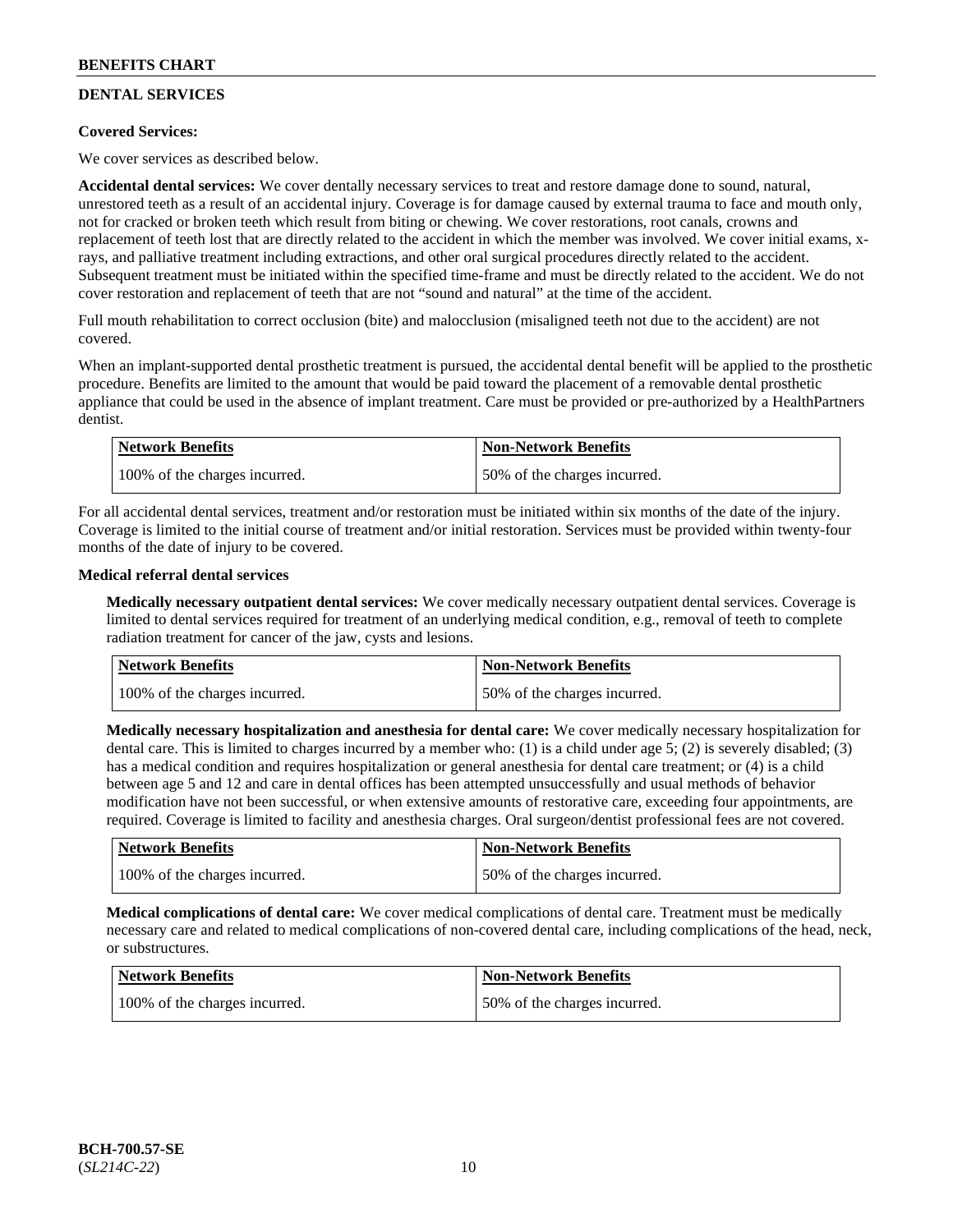**Oral surgery**: We cover oral surgery. Coverage is limited to treatment of medical conditions requiring oral surgery, such as treatment of oral neoplasm, non-dental cysts, fracture of the jaws, trauma of the mouth and jaws.

| Network Benefits              | <b>Non-Network Benefits</b>  |
|-------------------------------|------------------------------|
| 100% of the charges incurred. | 50% of the charges incurred. |

**Treatment of cleft lip and cleft palate:** We cover treatment of cleft lip and cleft palate of a dependent child to age 26, including orthodontic treatment and oral surgery directly related to the cleft. Benefits are limited to inpatient or outpatient expenses arising from medical and dental treatment that was scheduled or initiated prior to the dependent turning age 19. Dental services that are not required for the treatment of cleft lip or cleft palate are not covered. If a dependent child covered under this Contract is also covered under a dental plan which includes orthodontic services, that dental plan shall be considered primary for the necessary orthodontic services. Oral appliances are subject to the same copayment, conditions and limitations as durable medical equipment.

| <b>Network Benefits</b>       | <b>Non-Network Benefits</b>  |
|-------------------------------|------------------------------|
| 100% of the charges incurred. | 50% of the charges incurred. |

**Treatment of temporomandibular disorder (TMD) and craniomandibular disorder (CMD):** We cover surgical and nonsurgical treatment of temporomandibular disorder (TMD) and craniomandibular disorder (CMD), which is medically necessary care. Dental services which are not required to directly treat TMD or CMD are not covered.

| Network Benefits              | <b>Non-Network Benefits</b>  |
|-------------------------------|------------------------------|
| 100% of the charges incurred. | 50% of the charges incurred. |

### **Not Covered:**

- Dental treatment, procedures or services not listed in this Benefits Chart.
- Accident related dental services if treatment is (1) provided to teeth which are not sound and natural, (2) to teeth which have been restored, (3) initiated beyond six months from the date of the injury, (4) received beyond the initial treatment or restoration or (5) received beyond twenty-four months from the date of injury.
- Oral surgery to remove wisdom teeth.
- Orthognathic treatment or procedures and all related services, unless it is required to treat TMD or CMD and it meets our medical coverage criteria.
- See "Services Not Covered" in the Group Membership Contract.

### **DIABETES AND HYPERTENSION DISEASE MANAGEMENT PROGRAM**

#### **Covered Services:**

If you meet criteria for coverage, you may qualify for the Diabetes and/or Hypertension Disease Management Program.

The program covers group health coaching which focuses on weight loss, exercise, behavior modification and health education through Omada Health.

| <b>Network Benefits</b>                                     | <b>Non-Network Benefits</b> |
|-------------------------------------------------------------|-----------------------------|
| 100% of the charges incurred.<br>Deductible does not apply. | Not applicable.             |

### **Not Covered:**

See "Services Not Covered" in the Group Membership Contract.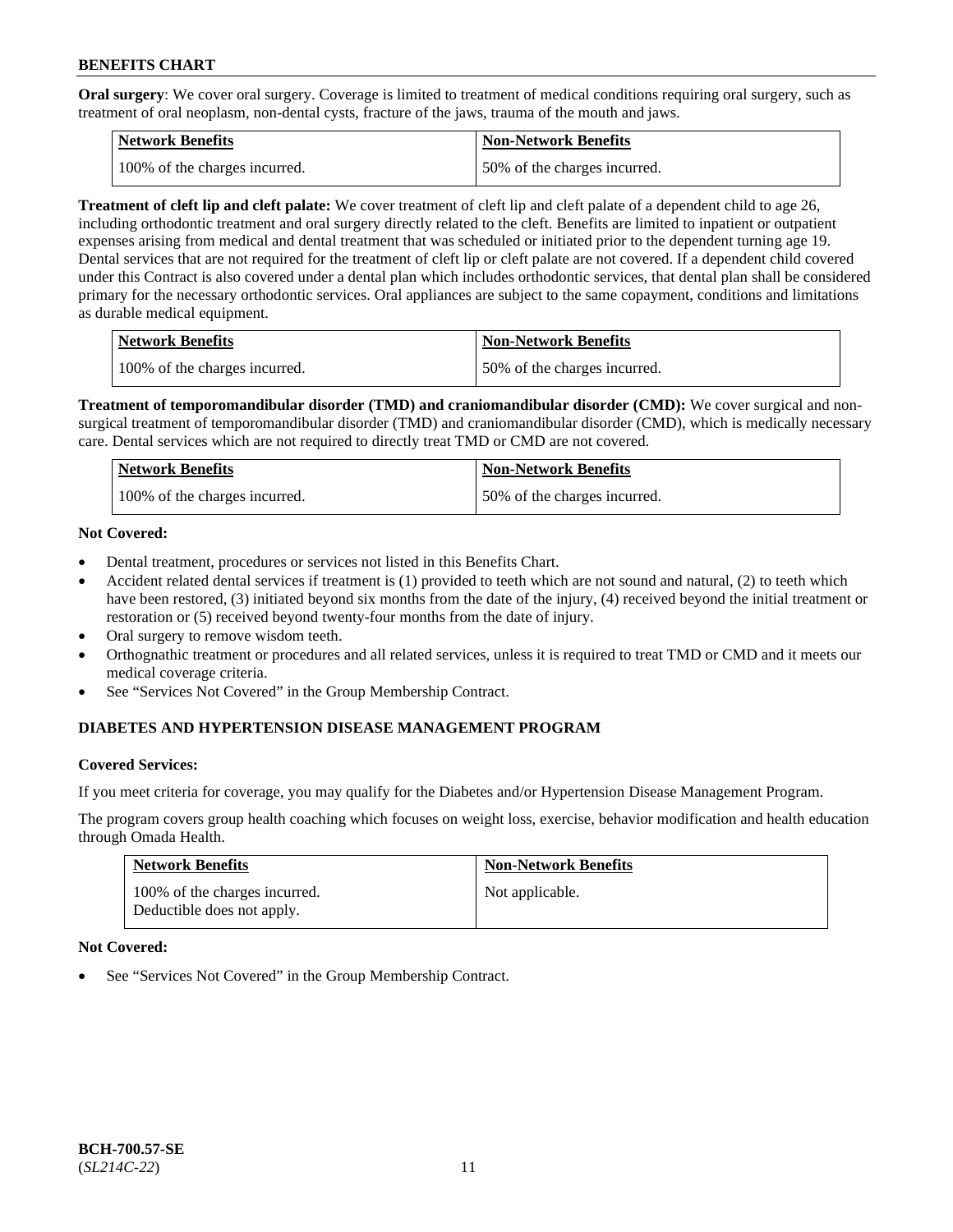## **DIABETIC EQUIPMENT AND SUPPLIES**

#### **Covered Services:**

We cover physician prescribed medically appropriate and necessary drugs and supplies used in the management and treatment of diabetes for members with gestational, Type I or Type II diabetes including durable diabetic equipment and disposable supplies, as described below.

Certain items are only covered if your condition meets our coverage criteria and obtained through an authorized vendor. For more information on what we cover and any prior authorization requirements, call Member Services or log on to your "*my*HealthPartners" account at [healthpartners.com.](http://www.healthpartners.com/)

Insulin and medications for diabetes are covered as outpatient drugs under the "Prescription Drug Services" section.

**Pumps and Pump Supplies.** These include diabetic insulin pumps, diabetic infusion pumps and infusion pump supplies such as infusion sets, tubing, connectors and syringe reservoirs.

| <b>Network Benefits</b>                                                                 | <b>Non-Network Benefits</b>  |
|-----------------------------------------------------------------------------------------|------------------------------|
| Pumps received at a pharmacy:<br>100% of the charges incurred.                          | 50% of the charges incurred. |
| Pumps received from a non-pharmacy approved<br>vendor:<br>100% of the charges incurred. |                              |

#### **All other durable equipment and diabetic supplies**

Durable Diabetic Equipment and Supplies. These include continuous glucose monitoring system (CGMS), transmitter, sensors and receivers, diabetic blood glucose monitors and control/calibrating solutions (for checking accuracy or testing equipment and test strips).

Disposable Diabetic Supplies. These are one-time use supplies, including syringes, lancets, lancet devices, blood and urine ketone test strips, and needles.

Certain diabetic supplies and equipment must be purchased at a pharmacy.

| <b>Network Benefits</b>                                                                                                                                                                                                                                                             | <b>Non-Network Benefits</b>  |
|-------------------------------------------------------------------------------------------------------------------------------------------------------------------------------------------------------------------------------------------------------------------------------------|------------------------------|
| If received through a pharmacy:<br>Diabetic supplies on the Preventive Drug List:<br>100% of the charges incurred, subject to a member<br>copayment of \$60.<br>Deductible does not apply.<br>All other diabetic supplies purchased at a pharmacy:<br>100% of the charges incurred. | 50% of the charges incurred. |
| If received through a non-pharmacy provider:<br>100% of the charges incurred if purchased from an<br>approved vendor.                                                                                                                                                               |                              |

#### **Limitations:**

- No more than a 93-day supply of diabetic supplies is covered and dispensed at a time.
- We require that certain diabetic supplies and equipment be purchased at a pharmacy.
- Diabetic supplies and equipment are limited to certain models and brands.
- Durable medical equipment and supplies must be obtained from or repaired by approved vendors.
- Covered services and supplies are based on established medical policies which are subject to periodic review and modification by the medical directors. Our coverage policy for diabetic supplies includes information on our required models and brands. These medical policies (medical coverage criteria) are available by calling Member Services or logging on to your "*my*HealthPartners" account at [healthpartners.com.](http://www.healthpartners.com/)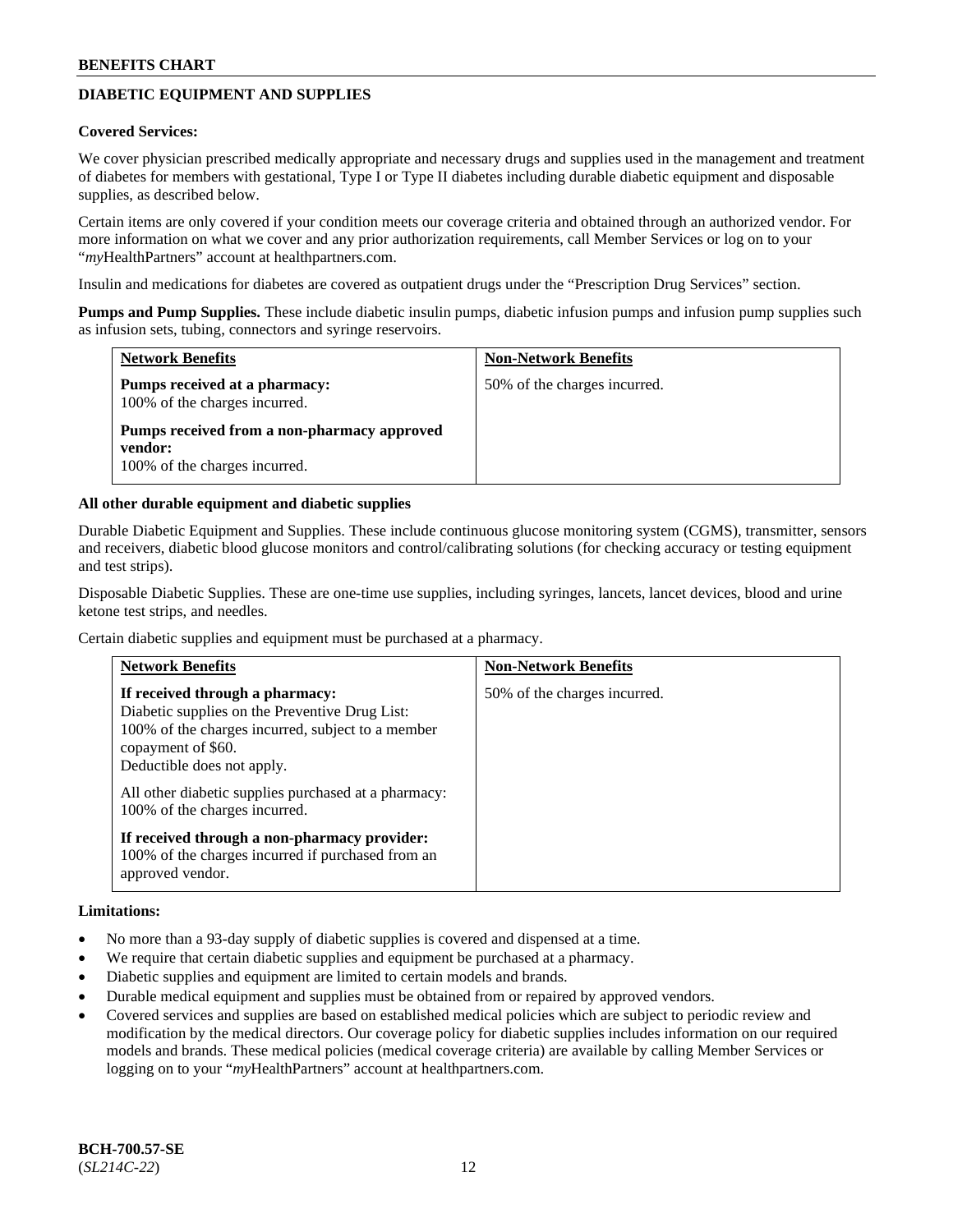### **Not Covered:**

- Replacement or repair of any covered items, if the items are (i) damaged or destroyed by misuse, abuse or carelessness, (ii) lost: or (iii) stolen.
- Duplicate or similar items.
- Labor and related charges for repair of any covered items which are more than the cost of replacement by an approved vendor.
- Batteries for monitors and equipment.
- Sales tax, mailing, delivery charges, service call charges.
- See "Services Not Covered" in the Group Membership Contract.

## **DIAGNOSTIC IMAGING SERVICES**

#### **Covered Services:**

We cover diagnostic imaging, when ordered by a provider and provided in a clinic or outpatient hospital facility.

For Network Benefits, non-emergent, scheduled outpatient Magnetic Resonance Imaging (MRI) and Computed Tomography (CT) must be provided at a designated facility. Your physician or facility will obtain or verify prior authorization for these services with HealthPartners, as needed.

We cover services provided in a clinic or outpatient hospital facility (to see the benefit level for inpatient hospital or skilled nursing facility services, see benefits under Inpatient Hospital and Skilled Nursing Facility Services).

#### **Outpatient magnetic resonance imaging (MRI) and computed tomography (CT)**

| Network Benefits              | <b>Non-Network Benefits</b>  |
|-------------------------------|------------------------------|
| 100% of the charges incurred. | 50% of the charges incurred. |

#### **All other outpatient diagnostic imaging services for illness or injury**

#### **Services for illness or injury**

| Network Benefits              | Non-Network Benefits         |
|-------------------------------|------------------------------|
| 100% of the charges incurred. | 50% of the charges incurred. |

#### **Preventive services (MRI/CT procedures are not considered preventive)**

Diagnostic imaging services associated with preventive services are covered at the benefit level shown in the "Preventive Services" section of this Benefits Chart.

#### **Not Covered:**

See "Services Not Covered" in the Group Membership Contract.

### **DURABLE MEDICAL EQUIPMENT, PROSTHETICS, ORTHOTICS, AND SUPPLIES**

#### **Covered Services:**

We cover equipment and services, as described below.

We cover durable medical equipment and services, prosthetics, orthotics and supplies, subject to the limitations below.

External hearing aids (including osseointegrated or bone anchored) for members age 18 or younger who have hearing loss that is not correctable by other covered procedures. Coverage is limited to one basic, standard hearing aid for each ear every three years. A basic hearing aid is defined as a hearing device that consists of a microphone, amplifier, volume control, battery and receiver. It does not include upgrades above and beyond the functionality of a basic hearing aid, including but not limited to hearing improvements for group settings, background noise, Bluetooth/remote control functionality, or extended warranties. Charges for upgrades above the cost of a basic, standard hearing aid are not covered.

Diabetic equipment and supplies are covered under the "Diabetic Equipment and Supplies" section.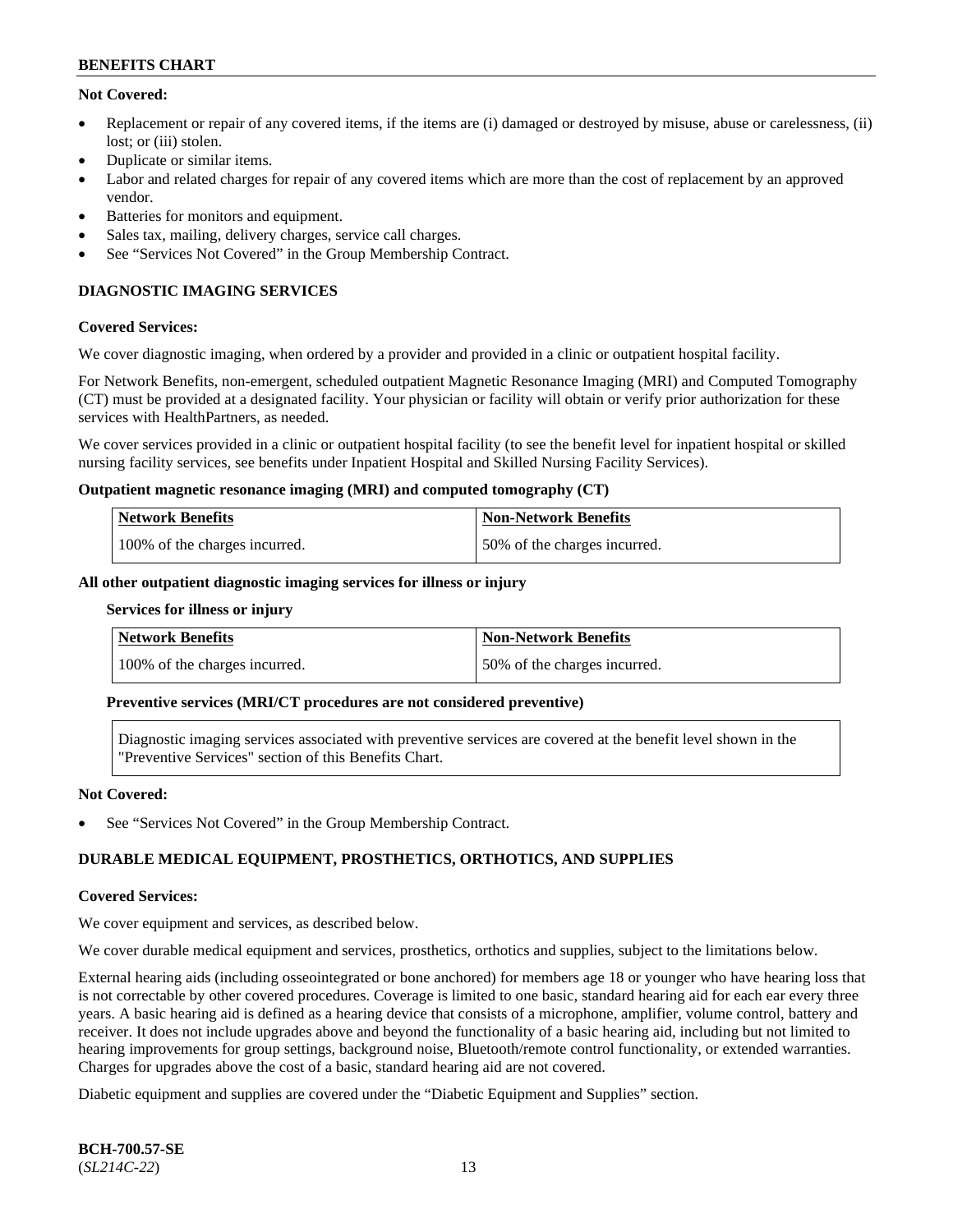### **Special dietary treatment for Phenylketonuria (PKU) if it meets our medical coverage criteria**

| <b>Network Benefits</b>       | <b>Non-Network Benefits</b>  |
|-------------------------------|------------------------------|
| 100% of the charges incurred. | 50% of the charges incurred. |

#### **Oral amino acid based elemental formula if it meets our medical coverage criteria**

| <b>Network Benefits</b>       | <b>Non-Network Benefits</b>  |
|-------------------------------|------------------------------|
| 100% of the charges incurred. | 50% of the charges incurred. |

#### **All other durable medical equipment, prosthetics, orthotics and supplies**

| <b>Network Benefits</b>       | Non-Network Benefits         |
|-------------------------------|------------------------------|
| 100% of the charges incurred. | 50% of the charges incurred. |

#### **Limitations:**

Coverage of durable medical equipment is limited by the following:

- Payment will not exceed the cost of an alternate piece of equipment or service that is effective and medically necessary.
- Wigs for hair loss resulting from alopecia areata are limited to one per calendar year.
- For prosthetic benefits, other than hair prostheses (i.e., wigs) for hair loss resulting from alopecia areata and oral appliances for cleft lip and cleft palate, payment will not exceed the cost of an alternate piece of equipment or service that is effective, medically necessary and enables members to conduct standard activities of daily living.
- We reserve the right to determine if an item will be approved for rental vs. purchase.
- Durable medical equipment and supplies must be obtained from or repaired by approved vendors.
- Covered services and supplies are based on established medical policies, which are subject to periodic review and modification by the medical or dental directors. Our coverage policy for diabetic supplies includes information on our required models and brands. These medical policies (medical coverage criteria) are available by calling Member Services or logging on to your "*my*HealthPartners" account a[t healthpartners.com.](https://www.healthpartners.com/hp/index.html)

### **Not Covered:**

Items that are not eligible for coverage include, but are not limited to:

- Replacement or repair of any covered items, if the items are (i) damaged or destroyed by misuse, abuse or carelessness, (ii) lost; or (iii) stolen.
- Duplicate or similar items.
- Labor and related charges for repair of any covered items which are more than the cost of replacement by an approved vendor.
- Sales tax, mailing, delivery charges, service call charges.
- Items that are primarily educational in nature or for hygiene, vocation, comfort, convenience or recreation.
- Communication aids or devices: equipment to create, replace or augment communication abilities including, but not limited to, speech processors, receivers, communication boards, or computer or electronic assisted communication.
- Hearing aids (implantable and external, including osseointegrated or bone anchored) and their fitting, except as specifically described in this Benefits Chart. This exclusion does not apply to cochlear implants.
- Eyeglasses, contact lenses and their fitting, measurement and adjustment, except as specifically described in this Benefits Chart.
- Hair prostheses (wigs), except as specifically described in this Benefits Chart.
- Household equipment which primarily has customary uses other than medical, such as, but not limited to, exercise cycles, air purifiers, central or unit air conditioners, water purifiers, non-allergenic pillows, mattresses or waterbeds.
- Household fixtures including, but not limited to, escalators or elevators, ramps, swimming pools and saunas.
- Modifications to the structure of the home including, but not limited to, wiring, plumbing or charges for installation of equipment.
- Vehicle, car or van modifications including, but not limited to, hand brakes, hydraulic lifts and car carrier.
- Rental equipment while owned equipment is being repaired by non-contracted vendors, beyond one month rental of medically necessary equipment.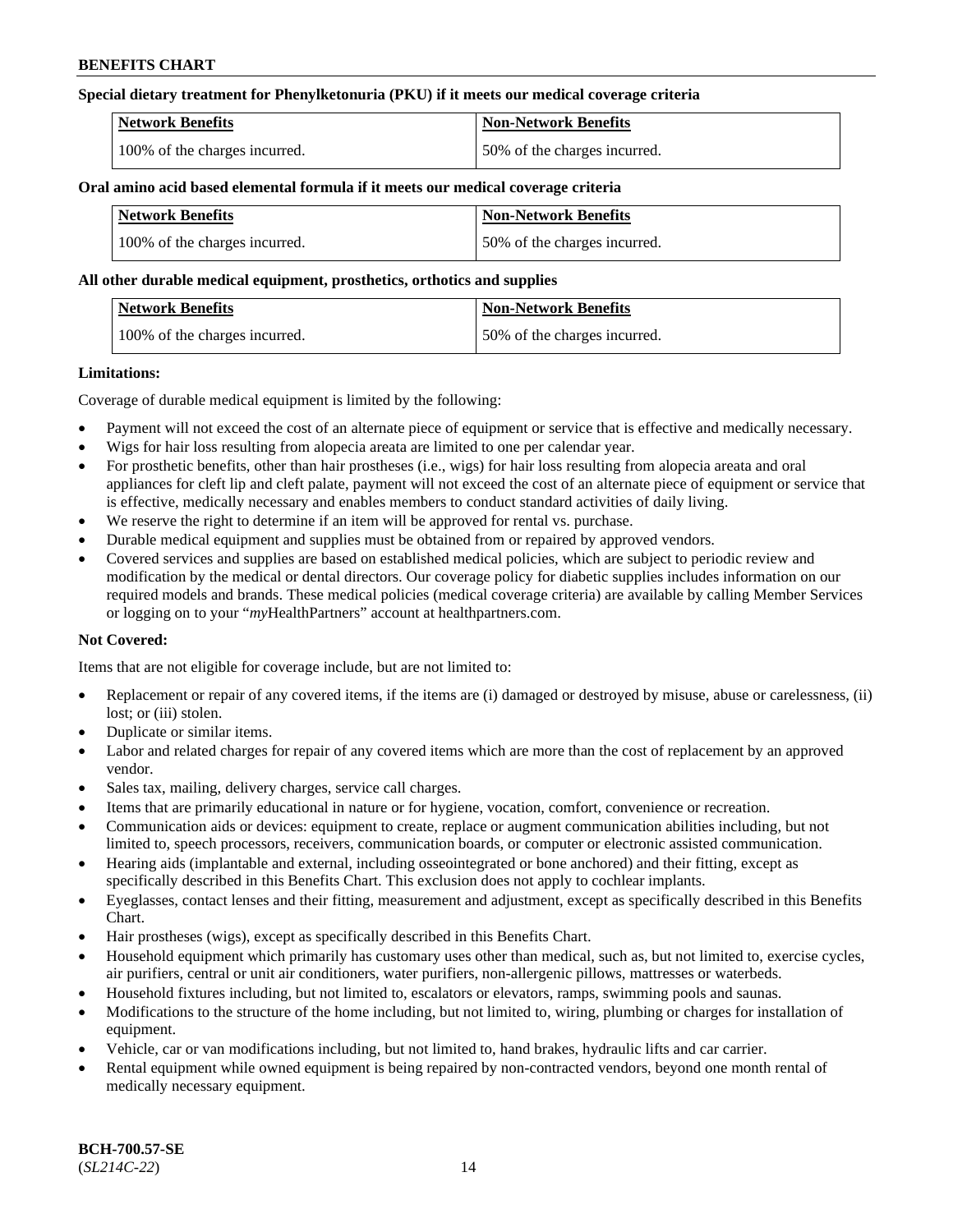- Other equipment and supplies, including but not limited to assistive devices, that we determine are not eligible for coverage.
- See "Services Not Covered" in the Group Membership Contract.

### **EMERGENCY AND URGENTLY NEEDED CARE SERVICES**

#### **Covered Services:**

We cover services for emergency care and urgently needed care if the services are otherwise eligible for coverage under this Benefits Chart.

**Urgently needed care.** These are services to treat an unforeseen illness or injury, which are required in order to prevent a serious deterioration in your health, and which cannot be delayed until the next available clinic or office hours.

#### **Urgently needed care at clinics**

| Network Benefits              | <b>Non-Network Benefits</b> |
|-------------------------------|-----------------------------|
| 100% of the charges incurred. | See Network Benefits.       |

**Emergency care.** These are services to treat: (1) the sudden, unexpected onset of illness or injury which, if left untreated or unattended until the next available clinic or office hours, would result in hospitalization, or (2) a condition requiring professional health services immediately necessary to preserve life or stabilize health. Emergency care includes emergency services as defined in Division BB, Title I, Section 102 of the Consolidated Appropriations Act of 2021. Emergency care also includes an immediate response service available on a 24-hour, seven-day-a-week basis for each child, or person, having a psychiatric crisis, a mental health crisis, or a mental health emergency.

When reviewing claims for coverage of emergency services, our medical director will take into consideration a reasonable layperson's belief that the circumstances required immediate medical care that could not wait until the next working day or next available clinic appointment. Emergency care also includes an immediate response service available on a 24-hour, sevenday-a-week basis for each child, or person, having a psychiatric crisis, a mental health crisis, or a mental health emergency.

#### **Emergency care in a hospital emergency room, including professional services of a physician**

| <b>Network Benefits</b>       | <b>Non-Network Benefits</b> |
|-------------------------------|-----------------------------|
| 100% of the charges incurred. | See Network Benefits.       |

#### **Inpatient emergency care in a hospital**

| <b>Network Benefits</b>       | <b>Non-Network Benefits</b> |
|-------------------------------|-----------------------------|
| 100% of the charges incurred. | See Network Benefits.       |

#### **Not Covered:**

See "Services Not Covered" in the Group Membership Contract.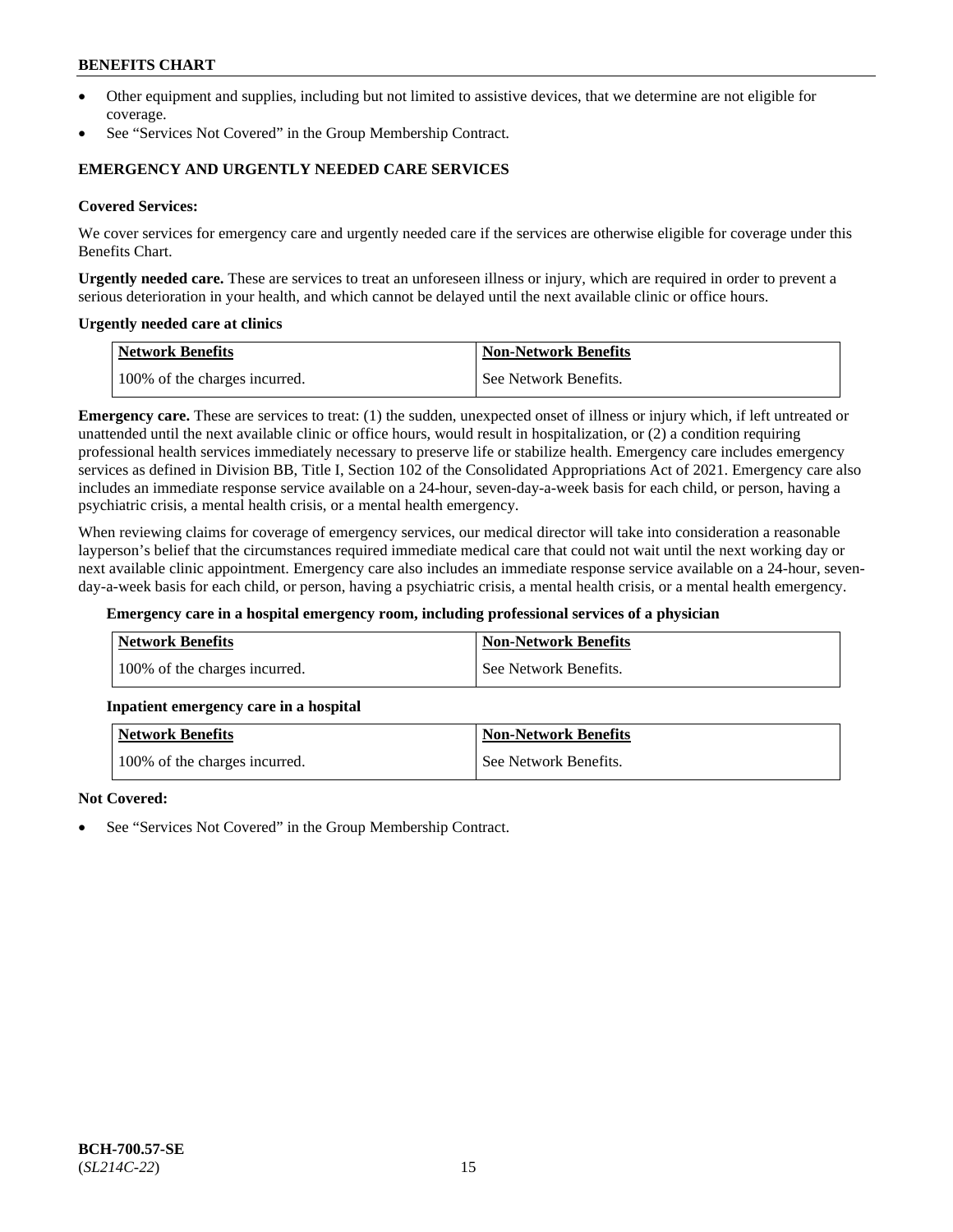## **GENE THERAPY**

### **Covered Services:**

We cover gene therapy treatment that meets our current medical coverage criteria.

| <b>Network Benefits</b>                                                                                                                                                                                 | <b>Non-Network Benefits</b> |
|---------------------------------------------------------------------------------------------------------------------------------------------------------------------------------------------------------|-----------------------------|
| Coverage level is same as corresponding Network<br>Benefit, depending on type of service provided, such as<br>Office Visits for Illness or Injury, Inpatient or<br><b>Outpatient Hospital Services.</b> | No Coverage.                |

### **Limitations:**

- Gene therapy must be provided by a designated provider.
- Specific types of gene therapy are limited to therapies and conditions specified in our medical coverage criteria.

## **Not Covered:**

See "Services Not Covered" in the Group Membership Contract.

## **HEALTH EDUCATION**

### **Covered Services:**

We cover education for preventive services and education for the management of chronic health problems (such as diabetes).

| <b>Network Benefits</b>                                     | <b>Non-Network Benefits</b>   |
|-------------------------------------------------------------|-------------------------------|
| 100% of the charges incurred.<br>Deductible does not apply. | 150% of the charges incurred. |

### **Not Covered:**

See "Services Not Covered" in the Group Membership Contract.

### **HOME-BASED COMPREHENSIVE HEALTH RISK ASSESSMENT**

### **Covered Services:**

If you meet our criteria for coverage, you may qualify for our home-based comprehensive health risk assessment program. The program covers a health assessment with a designated nurse practitioner.

| <b>Network Benefits</b>                                     | <b>Non-Network Benefits</b> |
|-------------------------------------------------------------|-----------------------------|
| 100% of the charges incurred.<br>Deductible does not apply. | No Coverage.                |

### **Not Covered:**

See "Services Not Covered" in the Group Membership Contract.

## **HOME HEALTH SERVICES**

### **Covered Services:**

We cover skilled nursing services, physical therapy, occupational therapy, speech therapy, respiratory therapy and other therapeutic services, non-routine prenatal and postnatal services, routine postnatal well child visits (as described in the Medical Coverage Criteria), phototherapy services for newborns, home health aide services and other eligible home health services when provided in your home, if you are homebound (i.e., unable to leave home without considerable effort due to a medical condition. Lack of transportation does not constitute homebound status). For phototherapy services for newborns and high risk pre-natal services, supplies and equipment are included.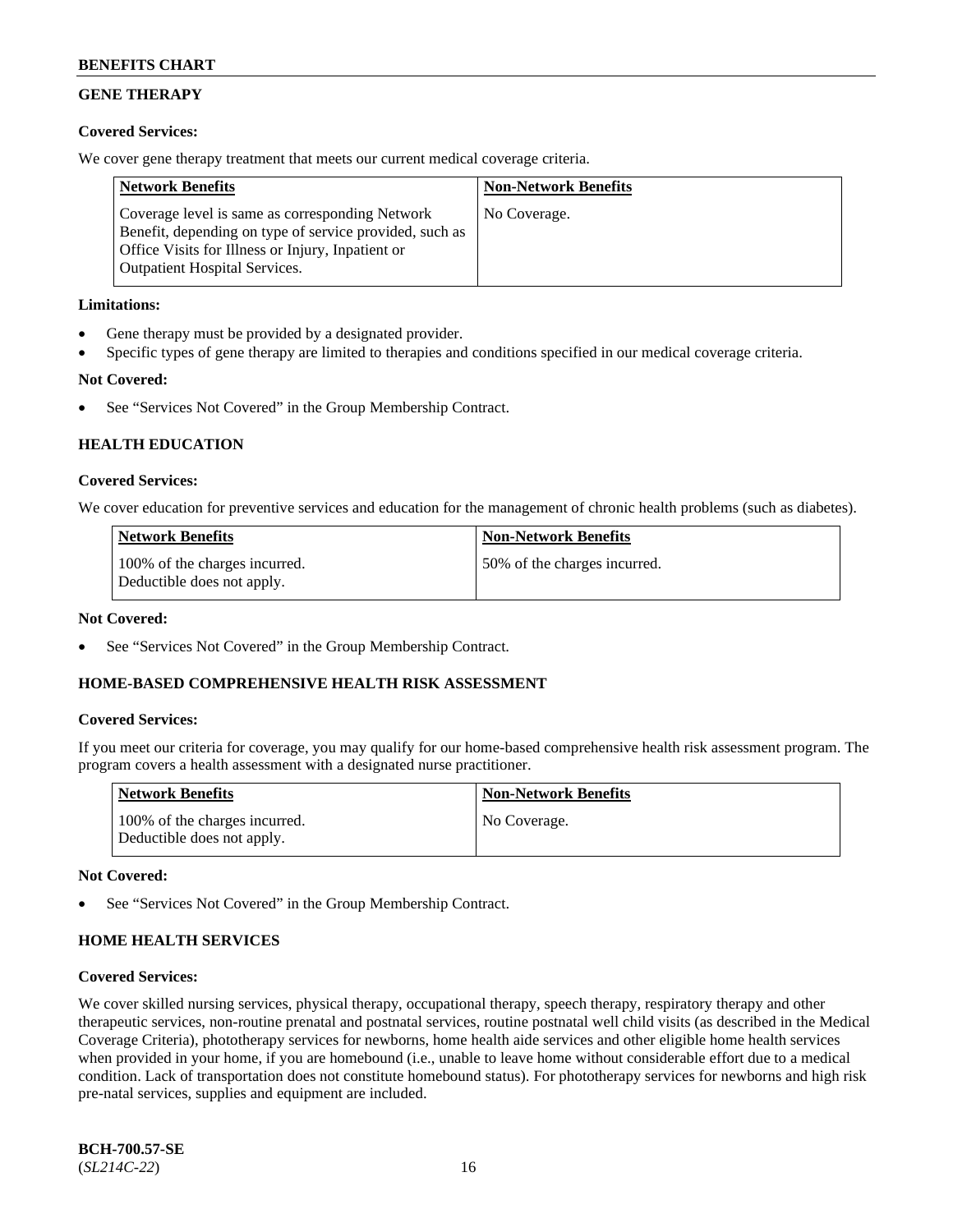We cover total parenteral nutrition/intravenous ("TPN/IV") therapy, equipment, supplies and drugs in connection with IV therapy. IV line care kits are covered under Durable Medical Equipment.

You do not need to be homebound to receive total parenteral nutrition/intravenous ("TPN/IV") therapy.

We cover palliative care benefits. Palliative care includes symptom management, education and establishing goals of care. We waive the requirement that you be homebound for a limited number of home visits for palliative care (as shown in the Benefits Chart), if you have a life-threatening, non-curable condition which has a prognosis of survival of two years or less. Additional palliative care visits are eligible under the home health services benefit if you are homebound and meet all other requirements defined in this section.

Home health services are eligible and covered only when:

- medically necessary; and
- provided as rehabilitative care, terminal care or maternity care; and
- ordered by a physician, and included in the written home care plan.

### **Physical therapy, occupational therapy, speech therapy, respiratory therapy, home health aide services and palliative care**

| <b>Network Benefits</b>       | <b>Non-Network Benefits</b>  |
|-------------------------------|------------------------------|
| 100% of the charges incurred. | 50% of the charges incurred. |

## **TPN/IV therapy, skilled nursing services, non-routine prenatal/postnatal services, and phototherapy**

| <b>Network Benefits</b>       | <b>Non-Network Benefits</b>  |
|-------------------------------|------------------------------|
| 100% of the charges incurred. | 50% of the charges incurred. |

Each 24-hour visit (or shifts of up to 24-hour visits) equals one visit and counts toward the Maximum visits for all other services shown below. Any visit that lasts less than 24 hours, regardless of the length of the visit, will count as one visit toward the Maximum visits for all other services shown below. All visits must be medically necessary and benefit eligible.

#### **Routine postnatal well child visits**

| <b>Network Benefits</b>                                     | <b>Non-Network Benefits</b>  |
|-------------------------------------------------------------|------------------------------|
| 100% of the charges incurred.<br>Deductible does not apply. | 50% of the charges incurred. |

### **Maximum visits for palliative care**

If you are eligible to receive palliative care in the home and you are not homebound, there is a maximum of 12 visits per calendar year.

#### **Maximum visits for all other services**

| <b>Network Benefits</b>       | <b>Non-Network Benefits</b>  |
|-------------------------------|------------------------------|
| 120 visits per calendar year. | 60 visits per calendar year. |

Each visit provided under the Network Benefits and Non-Network Benefits counts toward the maximums shown under all Maximum visits sections. The routine postnatal well child visit does not count toward the visit limit.

### **Limitations:**

• Home health services are not provided as a substitute for a primary caregiver in the home or as relief (respite) for a primary caregiver in the home. We will not reimburse family members or residents in your home for the above services.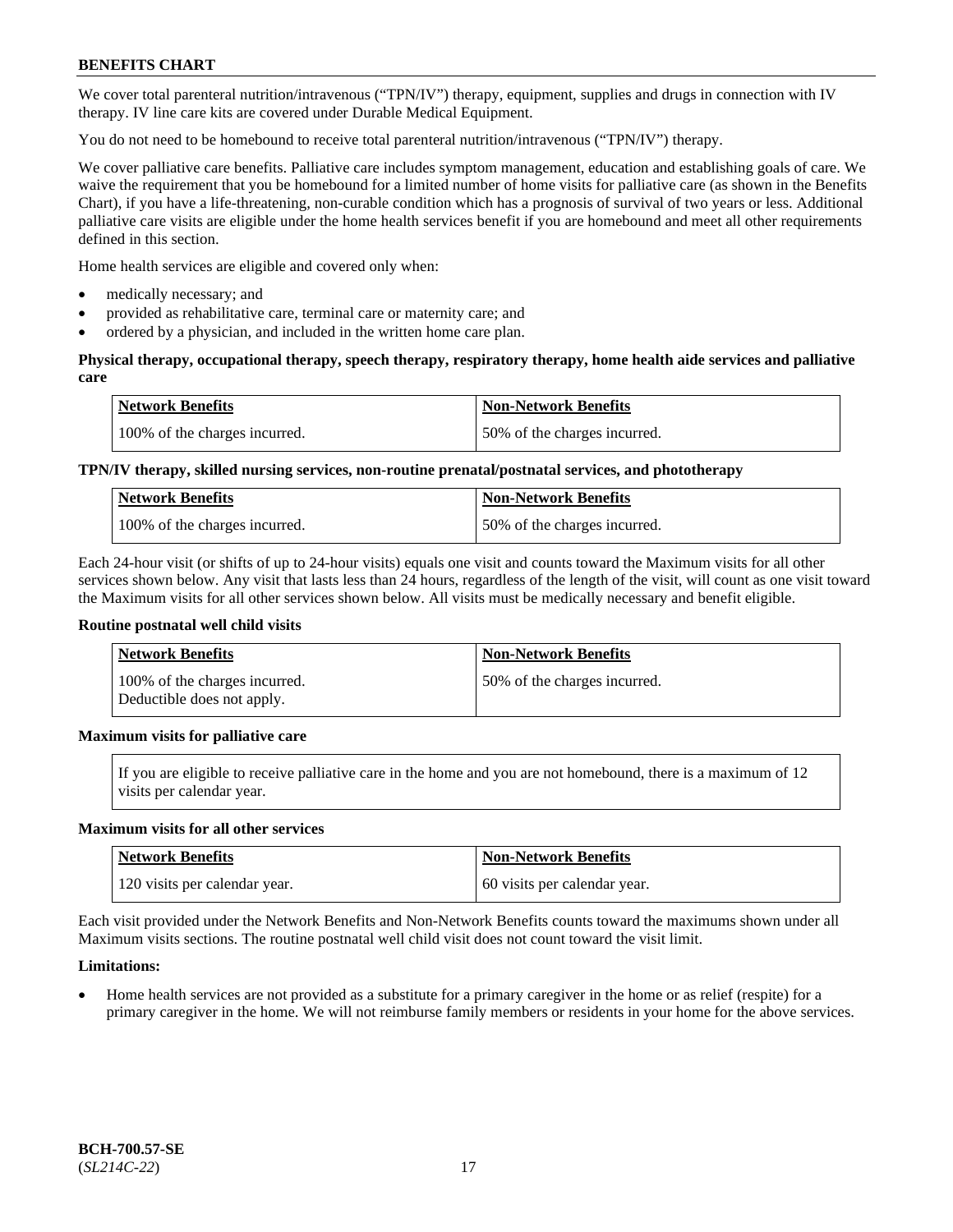• A service shall not be considered a skilled nursing service merely because it is performed by, or under the direct supervision of, a licensed nurse. Where a service (such as tracheotomy suctioning or ventilator monitoring) or like services, can be safely and effectively performed by a non-medical person (or self-administered), without the direct supervision of a licensed nurse, the service shall not be regarded as a skilled nursing service, whether or not a skilled nurse actually provides the service. The unavailability of a competent person to provide a non-skilled service shall not make it a skilled service when a skilled nurse provides it. Only the skilled nursing component of so-called "blended" services (i.e. services which include skilled and non-skilled components) are covered under this Benefits Chart.

### **Not Covered:**

- Financial or legal counseling services.
- Housekeeping or meal services in your home.
- Private duty nursing services. This exclusion does not apply if covered person is also covered under Medical Assistance under 256B.0625, subdivision 7, with the exception of section 256B.0654 subdivision 4.
- Services provided by a family member or enrollee, or a resident in the enrollee's home.
- Vocational rehabilitation and recreational or educational therapy. Recreation therapy is therapy provided solely for the purpose of recreation, including but not limited to: (a) requests for physical therapy or occupational therapy to improve athletic ability, and (b) braces or guards to prevent sports injuries.
- See "Services Not Covered" in the Group Membership Contract.

### **HOME HOSPICE SERVICES**

#### **Applicable Definitions:**

**Part-time.** This is up to two hours of service per day, more than two hours is considered continuous care.

**Continuous Care.** This is from two to twelve hours of service per day provided by a registered nurse, licensed practical nurse, or home health aide, during a period of crisis in order to maintain a terminally ill patient at home.

**Appropriate Facility.** This is a nursing home, hospice residence, or other inpatient facility.

**Custodial Care Related to Hospice Services.** This means providing assistance in the activities of daily living and the care needed by a terminally ill patient which can be provided by primary caregiver (i.e., family member or friend) who is responsible for the patient's home care.

### **Covered Services:**

**Home Hospice Program.** We cover the services described below if you are terminally ill and accepted as a home hospice program participant. You must meet the eligibility requirements of the program, and elect to receive services through the home hospice program. The services will be provided in your home, with inpatient care available when medically necessary as described below. If you elect to receive hospice services, you do so in lieu of curative treatment for your terminal illness for the period you are enrolled in the home hospice program.

**Eligibility:** In order to be eligible to be enrolled in the home hospice program, you must: (1) be a terminally ill patient (prognosis of six months or less); (2) have chosen a palliative treatment focus (i.e., emphasizing comfort and supportive services rather than treatment attempting to cure the disease or condition); and (3) continue to meet the terminally ill prognosis as reviewed by our medical director or his or her designee over the course of care. You may withdraw from the home hospice program at any time.

**Eligible Services:** Hospice services include the following services provided in accordance with an approved hospice treatment plan.

- Home Health Services:
	- o Part-time care provided in your home by an interdisciplinary hospice team (which may include a physician, nurse, social worker, and spiritual counselor) and medically necessary home health services are covered.
	- o One or more periods of continuous care in your home or in a setting which provides day care for pain or symptom management, when medically necessary, will be covered.
- Inpatient Services: We cover medically necessary inpatient services.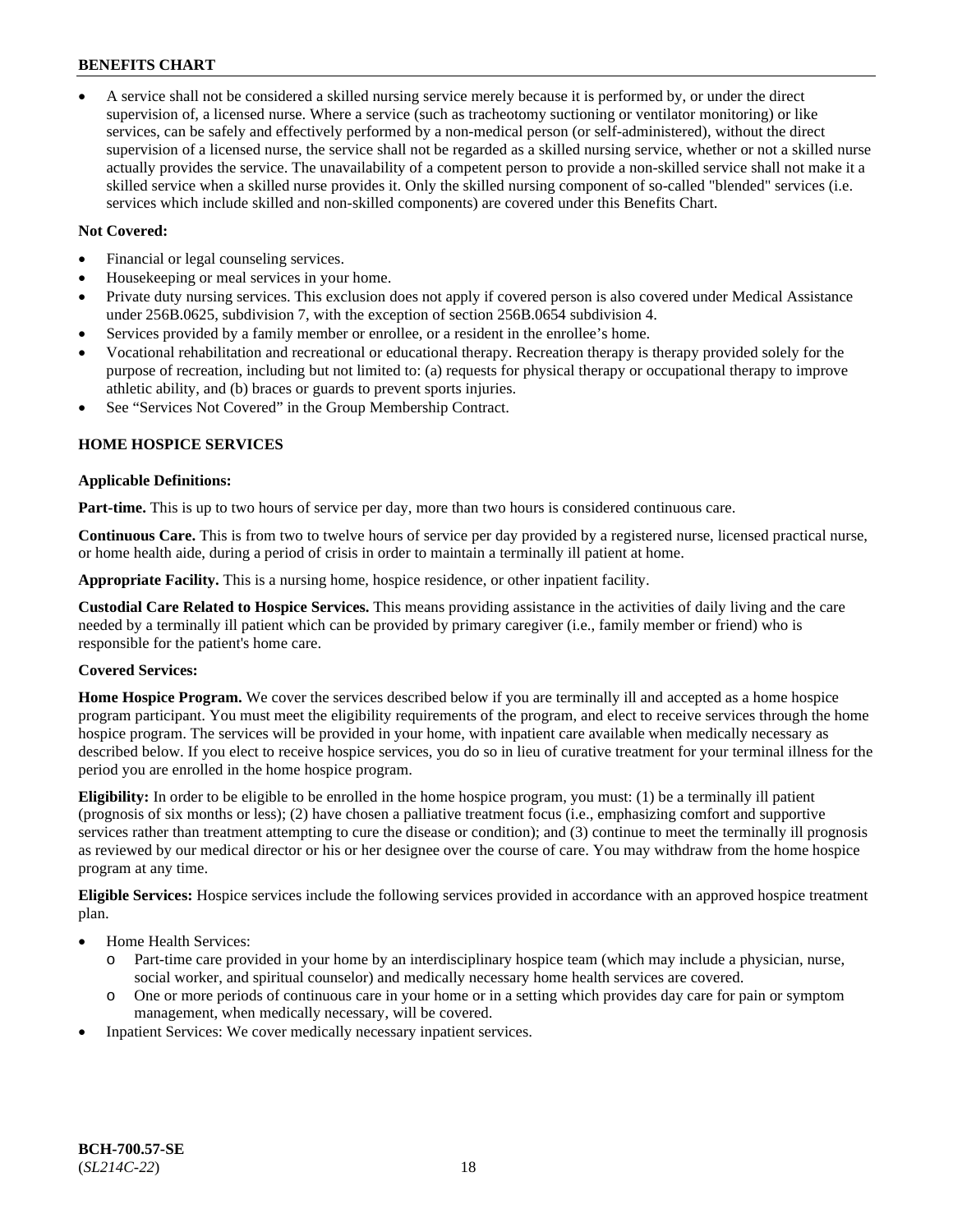- Other Services:
	- Respite care is covered for care in your home or in an appropriate facility, to give your primary caregivers (i.e., family members or friends) rest and/or relief when necessary in order to maintain a terminally ill patient at home.
	- o Medically necessary medications for pain and symptom management.
	- o Semi-electric hospital beds and other durable medical equipment are covered.
	- Emergency and non-emergency care is covered.

| <b>Network Benefits</b>       | Non-Network Benefits         |
|-------------------------------|------------------------------|
| 100% of the charges incurred. | 50% of the charges incurred. |

Respite care is limited to 5 days per episode, and respite care and continuous care combined are limited to 30 days.

#### **Not Covered:**

- Financial or legal counseling services.
- Housekeeping or meal services in your home.
- Custodial or maintenance care related to hospice services, whether provided in the home or in a nursing home.
- Any service not specifically described as covered services under this home hospice services benefits.
- Any services provided by members of your family or residents in your home.
- See "Services Not Covered" in the Group Membership Contract.

### **HOSPITAL AND SKILLED NURSING FACILITY SERVICES**

#### **Covered Services:**

We cover services as described below.

## **Medical or surgical hospital services**

**Inpatient hospital services:** We cover the following medical or surgical services, for the treatment of acute illness or injury, which require the level of care only provided in an acute care facility. These services must be authorized by a physician.

Inpatient hospital services include: room and board; the use of operating or maternity delivery rooms; intensive care facilities; newborn nursery facilities; general nursing care, anesthesia, laboratory and diagnostic imaging services, radiation therapy, physical therapy, prescription drugs or other medications administered during treatment, blood and blood products (unless replaced), and blood derivatives, and other diagnostic or treatment related hospital services; physician and other professional medical and surgical services provided while in the hospital, including gender confirmation surgery that meets medical coverage criteria.

We cover up to 120 hours of services provided by a private duty nurse or personal care assistant who has provided home care services to a ventilator-dependent patient, solely for the purpose of assuring adequate training of the hospital staff to communicate with that patient.

Services for items for personal convenience, such as television rental, are not covered.

We cover, following a vaginal delivery, a minimum of 48 hours of inpatient care for the mother and newborn child. We cover, following a caesarean section delivery, a minimum of 96 hours of inpatient care for the mother and newborn child. If the duration of inpatient care is less than these minimums, we also cover a minimum of one home visit by a registered nurse for post-delivery care, within four days of discharge of the mother and newborn child. Services provided by the registered nurse include, but are not limited to, parent education, assistance and training in breast and bottle feeding, and conducting any necessary and appropriate clinical tests. We shall not provide any compensation or other non-medical remuneration to encourage a mother and newborn to leave inpatient care before the duration minimums specified.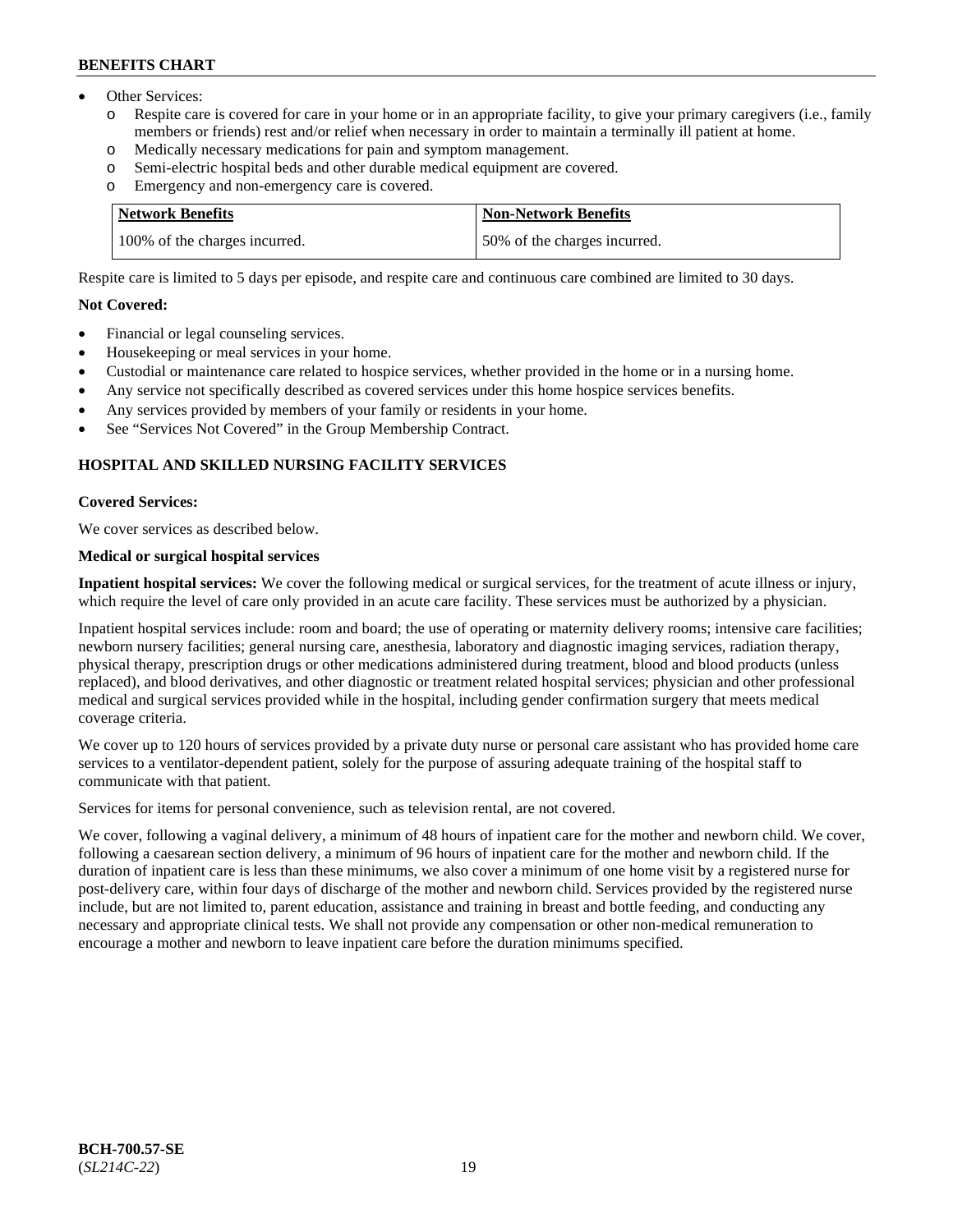Group health plans and health insurance issuers generally may not, under Federal law, restrict benefits for any hospital length of stay in connection with childbirth for the mother of newborn child to less than 48 hours following a vaginal delivery, or less than 96 hours following a caesarean section. However, Federal law generally does not prohibit the mother's or newborn's attending provider, after consulting with the mother, from discharging the mother or her newborn earlier than 48 hours (or 96 hours as applicable). In any case plans and issuers may not, under Federal law, require that a provider obtain authorization from the plan or the insurance issuer for prescribing a length of stay not in excess of 48 hours (or 96 hours).

| <b>Network Benefits</b>       | <b>Non-Network Benefits</b>  |
|-------------------------------|------------------------------|
| 100% of the charges incurred. | 50% of the charges incurred. |

Each member's admission or confinement, including that of a newborn child, is separate and distinct from the admission or confinement of any other member.

**Outpatient hospital, ambulatory care or surgical facility services:** We cover the following medical and surgical services, for diagnosis or treatment of illness or injury on an outpatient basis. These services must be authorized by a physician.

Outpatient services include: use of operating rooms, maternity delivery rooms or other outpatient departments, rooms or facilities; and the following outpatient services: general nursing care, anesthesia, laboratory and diagnostic imaging services, radiation therapy, physical therapy, drugs administered during treatment, blood and blood products (unless replaced), and blood derivatives, and other diagnostic or treatment related outpatient services; physician and other professional medical and surgical services provided while an outpatient, including gender confirmation surgery that meets medical coverage criteria.

For Network Benefits, non-emergent, scheduled outpatient Magnetic Resonance Imaging (MRI) and Computed Tomography (CT) must be provided at a designated facility. Your physician and facility will obtain or verify authorization for these services with HealthPartners, as needed.

To see the benefit level for diagnostic imaging services, laboratory services and physical therapy, see benefits under Diagnostic Imaging Services, Laboratory Services and Physical Therapy in this Benefits Chart.

| <b>Network Benefits</b>       | <b>Non-Network Benefits</b>   |
|-------------------------------|-------------------------------|
| 100% of the charges incurred. | 150% of the charges incurred. |

### **Skilled nursing facility care**

We cover room and board, daily skilled nursing and related ancillary services for post-acute treatment and rehabilitative care of illness or injury that meets medical coverage criteria.

| Network Benefits                              | <b>Non-Network Benefits</b>                   |
|-----------------------------------------------|-----------------------------------------------|
| 100\% of the charges incurred.                | 50% of the charges incurred.                  |
| Limited to 120 day maximum per calendar year. | Limited to 120 day maximum per calendar year. |

Each day of services provided under the Network Benefits and Non-Network Benefits combined, counts toward the maximums shown above.

### **Not Covered:**

- Services for items for personal convenience, such as television rental.
- See "Services Not Covered" in the Group Membership Contract.

### **INFERTILITY DIAGNOSIS**

#### **Covered Services:**

We cover the diagnosis of infertility. These services include diagnostic procedures and tests provided in connection with an infertility evaluation, office visits and consultations to diagnose infertility.

| Network Benefits              | <b>Non-Network Benefits</b> |
|-------------------------------|-----------------------------|
| 100% of the charges incurred. | See Network Benefits.       |

Coverage is limited to office visits and consultations to diagnose infertility. Treatment is not covered.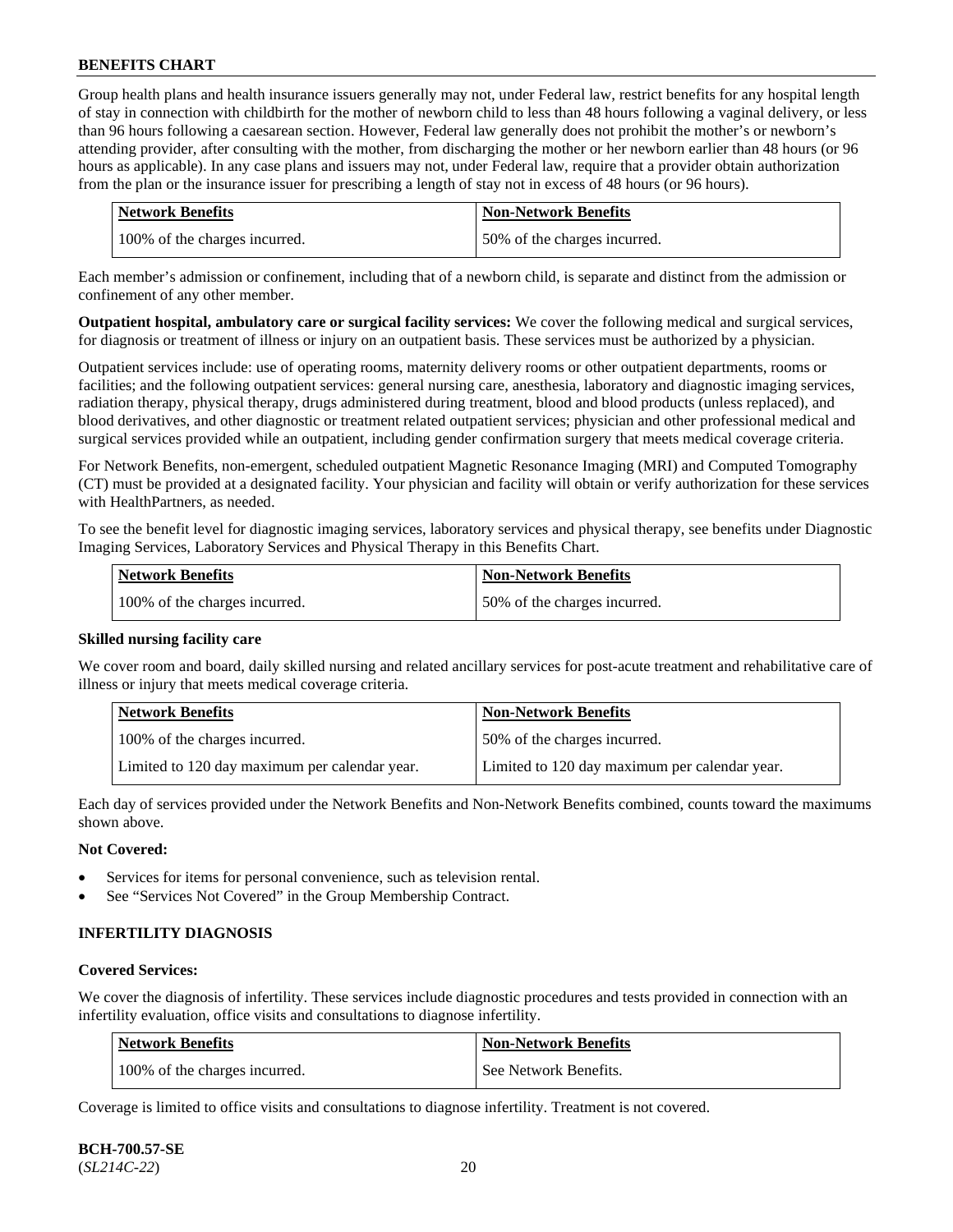### **Not Covered:**

- Infertility/fertility treatment, including but not limited to, office visits, laboratory services and diagnostic imaging services and fertility drugs; reversal of sterilization; and sperm, ova or embryo acquisition, retrieval or storage; however, we do cover office visits and consultations to diagnose infertility.
- Services related to the establishment of surrogate pregnancy and fees for a surrogate. However, pregnancy and maternity services are covered for a member under this Benefits Chart, including a surrogate pregnancy.
- See "Services Not Covered" in the Group Membership Contract.

## **LABORATORY SERVICES**

### **Covered Services:**

We cover laboratory tests when ordered by a provider and provided in a clinic or outpatient hospital facility.

To see the benefit level for inpatient hospital or skilled nursing facility services, see benefits under Inpatient Hospital and Skilled Nursing Facility Services in this Benefits Chart.

**Prostate-specific antigen (PSA) testing.** We cover prostate cancer screening for men 40 years of age or over who are symptomatic or in a high-risk category and for all men 50 years of age or older.

| Network Benefits              | Non-Network Benefits         |
|-------------------------------|------------------------------|
| 100% of the charges incurred. | 50% of the charges incurred. |

#### **All other laboratory services**

#### **Services for illness or injury**

| Network Benefits              | <b>Non-Network Benefits</b>  |
|-------------------------------|------------------------------|
| 100% of the charges incurred. | 50% of the charges incurred. |

#### **Preventive services**

Laboratory services associated with preventive services are covered at the benefit level shown in the "Preventive Services" section of this Benefits Chart.

### **Not Covered:**

See "Services Not Covered" in the Group Membership Contract.

### **LYME DISEASE SERVICES**

#### **Covered Services:**

We cover services for the treatment of Lyme disease.

| <b>Network Benefits</b>                                | <b>Non-Network Benefits</b>                                  |
|--------------------------------------------------------|--------------------------------------------------------------|
| Coverage level is same as corresponding Network        | Coverage level is same as corresponding Non-Network          |
| Benefit, depending on type of service provided such as | Benefit, depending on type of service provided, such as      |
| Office Visits for Illness or Injury, Inpatient or      | Office Visits for Illness or Injury, Inpatient or Outpatient |
| <b>Outpatient Hospital Services.</b>                   | <b>Hospital Services.</b>                                    |

#### **Not Covered:**

See "Services Not Covered" in the Group Membership Contract.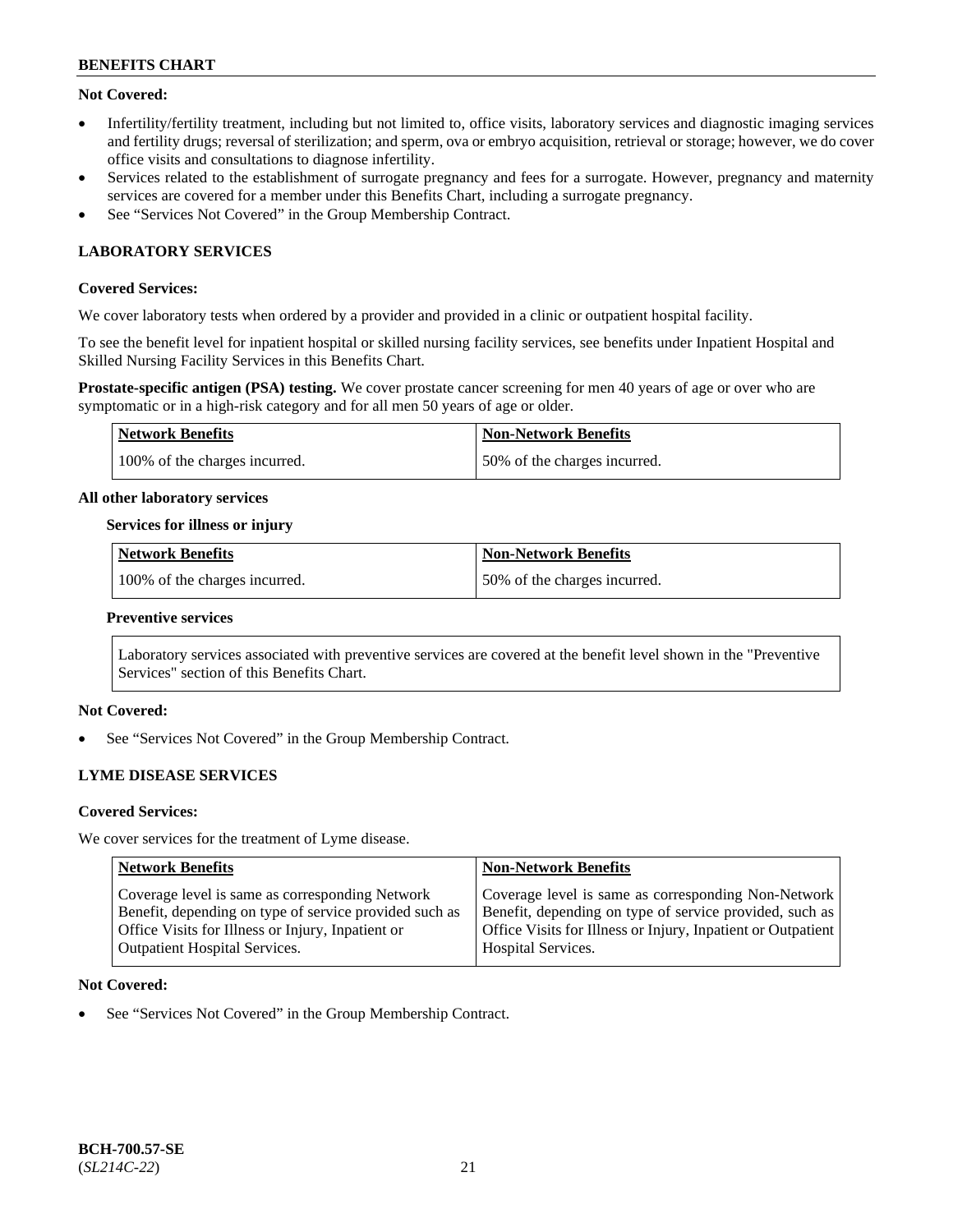## **MASTECTOMY RECONSTRUCTION BENEFIT**

### **Covered Services:**

We cover reconstruction of the breast on which the mastectomy has been performed; surgery and reconstruction of the other breast to produce symmetrical appearance, and prostheses and physical complications of all stages of mastectomy, including lymphedemas.

| <b>Network Benefits</b>                                 | <b>Non-Network Benefits</b>                             |
|---------------------------------------------------------|---------------------------------------------------------|
| Coverage level is same as corresponding Network         | Coverage level is same as corresponding Non-Network     |
| Benefit, depending on type of service provided, such as | Benefit, depending on type of service provided, such as |
| Office Visits for Illness or Injury, Inpatient or       | Office Visits for Illness or Injury, Inpatient or       |
| <b>Outpatient Hospital Services.</b>                    | <b>Outpatient Hospital Services.</b>                    |

### **Not Covered:**

See "Services Not Covered" in the Group Membership Contract.

## **MEDICATION THERAPY DISEASE MANAGEMENT PROGRAM**

### **Covered Services:**

If you meet our criteria for coverage, you may qualify for our Medication Therapy Disease Management Program.

The program covers consultations with a designated pharmacist.

Covered services are based on established medical policies, which are subject to periodic review and modification by the medical directors. These medical policies (medical coverage criteria) are available online at [healthpartners.com](https://www.healthpartners.com/hp/index.html) or by calling Member Services.

| Network Benefits                                            | <b>Non-Network Benefits</b> |
|-------------------------------------------------------------|-----------------------------|
| 100% of the charges incurred.<br>Deductible does not apply. | No Coverage.                |

### **Not Covered:**

See "Services Not Covered" in the Group Membership Contract.

## **OFFICE VISITS FOR ILLNESS OR INJURY**

### **Covered Services:**

We cover the following when medically necessary: professional medical and surgical services and related supplies, including biofeedback, of physicians and other health care providers; blood and blood products (unless replaced) and blood derivatives.

We cover diagnosis and treatment of illness or injury to the eyes. Where contact or eyeglass lenses are prescribed as medically necessary for the post-operative treatment of cataracts or for the treatment of aphakia, acute or chronic corneal pathology, or keratoconous, we cover the initial evaluation, lenses and fitting. Members must pay for lens replacement beyond the initial pair.

We also provide coverage for the initial physical evaluation of a child if it is ordered by a Minnesota juvenile court.

Services received via video, e-visit or telephone are covered under the "Telehealth/Telemedicine Services" section.

### **Office Visits**

| Network Benefits              | <b>Non-Network Benefits</b>  |
|-------------------------------|------------------------------|
| 100% of the charges incurred. | 50% of the charges incurred. |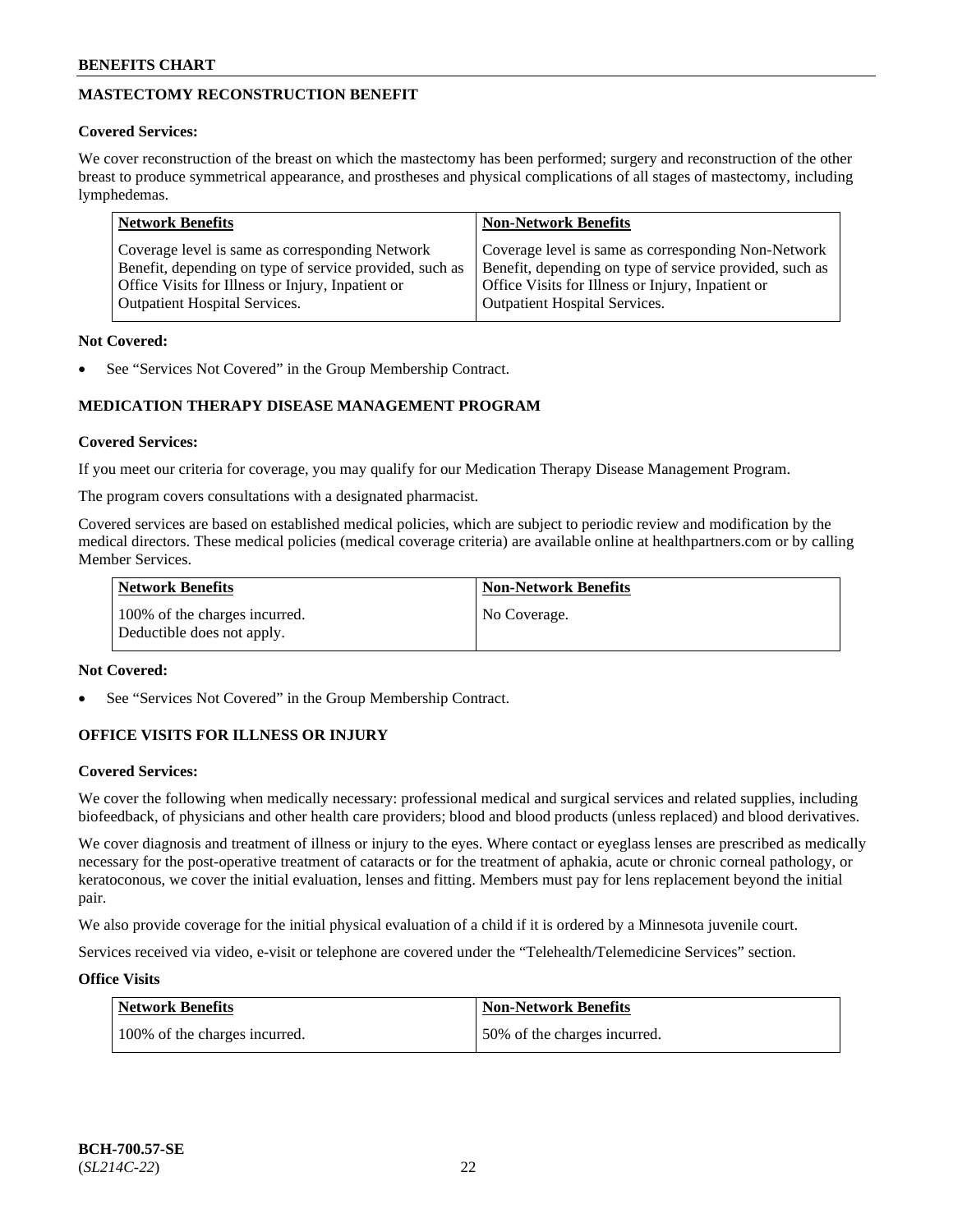#### **Convenience clinics**

| <b>Network Benefits</b>       | <b>Non-Network Benefits</b>  |
|-------------------------------|------------------------------|
| 100% of the charges incurred. | 50% of the charges incurred. |

#### **Injections administered in a physician's office, other than immunizations**

## **Allergy injections**

| <b>Network Benefits</b>       | <b>Non-Network Benefits</b>  |
|-------------------------------|------------------------------|
| 100% of the charges incurred. | 50% of the charges incurred. |

#### **All other injections**

| Network Benefits              | Non-Network Benefits          |
|-------------------------------|-------------------------------|
| 100% of the charges incurred. | 150% of the charges incurred. |

#### **Not Covered:**

- Court ordered treatment, except as described in this Benefits Chart under "Mental Health Services" and "Office Visits for Illness or Injury" or as otherwise required by law.
- See "Services Not Covered" in the Group Membership Contract.

### **PEDIATRIC AUTOIMMUNE NEUROPSYCHIATRIC DISORDERS ASSOCIATED WITH STREPTOCOCCAL INFECTIONS (PANDAS) AND PEDIATRIC ACUTE-ONSET NEUROPSYCHIATRIC SYNDROME (PANS) TREATMENT**

## **Definitions:**

**Pediatric acute-onset neuropsychiatric syndrome.** This means a class of acute-onset obsessive compulsive or tic disorders or other behavioral changes presenting in children and adolescents that are not otherwise explained by another known neurologic or medical disorder.

**Pediatric autoimmune neuropsychiatric disorders associated with streptococcal infections.** This means a condition in which a streptococcal infection in a child or adolescent causes the abrupt onset of clinically significant obsessions, compulsions, tics, or other neuropsychiatric symptoms or behavioral changes, or a relapsing and remitting course of symptom severity.

### **Covered Services:**

We cover treatment for pediatric autoimmune neuropsychiatric disorders associated with streptococcal infections (PANDAS) and for treatment for pediatric acute-onset neuropsychiatric syndrome (PANS). Treatments that must be covered under this section must be recommended by the member's licensed health care professional and include but are not limited to antibiotics, medication and behavioral therapies to manage neuropsychiatric symptoms, plasma exchange, and immunoglobulin.

| <b>Network Benefits</b>                                 | <b>Non-Network Benefits</b>                             |
|---------------------------------------------------------|---------------------------------------------------------|
| Coverage level is same as corresponding Network         | Coverage level is same as corresponding Non-Network     |
| Benefit, depending on type of service provided, such as | Benefit, depending on type of service provided, such as |
| Office Visits for Illness or Injury, Inpatient or       | Office Visits for Illness or Injury, Inpatient or       |
| <b>Outpatient Hospital Services.</b>                    | Outpatient Hospital Services.                           |

### **Not Covered:**

See "Services Not Covered" in the Group Membership Contract.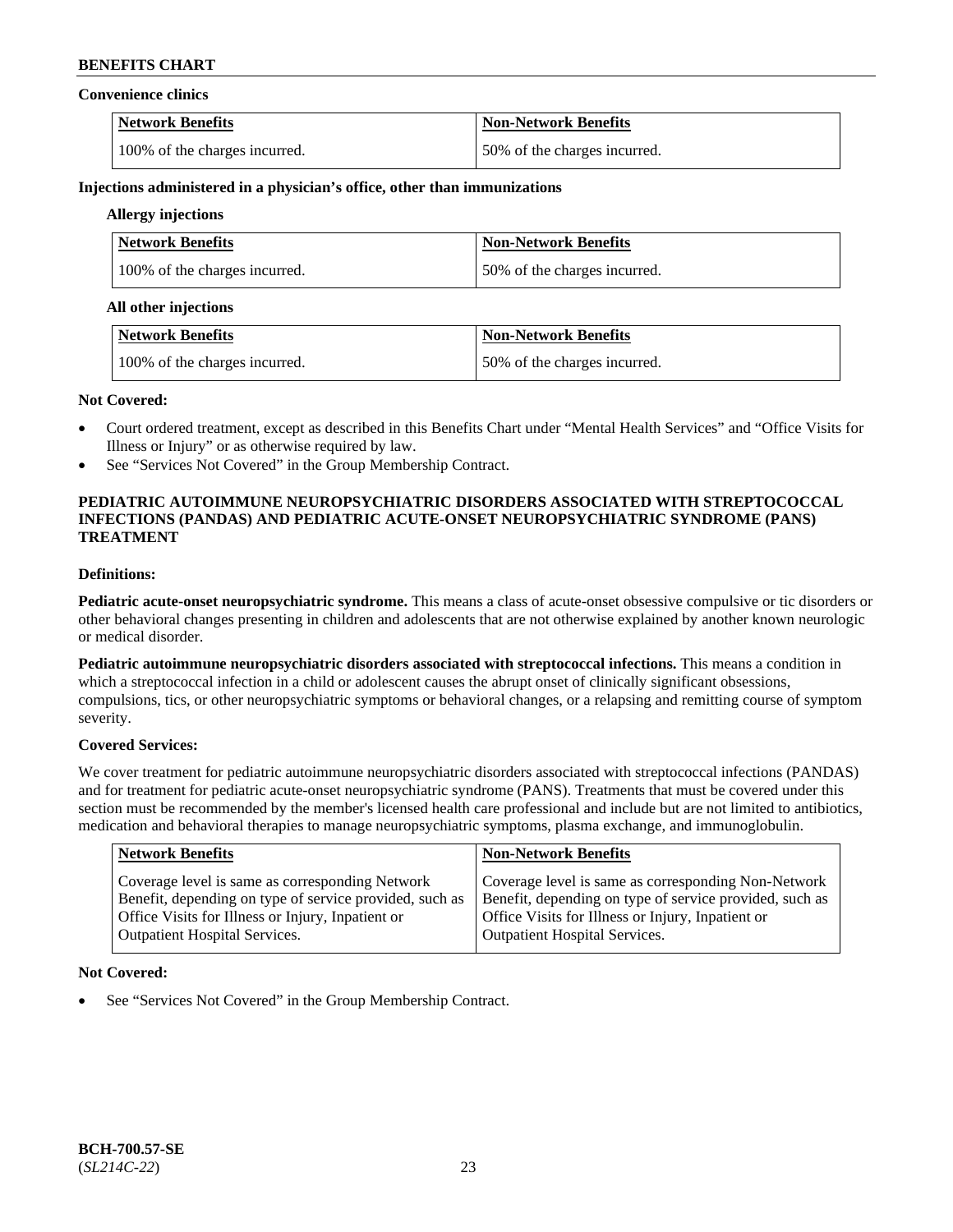## **PEDIATRIC EYEWEAR**

### **Covered Services:**

We cover pediatric eyewear for children.

Routine eye exams are covered under the "Preventive Services" section.

| <b>Network Benefits</b>       | <b>Non-Network Benefits</b> |
|-------------------------------|-----------------------------|
| 100% of the charges incurred. | No Coverage.                |

### **Limitations:**

- Coverage under this provision will continue until the end of the month in which the child turns age 19.
- Limited to one of the following per calendar year:
	- o one pair of eyeglasses including one set of prescription lenses, frames from our designated eyewear collection, and antiscratch coating; or
		- o one pair of non-disposable contact lenses; or
		- o a one-year supply of disposable contact lenses
- Contact lens fittings are limited to two per calendar year.

### **Not Covered:**

- Frames that are not included in our designated eyewear collection. However, one pair of lenses will be covered if a member chooses frames outside the designated eyewear collection.
- More than one pair of lenses or frames or non-disposable contacts per calendar year, regardless of the reason. This includes replacement of eyeglasses or contact lenses due to loss, breakage, theft, or change in prescription.
- Safety glasses or goggles for sports or vocational reasons.
- Upgrades including, but not limited to, UV protection and no-line multifocal lenses.
- See "Services Not Covered" in the Group Membership Contract.

## **PHYSICAL THERAPY, OCCUPATIONAL THERAPY AND SPEECH THERAPY**

### **Covered Services:**

We cover the following physical therapy, occupational therapy and speech therapy services:

- rehabilitative care to correct the effects of illness or injury;
- habilitative care rendered for congenital, developmental or medical conditions which have significantly limited the successful initiation of normal speech and normal motor development.

Massage therapy which is performed in conjunction with other treatment/modalities by a physical occupational therapist, is part of a prescribed treatment plan and is not billed separately is covered.

We cover services provided in a clinic. We also cover physical therapy provided in an outpatient hospital facility. To see the benefit level for inpatient hospital or skilled nursing facility services, see benefits under Inpatient Hospital and Skilled Nursing Facility Services.

#### **Rehabilitative care**

| <b>Network Benefits</b>       | <b>Non-Network Benefits</b>                                                               |
|-------------------------------|-------------------------------------------------------------------------------------------|
| 100% of the charges incurred. | 50% of the charges incurred.                                                              |
|                               | Physical and Occupational Therapy combined are<br>limited to 20 visits per calendar year. |
|                               | Speech Therapy is limited to 20 visits per calendar year.                                 |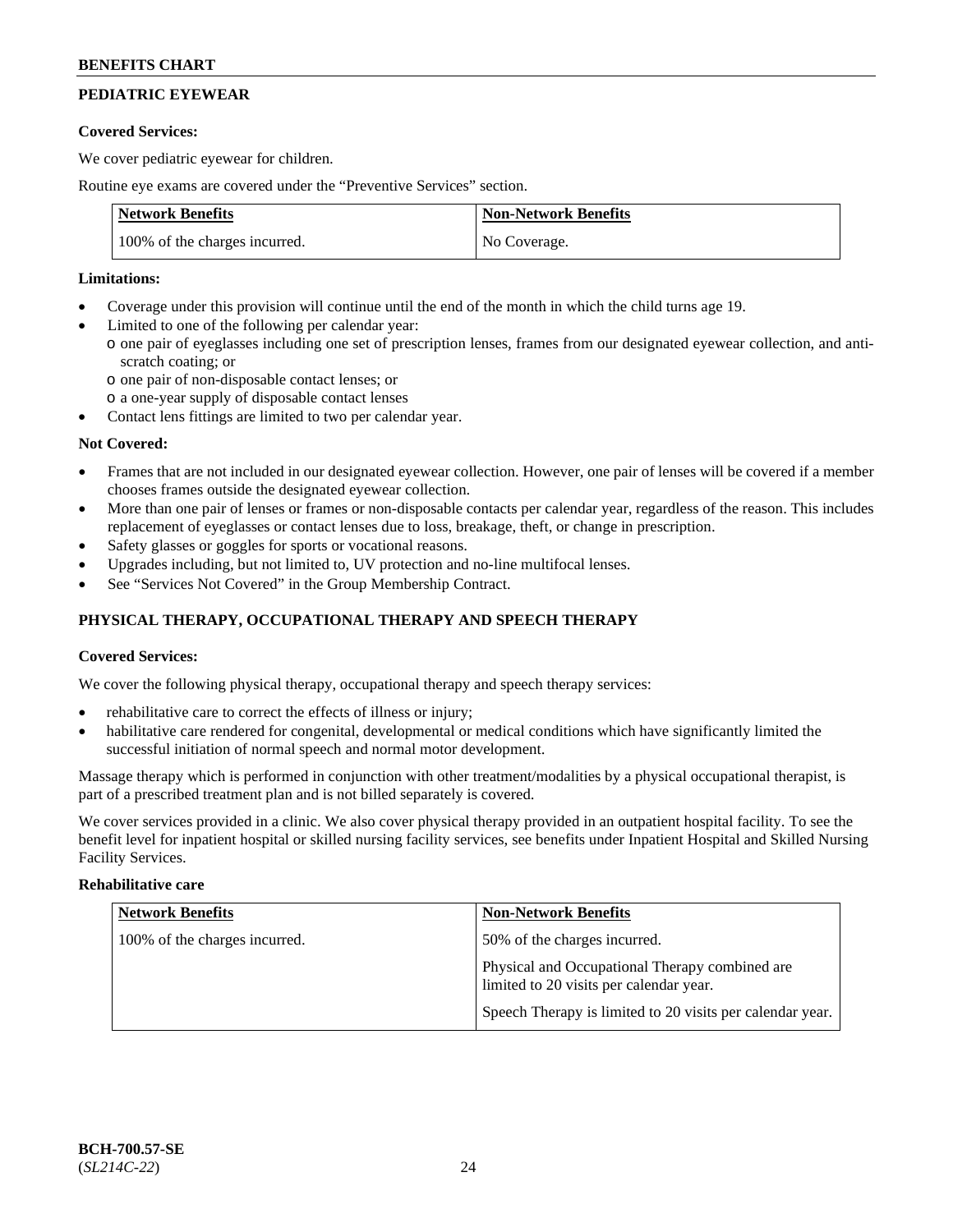### **Habilitative care**

| <b>Network Benefits</b>       | <b>Non-Network Benefits</b>                                                                       |
|-------------------------------|---------------------------------------------------------------------------------------------------|
| 100% of the charges incurred. | 50% of the charges incurred.                                                                      |
|                               | Physical, Occupational and Speech Therapy combined<br>are limited to 20 visits per calendar year. |

#### **Not Covered:**

- Massage therapy for the purpose of comfort or convenience of the member.
- See "Services Not Covered" in the Group Membership Contract.

## **PORT WINE STAIN REMOVAL SERVICES**

#### **Covered Services:**

We cover port wine stain removal services.

| <b>Network Benefits</b>                                | <b>Non-Network Benefits</b>                                  |
|--------------------------------------------------------|--------------------------------------------------------------|
| Coverage level is same as corresponding Network        | Coverage level is same as corresponding Non-Network          |
| Benefit, depending on type of service provided such as | Benefit, depending on type of service provided, such as      |
| Office Visits for Illness or Injury, Inpatient or      | Office Visits for Illness or Injury, Inpatient or Outpatient |
| <b>Outpatient Hospital Services.</b>                   | Hospital Services.                                           |

### **Not Covered:**

See "Services Not Covered" in the Group Membership Contract.

## **PRE-DIABETES DISEASE MANAGEMENT PROGRAM**

### **Covered Services:**

If you meet our criteria for coverage, you may qualify for the Pre-diabetes Disease Management Program through Omada Health. The program covers group health coaching which focuses on weight loss, exercise, behavior modification and health education at select locations determined by the plan.

| <b>Network Benefits</b>                                     | <b>Non-Network Benefits</b> |
|-------------------------------------------------------------|-----------------------------|
| 100% of the charges incurred.<br>Deductible does not apply. | Not applicable.             |

### **Not Covered:**

See "Services Not Covered" in the Group Membership Contract.

## **PRESCRIPTION DRUG SERVICES**

### **Covered Services:**

We cover prescription drugs and medications that can be self-administered or are administered in a physician's office. We cover off-label use of formulary drugs to treat cancer if the drug is recognized for the treatment of cancer in any authoritative compendia used by the Medicare program.

We cover orally administered anticancer drugs at the applicable benefit level under outpatient drugs below. We are in compliance with Minnesota Statute 62A.3075 because we do not cover orally administered anticancer drugs under our specialty drug benefit.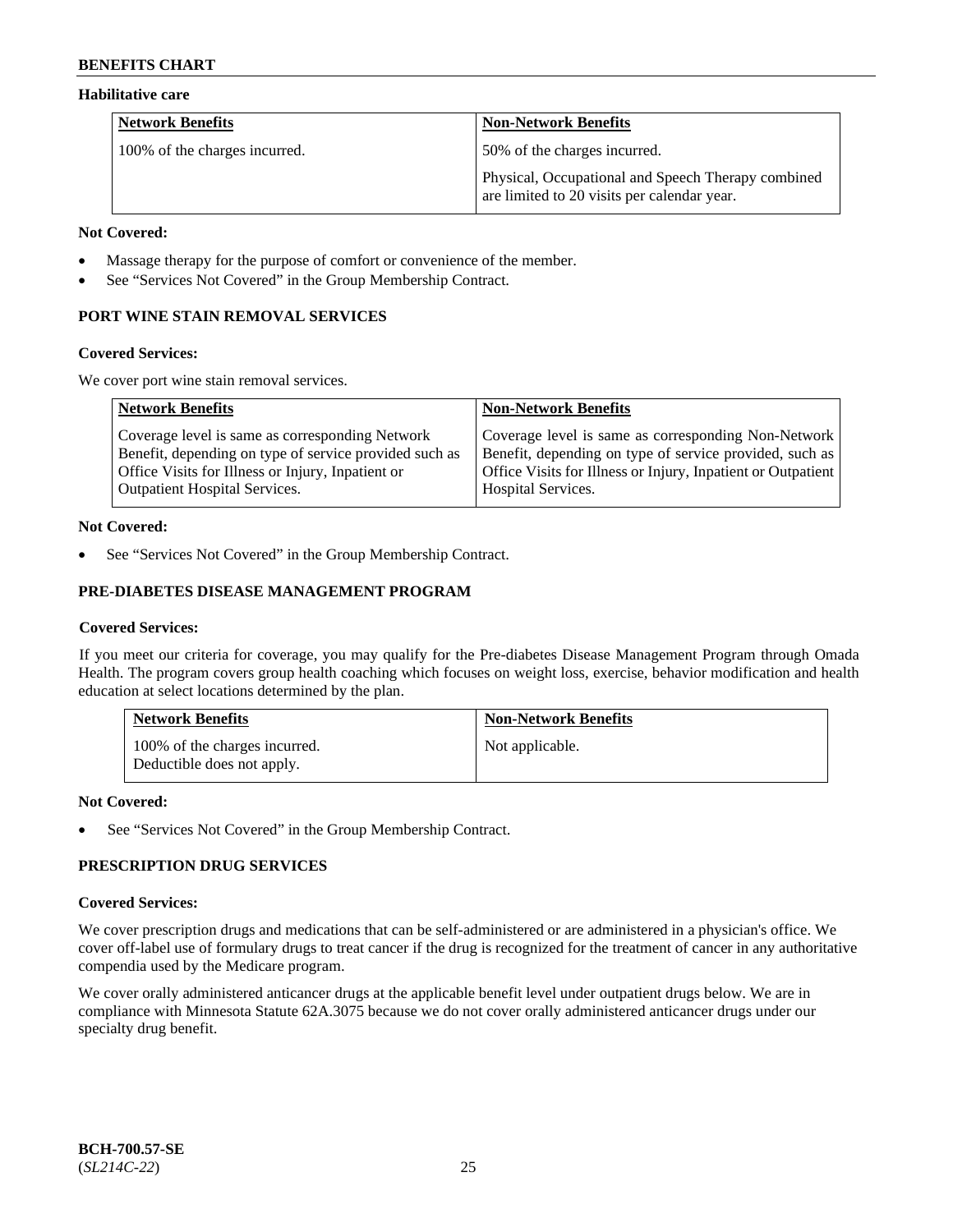We will refill a prescription for eye drops covered under this Benefits Chart if the member requests a refill and original prescription specified that additional quantities would be needed, providing the refill request does not exceed the quantities needed, and the following conditions are met:

- If the member requests a 30-day refill supply, the request must be made between 21 and 30 days of the later of (a) the original date that the prescription was distributed to the member or (b) the date that the most recent refill was distributed to the member; or
- If the member requests a 90-day refill supply, the request must be made between 75 and 90 days of the later of (a) the original date that the prescription was distributed to the member or (b) the date that the most recent refill was distributed to the member.

A licensed pharmacist may prescribe and dispense self-administered hormonal contraceptives, nicotine replacement medications, and opiate antagonists for the treatment of an acute opiate overdose in accordance with section 151.37, subdivision 14, 15, or 16, under the same terms of coverage that would apply had the prescription drug been prescribed by a licensed physician, physician assistant, or advanced practice nurse practitioner. If the plan excludes coverage for selfadministered hormonal contraceptives, they will not be covered under this provision.

#### **For Network Benefits, drugs and medications must be part of the formulary and obtained at a Network Pharmacy.**

#### **For Non-Network Benefits, drugs and medications must be part of the formulary.**

**See the Formulary definition for information on the Formulary Exception Process available to you.**

**If a member copayment is required, you must pay one member copayment for each 31-day supply, or portion thereof, unless otherwise indicated below.**

#### **Outpatient drugs (except as specified below)**

#### **Drugs on the Preventive Drug List**

| <b>Network Benefits</b>                                                                                                                            | <b>Non-Network Benefits</b>  |
|----------------------------------------------------------------------------------------------------------------------------------------------------|------------------------------|
| Generic formulary drugs from the Preventive Drug List<br>are covered at 100% of the charges incurred.                                              | 50% of the charges incurred. |
| Brand name formulary drugs from the Preventive Drug<br>List are covered at 100% of the charges incurred,<br>subject to a member copayment of \$60. |                              |
| In no event will your cost for a formulary insulin drug<br>exceed \$25.                                                                            |                              |
| Deductible does not apply.                                                                                                                         |                              |

#### **All other drugs**

| <b>Network Benefits</b>                                                   | <b>Non-Network Benefits</b>  |
|---------------------------------------------------------------------------|------------------------------|
| All other formulary drugs are covered at 100% of the<br>charges incurred. | 50% of the charges incurred. |
| Deductible applies.                                                       |                              |

**Cost-Sharing Limits for Insulin:** We are required to limit your cost-sharing on prescription insulin to no more than the net price of the prescription insulin drug. This requirement applies at the point of sale, including deductible payments and the costsharing amounts charged once the deductible is met.

**Cost-sharing.** This means a deductible payment, copayment, or coinsurance amount that you must pay for covered prescription insulin in accordance with the terms and conditions of this health plan.

**Net price.** This means our cost for prescription insulin, including any rebates or discounts received by or accrued directly or indirectly to us from a drug manufacturer or pharmacy benefit manager.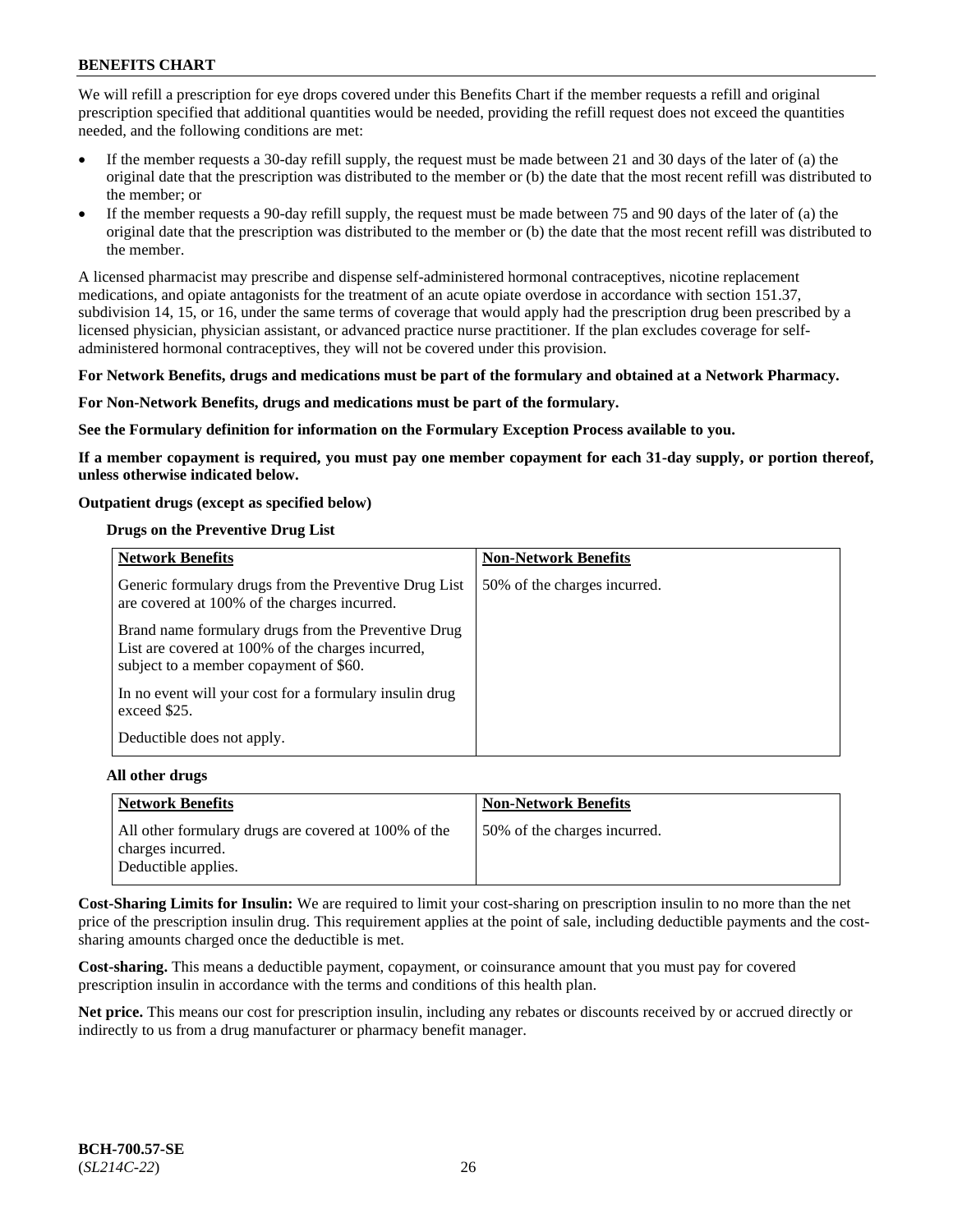## **Mail order drugs**

| <b>Network Benefits</b>                                                                                                                                                                   | <b>Non-Network Benefits</b>                                                                                                |
|-------------------------------------------------------------------------------------------------------------------------------------------------------------------------------------------|----------------------------------------------------------------------------------------------------------------------------|
| For your convenience, you may also get up to a 93-day<br>supply of outpatient formulary prescription drugs that<br>can be self-administered through the designated mail<br>order service. | See Network Mail Order Drugs benefit.<br>Mail order drugs are only available through the<br>designated mail order service. |
| Specialty Drugs are not available through the mail order<br>service.                                                                                                                      |                                                                                                                            |

## **Specialty Drugs that are self-administered**

| <b>Network Benefits</b>                                                                                                                    | <b>Non-Network Benefits</b> |
|--------------------------------------------------------------------------------------------------------------------------------------------|-----------------------------|
| 100% of the charges incurred.                                                                                                              | No Coverage.                |
| For Network Benefits, specialty drugs are limited to<br>drugs on the specialty drug list and must be obtained<br>from a designated vendor. |                             |

## **Drugs for the treatment of growth deficiency**

| <b>Network Benefits</b>                                                                                                                            | <b>Non-Network Benefits</b>  |
|----------------------------------------------------------------------------------------------------------------------------------------------------|------------------------------|
| 100% of the charges incurred.                                                                                                                      | 50% of the charges incurred. |
| For Network Benefits, growth deficiency drugs are<br>limited to drugs on the specialty drug list and must be<br>obtained from a designated vendor. |                              |

### **Tobacco cessation drugs are covered for all FDA – approved tobacco cessation drugs for a minimum of 90 days**

| <b>Network Benefits</b>                                     | <b>Non-Network Benefits</b>  |
|-------------------------------------------------------------|------------------------------|
| 100% of the charges incurred.<br>Deductible does not apply. | 50% of the charges incurred. |

## **Contraceptive drugs**

| <b>Network Benefits</b>                                                                                                                                        | <b>Non-Network Benefits</b>  |
|----------------------------------------------------------------------------------------------------------------------------------------------------------------|------------------------------|
| 100% of the charges incurred for formulary drugs.<br>Deductible does not apply.                                                                                | 50% of the charges incurred. |
| If a physician requests that a non-formulary<br>contraceptive drug be dispensed as written the drug will<br>be covered at 100%, not subject to the deductible. |                              |

**ACA preventive medications.** We cover preventive medications currently recommended by USPSTF with an A or B rating if they are prescribed by your medical provider and they are listed on our Commercial ACA Preventive Drug List. Preventive medications are subject to periodic review and modification. Changes would be effective in accordance with the federal rules and reflected in our current medical coverage criteria for preventive care services.

| Network Benefits                                            | <b>Non-Network Benefits</b>  |
|-------------------------------------------------------------|------------------------------|
| 100% of the charges incurred.<br>Deductible does not apply. | 50% of the charges incurred. |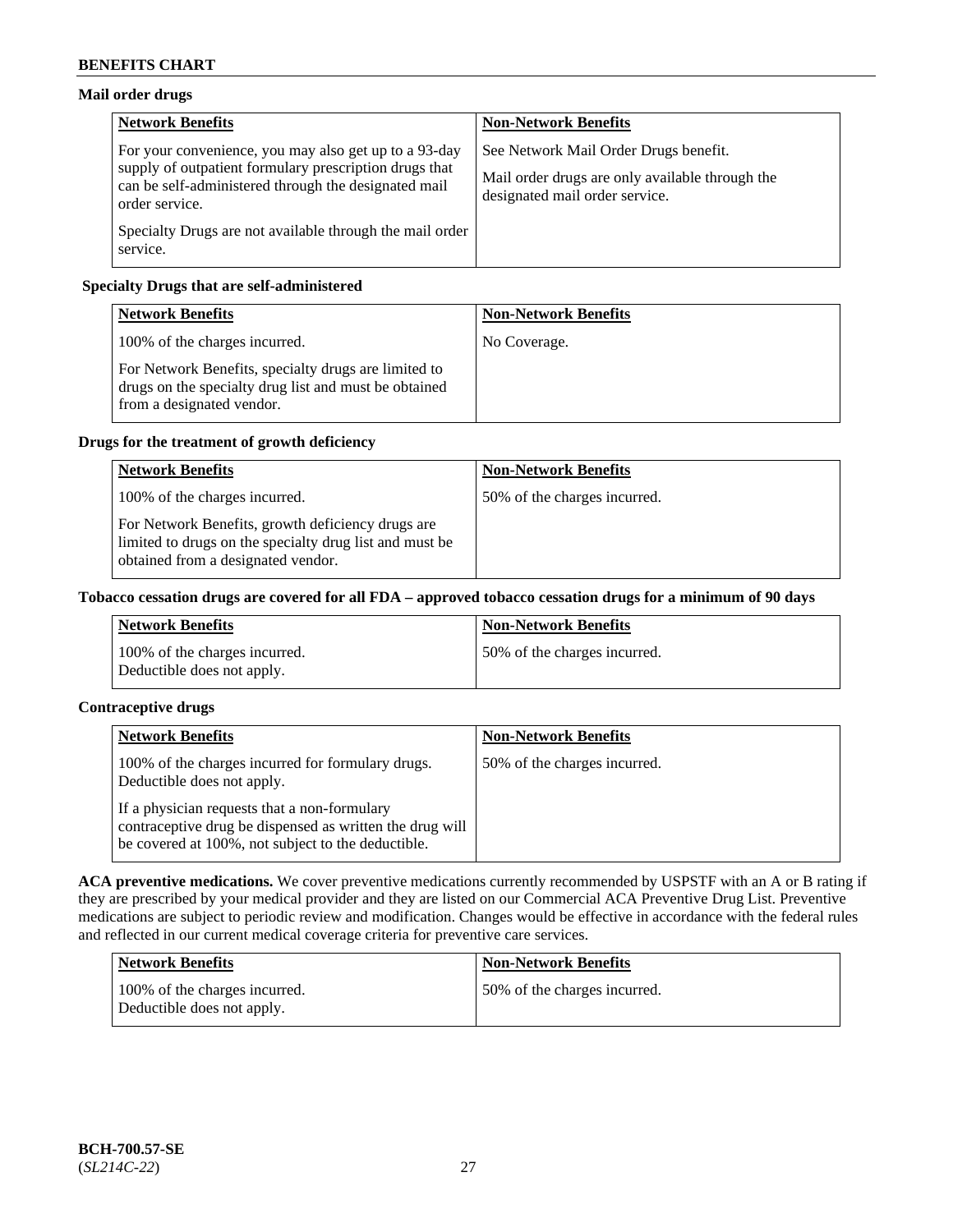### **Limitations:**

- Certain drugs may require prior authorization as indicated on the formulary. HealthPartners may require prior authorization for the drug and also the site where the drug will be provided. Certain drugs are subject to our utilization review process and quantity limits, as indicated on our formulary.
- Certain non-formulary drugs require prior authorization. In addition, certain drugs may be subject to any quantity limits applied as part of our trial program. The trial drug program applies to new prescriptions for certain drugs which have high toxicity, low tolerance, high costs and/or high potential for waste. Trial drugs are indicated on the formulary and/or the Specialty Drug List. Your first fill of a trial drug may be limited to less than a month supply. If the drug is well tolerated and effective, you will receive the remainder of your first month supply.
- If a member requests a brand name drug when there is a generic equivalent, the brand name drug will be covered up to the charge that would apply to the generic drug, minus any required copayment. If a physician requests that a brand name drug be dispensed as written, and we determine the brand name drug is medically necessary, the drug will be paid at the Outpatient Drugs benefit.
- We may require members to try over-the-counter (OTC) drug alternatives before approving more costly formulary prescription drugs.
- Unless otherwise specified in the "Prescription Drug Services" section, you may receive up to a 31-day supply per prescription.
- A 93-day supply will be covered and dispensed only at pharmacies that participate in our extended day supply program
- New prescriptions to treat certain chronic conditions are limited to a 31-day supply.
- No more than a 31-day supply of Specialty Drugs will be covered and dispensed at a time, unless it's a manufacturer supplied drug that cannot be split that supplies the member with more than a 31-day supply.
- The member copayment for a drug will not exceed the cost of the drug.

## **Not Covered:**

- Replacement of prescription drugs, medications, equipment and supplies due to loss, damage or theft.
- Nonprescription (over the counter) drugs or medications, including, but not limited to, vitamins, supplements, homeopathic remedies, and non-FDA approved drugs unless listed on the formulary and prescribed by a physician or legally authorized health care provider under applicable state and federal law. We cover off-label use of drugs to treat cancer as specified in the "Prescription Drug Services" section of this Benefits Chart. This exclusion does not include over-the-counter contraceptives for women as allowed under the Affordable Care Act when the member obtains a prescription for the item. In addition, if the member obtains a prescription, this exclusion does not include aspirin to prevent cardiovascular disease for men and women of certain ages; folic acid supplements for women who may become pregnant; fluoride chemoprevention supplements for children without fluoride in their water source; and iron supplements for children ages 6-12 months who are at risk of anemia.
- Drugs on the Excluded Drug List. The Excluded Drug List includes select drugs within a therapy class that are not eligible for coverage. This includes drugs that may be excluded for certain indications. However, you may request coverage for a drug on the Excluded Drug List by requesting an exception to the formulary under the formulary exception process described in the definition of formulary in this Benefits Chart. The Excluded Drug List is available at [healthpartners.com](http://www.healthpartners.com/)
- Drugs that are newly approved by the FDA until they are reviewed and approved by HealthPartners Pharmacy and Therapeutics Committee. However, you may request coverage for a drug that is newly approved by the FDA by requesting an exception to the formulary under the formulary exception process described in the definition of formulary in the Benefits Chart.
- All drugs used for sexual dysfunction.
- Fertilty drugs.
- Medical cannabis.
- Medical devices approved by the FDA will not be covered under the "Prescription Drug Services" section unless they are on our formulary. Covered medical devices are generally submitted and reimbursed under your medical benefits.
- See "Services Not Covered" in the Group Membership Contract.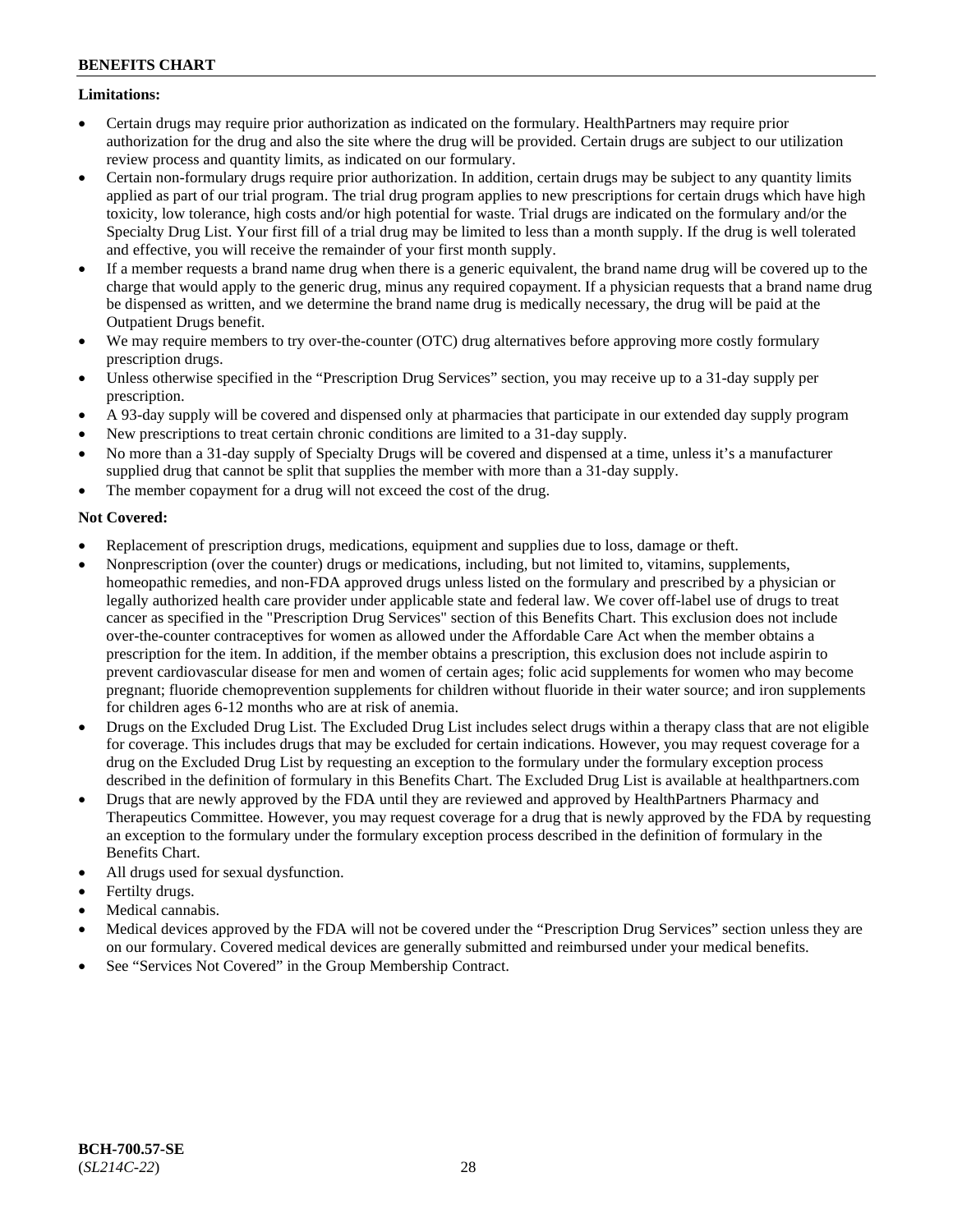## **PREVENTIVE SERVICES**

### **Applicable Definitions:**

**Routine Preventive Services** are routine healthcare services that include screenings, check-ups and counseling to prevent illness, disease or other health problems before symptoms occur.

**Diagnostic Services** are services to help a provider understand your symptoms, diagnose illness and decide what treatment may be needed. They may be the same services that are listed as preventive services, but they are being used as diagnostic services. Your provider will determine if these services are preventive or diagnostic. These services are not preventive if received as part of a visit to diagnose, manage or maintain an acute or chronic medical condition, illness or injury. When that occurs, unless otherwise indicated below, standard deductibles, copayments or coinsurance apply.

### **Covered Services:**

We cover preventive services that meet any of the requirements under the Affordable Care Act (ACA) shown in the bulleted items below. These preventive services are covered at 100% under the network benefits with no deductible, copayments or coinsurance. (If a preventive service is not required by the ACA and it is covered at a lower benefit level or if a group qualifies for an exemption or accommodation for certain benefits under the ACA, it will be specified below). Preventive benefits mandated under the ACA are subject to periodic review and modification. Changes would be effective in accordance with the federal rules. Preventive services mandated by the ACA include:

- Evidence-based items or services that have in effect a rating of A or B in the current recommendations of the United States Preventive Services Task Force with respect to the individual;
- Immunizations for routine use in children, adolescents, and adults that have in effect a recommendation from the Advisory Committee on Immunization Practices of the Centers for Disease Control and Prevention with respect to the individual;
- With respect to infants, children, and adolescents, evidence-informed preventive care and screenings provided for in comprehensive guidelines supported by the Health Resources and Services Administration; and
- With respect to women, preventive care and screenings provided for in comprehensive guidelines supported by the Health Resources and Services Administration.

Covered services are based on established medical policies, which are subject to periodic review and modification by the medical or dental directors. These medical policies (medical coverage criteria) are available by calling Member Services, or logging on to your "*my*HealthPartners" account at [healthpartners.com.](http://www.healthpartners.com/)

A complete list of preventive care services recommended under the U.S. Preventive Task Force (USPSTF) is available online at [uspreventiveservicestaskforce.org/Page/Name/uspstf-a-and-b-recommendations.](https://www.uspreventiveservicestaskforce.org/Page/Name/uspstf-a-and-b-recommendations-by-date/)

HHS: [healthcare.gov/coverage/preventive-care-benefits](https://www.healthcare.gov/coverage/preventive-care-benefits/)

CDC: [cdc.gov/vaccines/schedules/index.html](https://www.cdc.gov/vaccines/schedules/index.html)

### **ACA and state mandated preventive services are covered as follows:**

**Routine health exams and periodic health assessments.** A physician or health care provider will counsel you as to how often health assessments are needed based on age, sex and health status. This includes screening for tobacco use, at least two tobacco cessation attempts per year (for those who use tobacco products), all FDA approved tobacco cessation medications including over-the-counter drugs (as shown in the "Prescription Drug Services" Section) and at least four counseling sessions of at least ten minutes each for tobacco cessation.

| <b>Network Benefits</b>                                     | <b>Non-Network Benefits</b>  |
|-------------------------------------------------------------|------------------------------|
| 100% of the charges incurred.<br>Deductible does not apply. | 50% of the charges incurred. |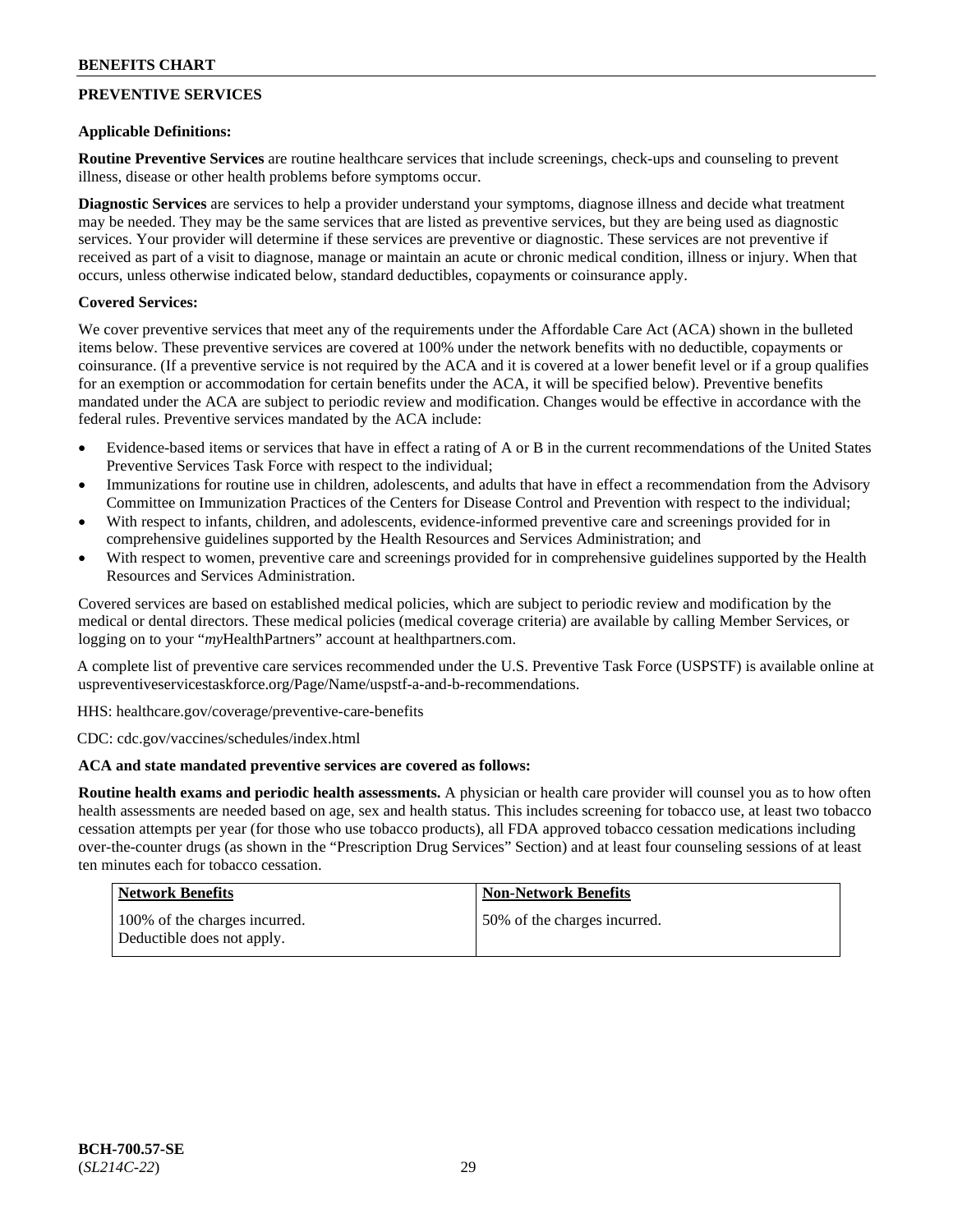**Child health supervision services**. This includes pediatric preventive services, such as fluoride chemoprevention for children without fluoride in their water source, newborn screenings, appropriate immunizations, developmental assessments and laboratory services appropriate to the age of the child from birth to 72 months, and appropriate immunizations until the end of the month in which the child turns 19, as defined by the Standards of Child Health Care issued by the American Academy of Pediatrics. We cover at least five child health supervision visits from birth to 12 months, three child health supervision visits from 12 months to 24 months, once a year from 24 months to 72 months.

| Network Benefits                                            | <b>Non-Network Benefits</b>  |
|-------------------------------------------------------------|------------------------------|
| 100% of the charges incurred.<br>Deductible does not apply. | 50% of the charges incurred. |

**Routine prenatal care and exams.** This includes the comprehensive package of medical and psychosocial support provided throughout a pregnancy, including risk assessment, serial surveillance, prenatal education, and use of specialized skills and technology when needed, as defined by Standards for Obstetric-Gynecologic Services issued by the American College of Obstetricians and Gynecologists.

| Network Benefits                                            | <b>Non-Network Benefits</b>  |
|-------------------------------------------------------------|------------------------------|
| 100% of the charges incurred.<br>Deductible does not apply. | 50% of the charges incurred. |

**Routine postnatal care.** This includes health exams, assessments, education and counseling relating to the period immediately after childbirth

| Network Benefits                                            | <b>Non-Network Benefits</b>  |
|-------------------------------------------------------------|------------------------------|
| 100% of the charges incurred.<br>Deductible does not apply. | 50% of the charges incurred. |

**Routine screening procedures for cancer.** This includes colorectal screening, digital rectal examinations, or other cancer screenings recommended by the USPSTF with an A or B rating. Women's preventive health services below describes additional routine screening procedures for cancer.

| Network Benefits                                            | <b>Non-Network Benefits</b>  |
|-------------------------------------------------------------|------------------------------|
| 100% of the charges incurred.<br>Deductible does not apply. | 50% of the charges incurred. |

**Professional voluntary family planning services.** This includes services to prevent or delay a pregnancy, including counseling and education. Services must be provided by a licensed provider.

| <b>Network Benefits</b>                                     | <b>Non-Network Benefits</b> |
|-------------------------------------------------------------|-----------------------------|
| 100% of the charges incurred.<br>Deductible does not apply. | See Network Benefits.       |

#### **Adult immunizations**

| Network Benefits                                            | <b>Non-Network Benefits</b>  |
|-------------------------------------------------------------|------------------------------|
| 100% of the charges incurred.<br>Deductible does not apply. | 50% of the charges incurred. |

**Women's preventive services.**This includes mammograms\*, screenings for cervical cancer (pap smears), breast pumps, human papillomavirus (HPV) testing; counseling for sexually transmitted infections, counseling and screening for human immunodeficiency virus (HIV), and all FDA approved contraceptive methods as prescribed by a doctor, sterilization procedures, education and counseling (see the "Prescription Drug Services" section for coverage of oral contraceptive drugs). For women whose family history is associated with an increased risk for BRCA1 or BRCA2 gene mutations, we cover genetic counseling and BRCA screening without cost sharing, if appropriate and as determined by a physician

**\***Preventive mammogram screening includes digital breast tomosynthesis (3D mammograms) for members at risk for breast cancer.

**BCH-700.57-SE** (*SL214C-22*) 30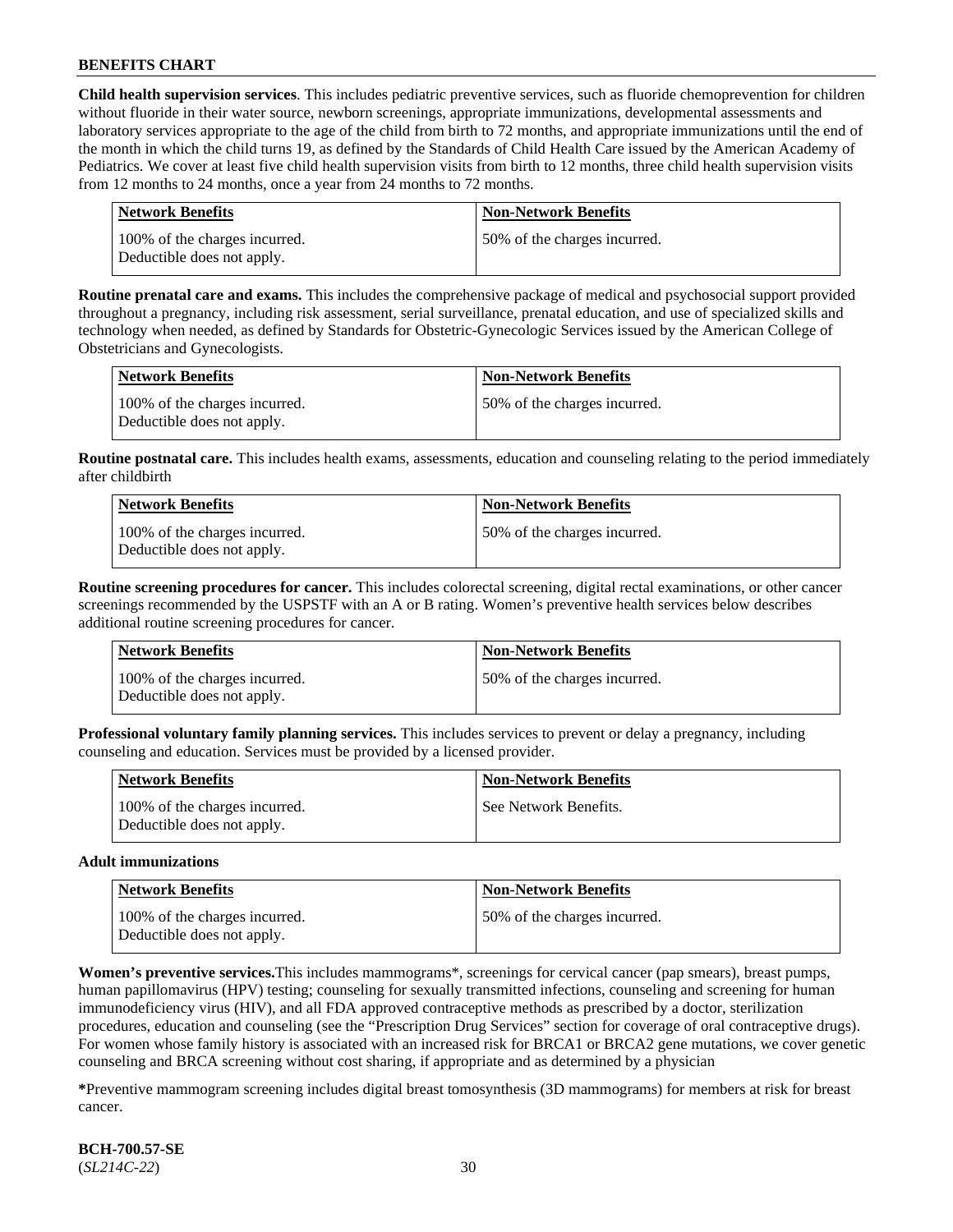"At risk for breast cancer" means: (1) having a family history with one or more first- or second-degree relatives with breast cancer; (2) testing positive for BRCA1 or BRCA2 mutations; (3) having heterogeneously dense breasts or extremely dense breasts based on the Breast Imaging Reporting and Data System established by the American College of Radiology; or (4) having a previous diagnosis of breast cancer.

| Network Benefits                                            | <b>Non-Network Benefits</b>  |
|-------------------------------------------------------------|------------------------------|
| 100% of the charges incurred.<br>Deductible does not apply. | 50% of the charges incurred. |

**Obesity screening and management.** We cover obesity screening and counseling for all ages during a routine preventive care exam. If you are age 18 or older and have a body mass index of 30 or more, we also cover intensive obesity management to help you lose weight. Your primary care doctor can coordinate these services.

| <b>Network Benefits</b>                                     | <b>Non-Network Benefits</b>  |
|-------------------------------------------------------------|------------------------------|
| 100% of the charges incurred.<br>Deductible does not apply. | 50% of the charges incurred. |

#### **In addition to any ACA or state mandated preventive services referenced above, we cover the following eligible services:**

#### **Routine eye and hearing exams**

| <b>Network Benefits</b>                                     | <b>Non-Network Benefits</b>  |
|-------------------------------------------------------------|------------------------------|
| 100% of the charges incurred.<br>Deductible does not apply. | 50% of the charges incurred. |

**Ovarian cancer surveillance tests for women who are at risk.** "At risk for ovarian cancer" means (1) having a family history that includes any of the following: one or more first-degree or second-degree relatives with ovarian cancer, clusters of female relatives with breast cancer or nonpolyposis colorectal cancer; or (2) testing positive for BRCA1 or BRCA2 mutations. "Surveillance tests for ovarian cancer" means annual screening using: CA-125 serum tumor marker testing, transvaginal ultrasound, pelvic examination or other proven ovarian cancer screening tests currently being evaluated by the federal Food and Drug Administration or by the National Cancer Institute.

| <b>Network Benefits</b>                                                                                                                                                                                                          | <b>Non-Network Benefits</b>                                                                                                                                                                                                          |
|----------------------------------------------------------------------------------------------------------------------------------------------------------------------------------------------------------------------------------|--------------------------------------------------------------------------------------------------------------------------------------------------------------------------------------------------------------------------------------|
| Coverage level is same as corresponding Network<br>Benefit, depending on type of service provided, such<br>as Diagnostic Imaging Services, Laboratory Services<br>Office Visits for Illness or Injury or Preventive<br>Services. | Coverage level is same as corresponding Non-Network<br>Benefit, depending on type of service provided, such as<br>Diagnostic Imaging Services, Laboratory Services<br>Office Visits for Illness or Injury or Preventive<br>Services. |
|                                                                                                                                                                                                                                  |                                                                                                                                                                                                                                      |

**Peak flow meters for members diagnosed with asthma.** Must be prescribed by a licensed provider.

| <b>Network Benefits</b>                                     | <b>Non-Network Benefits</b>  |
|-------------------------------------------------------------|------------------------------|
| 100% of the charges incurred.<br>Deductible does not apply. | 50% of the charges incurred. |

**Glucose meters prescribed by a licensed provider** (other than continuous glucose monitoring systems which are covered under the section "Diabetic Equipment and Supplies")

| <b>Network Benefits</b>                                                                        | <b>Non-Network Benefits</b>  |
|------------------------------------------------------------------------------------------------|------------------------------|
| 100% of the charges incurred.<br>Deductible does not apply.                                    | 50% of the charges incurred. |
| Glucose meters are limited to meters on the formulary<br>and must be obtained from a pharmacy. |                              |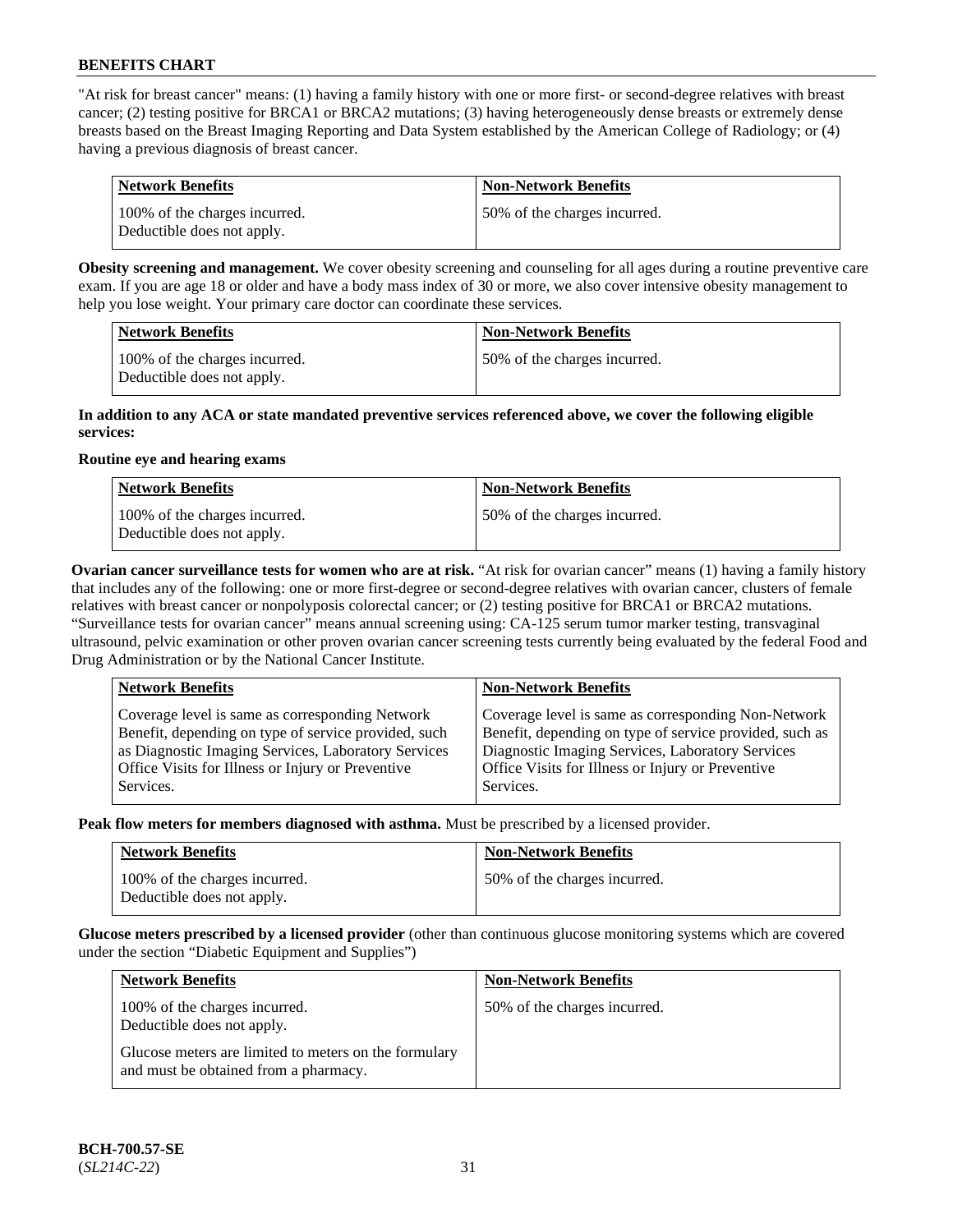### **Retinopathy screening for members diagnosed with diabetes**

| <b>Network Benefits</b>                                     | <b>Non-Network Benefits</b>  |
|-------------------------------------------------------------|------------------------------|
| 100% of the charges incurred.<br>Deductible does not apply. | 50% of the charges incurred. |

#### **Hemoglobin A1C testing for members diagnosed with diabetes**

| <b>Network Benefits</b>                                     | <b>Non-Network Benefits</b>  |
|-------------------------------------------------------------|------------------------------|
| 100% of the charges incurred.<br>Deductible does not apply. | 50% of the charges incurred. |

#### **International normalized ratio (INR) testing for members diagnosed with liver disease and/or bleeding disorders**

| <b>Network Benefits</b>                                     | <b>Non-Network Benefits</b>  |
|-------------------------------------------------------------|------------------------------|
| 100% of the charges incurred.<br>Deductible does not apply. | 50% of the charges incurred. |

#### **Low-density lipoprotein (LDL) testing for members diagnosed with heart disease**

| <b>Network Benefits</b>                                     | <b>Non-Network Benefits</b>  |
|-------------------------------------------------------------|------------------------------|
| 100% of the charges incurred.<br>Deductible does not apply. | 50% of the charges incurred. |

#### **Limitations:**

• Services are not preventive if received as part of a visit to diagnose, manage or maintain an acute or chronic medical condition, illness or injury. When that occurs, unless otherwise indicated above, standard deductibles, copayments or coinsurance apply.

### **Not Covered:**

See "Services Not Covered" in the Group Membership Contract.

## **SPECIFIED NON-NETWORK SERVICES**

### **Covered Services:**

We cover the following services when you elect to receive them from a non-network provider, at the same level of coverage we provide when you elect to receive the services from a network provider:

- Voluntary family planning of the conception and bearing of children.
- The provider visit(s) and test(s) necessary to make a diagnosis of infertility.
- Testing and treatment of sexually transmitted diseases (other than HIV).
- Testing for AIDS or other HIV-related conditions.

| <b>Network Benefits</b>                                                                                                                            | <b>Non-Network Benefits</b>                    |
|----------------------------------------------------------------------------------------------------------------------------------------------------|------------------------------------------------|
| Coverage level is same as corresponding Network<br>Benefit, depending on type of service provided, such as<br>Office Visits for Illness or Injury. | See Network Benefits for the services covered. |

### **Not Covered:**

See "Services Not Covered" in the Group Membership Contract.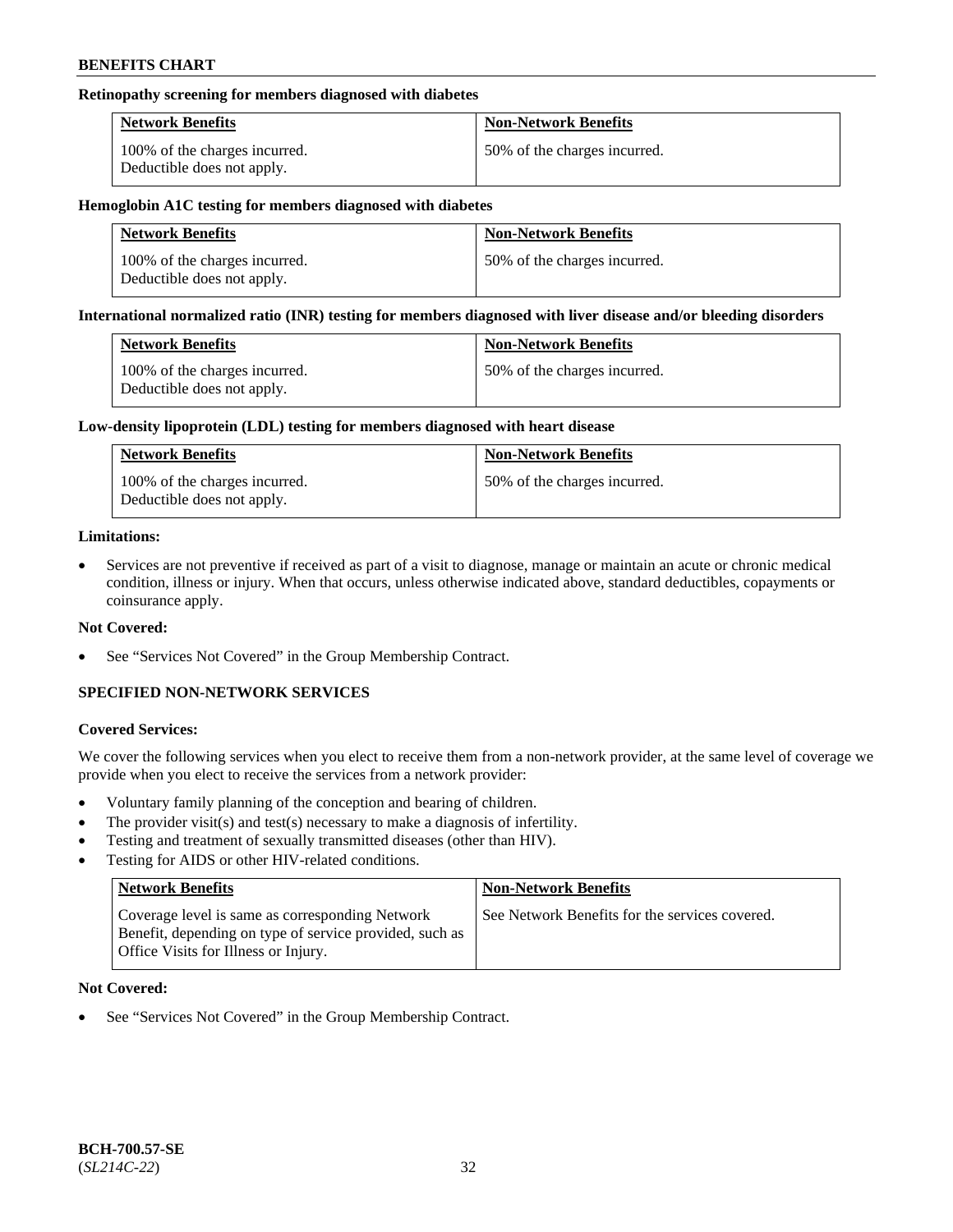## **TELEHEALTH/TELEMEDICINE SERVICES**

#### **Definitions:**

**Telehealth, Telemedicine, or Virtual Care.** This is a means of communication between a health care professional and a patient. This includes the use of secure electronic information, imaging, and communication technologies, including:

- interactive audio or audio-video
- interactive audio with store-and-forward technology
- chat-based and email-based systems
- physician-to-physician consultation
- patient education
- data transmission
- data interpretation
- digital diagnostics (algorithm-enabled diagnostic support)
- digital therapeutics (the use of personal health devices and sensors, either alone or in combination with conventional drug therapies, for disease prevention and management)

#### Services can be delivered:

Synchronously: the patient and health care professional are engaging with one another at the same time; or Asynchronously: the patient and health care professional engage with each other at different points in time.

**Telephone Visits.** Live, synchronous, interactive encounters over the telephone between a patient and a healthcare provider.

**E-visit or chat-based visits.** Asynchronous online or mobile app encounters to discuss a patient's personal health information, vital signs, and other physiologic data or diagnostic images. The healthcare provider reviews and delivers a consultation, diagnosis, prescription or treatment plan after reviewing the patient's visit information.

**Virtuwell<sup>®</sup>**. This is an online service for you to receive a diagnosis and treatment for certain conditions, such as a cold, flu, ear pain and sinus infections. You may access the Virtuwell website at [virtuwell.com.](https://www.virtuwell.com/)

**Video Visits.** Live, synchronous, interactive encounters using secure web-based video between a patient and a healthcare provider.

#### **Covered Services:**

The Plan covers the following methods of receiving care for services that would be eligible under the Plan if the service were provided in person.

#### **Scheduled telephone visits**

| <b>Network Benefits</b>       | <b>Non-Network Benefits</b>  |
|-------------------------------|------------------------------|
| 100% of the charges incurred. | 50% of the charges incurred. |

#### **E-visits**

### **Access to online care through Virtuwell at [virtuwell.com](https://www.virtuwell.com/)**

| <b>Network Benefits</b>       | <b>Non-Network Benefits</b> |
|-------------------------------|-----------------------------|
| 100% of the charges incurred. | Not Applicable.             |

#### **All other E-visits**

| <b>Network Benefits</b>       | <b>Non-Network Benefits</b>  |
|-------------------------------|------------------------------|
| 100% of the charges incurred. | 50% of the charges incurred. |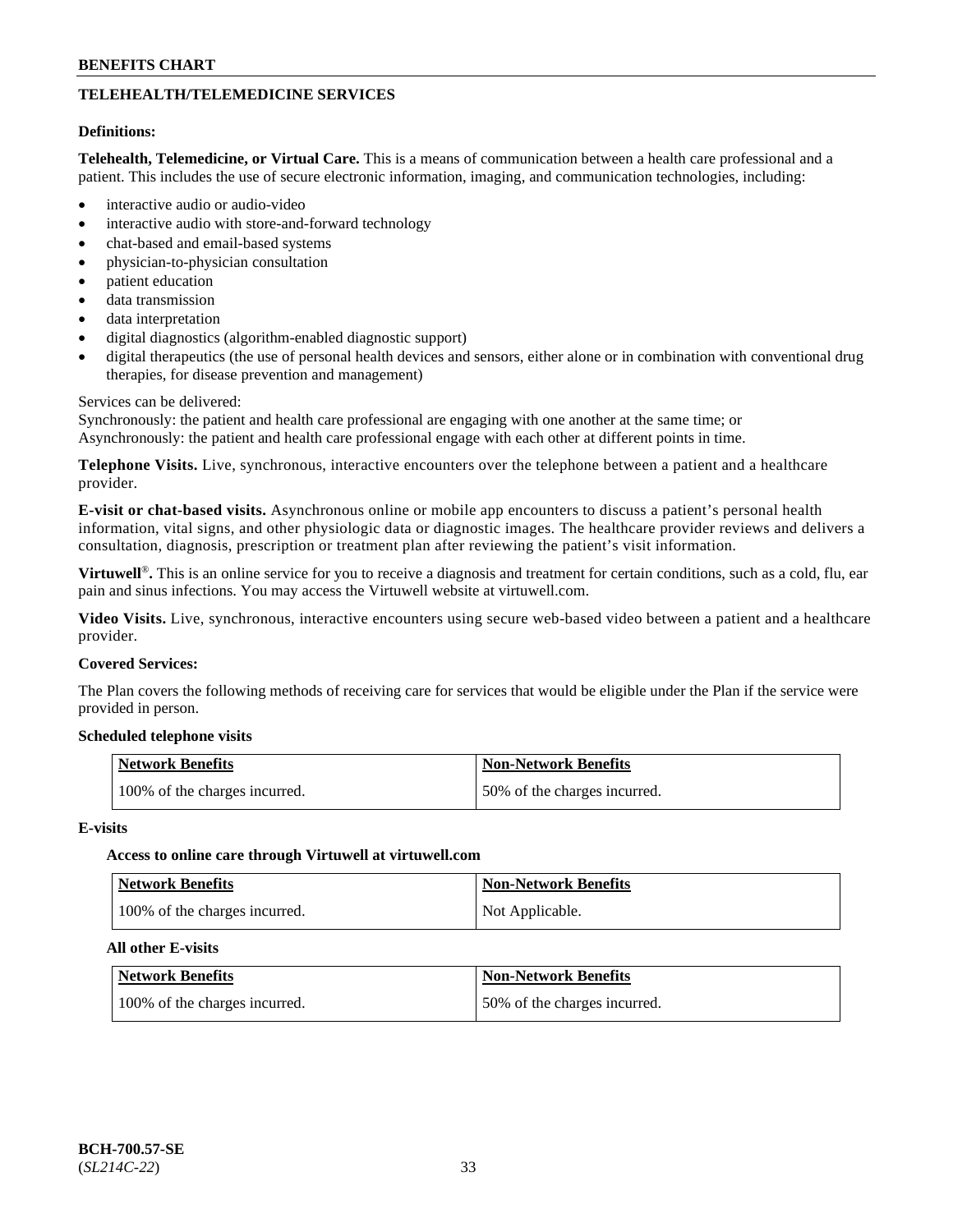#### **Video visits**

| Network Benefits                                       | <b>Non-Network Benefits</b>                            |
|--------------------------------------------------------|--------------------------------------------------------|
| Coverage level is same as corresponding Network        | Coverage level is same as corresponding Non-Network    |
| Benefit, depending upon type of service provided, such | Benefit, depending upon type of service provided, such |
| as Office Visits for Illness or Injury.                | as Office Visits for Illness or Injury.                |

### **Not Covered:**

See "Services Not Covered" in the Group Membership Contract.

## **TRANSPLANT SERVICES**

### **Applicable Definitions:**

**Autologous.** This is when the source of cells is from the individual's own marrow or stem cells.

**Allogeneic.** This is when the source of cells is from a related or unrelated donor's marrow or stem cells.

**Autologous Bone Marrow Transplant.** This is when the bone marrow is harvested from the individual and stored. The patient undergoes treatment which includes tumor ablation with high-dose chemotherapy and/or radiation. The bone marrow is reinfused (transplanted).

**Allogeneic Bone Marrow Transplant.** This is when the bone marrow is harvested from the related or unrelated donor and stored. The patient undergoes treatment which includes tumor ablation with high-dose chemotherapy and/or radiation. The bone marrow is reinfused (transplanted).

**Autologous/Allogeneic Stem Cell Support.** This is a treatment process that includes stem cell harvest from either bone marrow or peripheral blood, tumor ablation with high-dose chemotherapy and/or radiation, stem cell reinfusion, and related care. Autologous/allogeneic bone marrow transplantation and high dose chemotherapy with peripheral stem cell rescue/support are considered to be autologous/allogeneic stem cell support.

**Designated Transplant Center.** This is any health care provider, group or association of health care providers designated by us to provide services, supplies or drugs for specified transplants for our members.

**Transplant Services.** This is transplantation (including retransplants) of the human organs or tissue listed below, including all related post-surgical treatment and drugs and multiple transplants for a related cause. Transplant services do not include other organ or tissue transplants or surgical implantation of mechanical devices functioning as a human organ, except surgical implantation of an FDA approved Ventricular Assist Device (VAD) or total artificial heart, functioning as a temporary bridge to heart transplantation.

Prior authorization is required prior to consultation to support coordination of care and benefits.

### **Covered Services:**

We cover eligible transplant services (as defined above) while you are covered under this Benefits Chart. Transplants that will be considered for coverage are limited to the following:

- Kidney transplants for end-stage disease.
- Cornea transplants for end-stage disease.
- Heart transplants for end-stage disease.
- Lung transplants or heart/lung transplants for: (1) primary pulmonary hypertension; (2) Eisenmenger's syndrome; (3) endstage pulmonary fibrosis; (4) alpha 1 antitrypsin disease; (5) cystic fibrosis; and (6) emphysema.
- Liver transplants for: (1) biliary atresia in children; (2) primary biliary cirrhosis; (3) post-acute viral infection (including hepatitis A, hepatitis B antigen e negative and hepatitis C) causing acute atrophy or post-necrotic cirrhosis; (4) primary sclerosing cholangitis; (5) alcoholic cirrhosis; and (6) hepatocellular carcinoma.